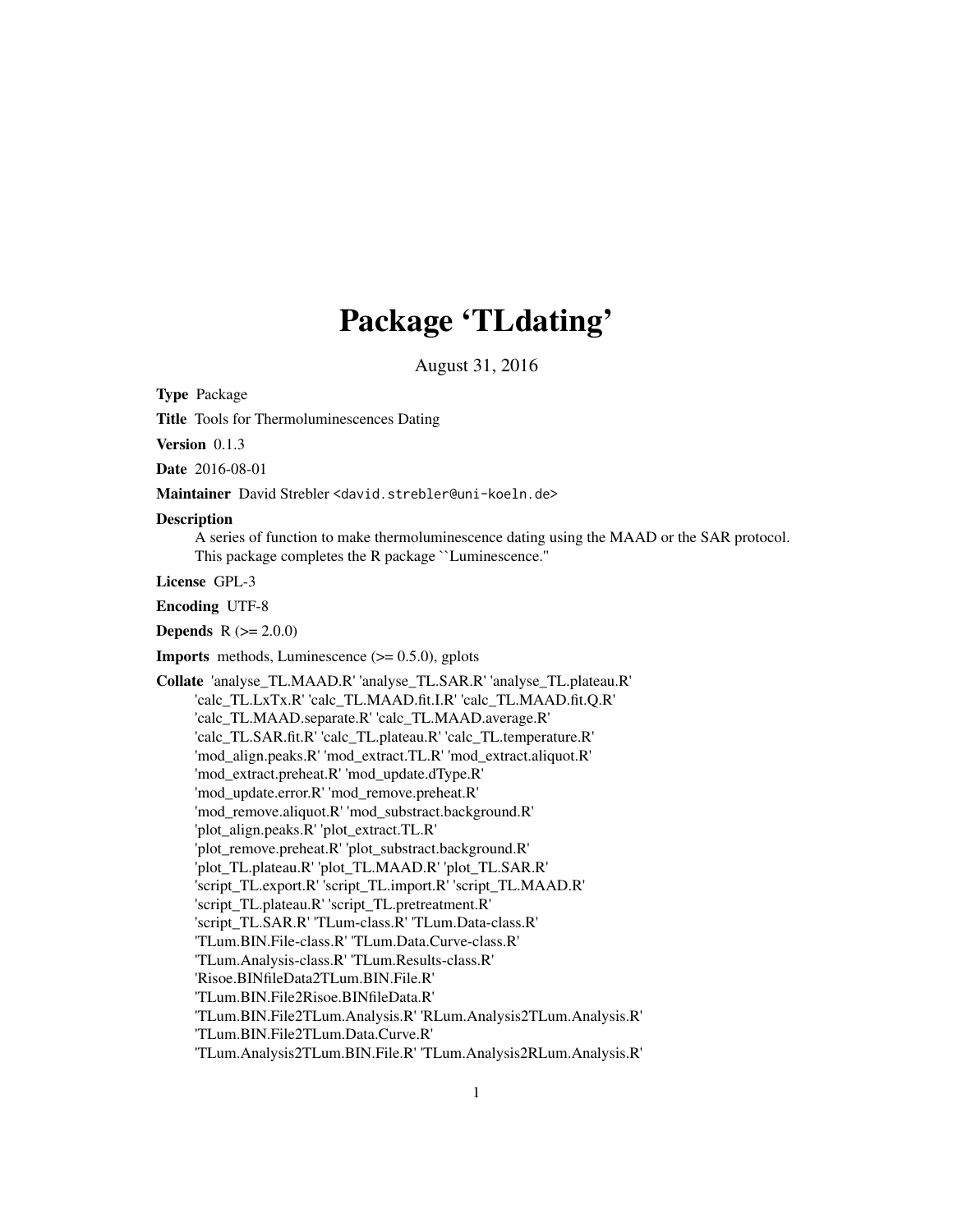'template\_DRAC4flint.R' 'use\_DRAC4flint.R' 'template\_DRAC4ceramic.R' 'use\_DRAC4ceramic.R' 'template\_DRAC4cave.R' 'use\_DRAC4cave.R' 'template\_DRAC4brick.R' 'use\_DRAC4brick.R' 'TLdating-package.R'

### RoxygenNote 5.0.1

## NeedsCompilation no

Author David Strebler [aut, cre], Dominik Brill [ths], Helmut Brückner [ths]

Repository CRAN

Date/Publication 2016-08-31 14:28:21

## R topics documented:

| 3                                                                                                                                      |
|----------------------------------------------------------------------------------------------------------------------------------------|
| $\overline{4}$                                                                                                                         |
| $\overline{7}$                                                                                                                         |
| 8                                                                                                                                      |
| 10                                                                                                                                     |
| 11                                                                                                                                     |
| 12                                                                                                                                     |
| 14                                                                                                                                     |
| 15                                                                                                                                     |
| 16                                                                                                                                     |
| 17                                                                                                                                     |
| -18                                                                                                                                    |
| 19                                                                                                                                     |
| 20                                                                                                                                     |
| 21                                                                                                                                     |
|                                                                                                                                        |
| 23                                                                                                                                     |
| 23                                                                                                                                     |
| 24                                                                                                                                     |
| $\text{mod\_update}.dType \dots \dots \dots \dots \dots \dots \dots \dots \dots \dots \dots \dots \dots \dots \dots \dots \dots \dots$ |
| 26                                                                                                                                     |
| 27                                                                                                                                     |
|                                                                                                                                        |
| 28                                                                                                                                     |
| 29                                                                                                                                     |
|                                                                                                                                        |
|                                                                                                                                        |
|                                                                                                                                        |
|                                                                                                                                        |
|                                                                                                                                        |
|                                                                                                                                        |
|                                                                                                                                        |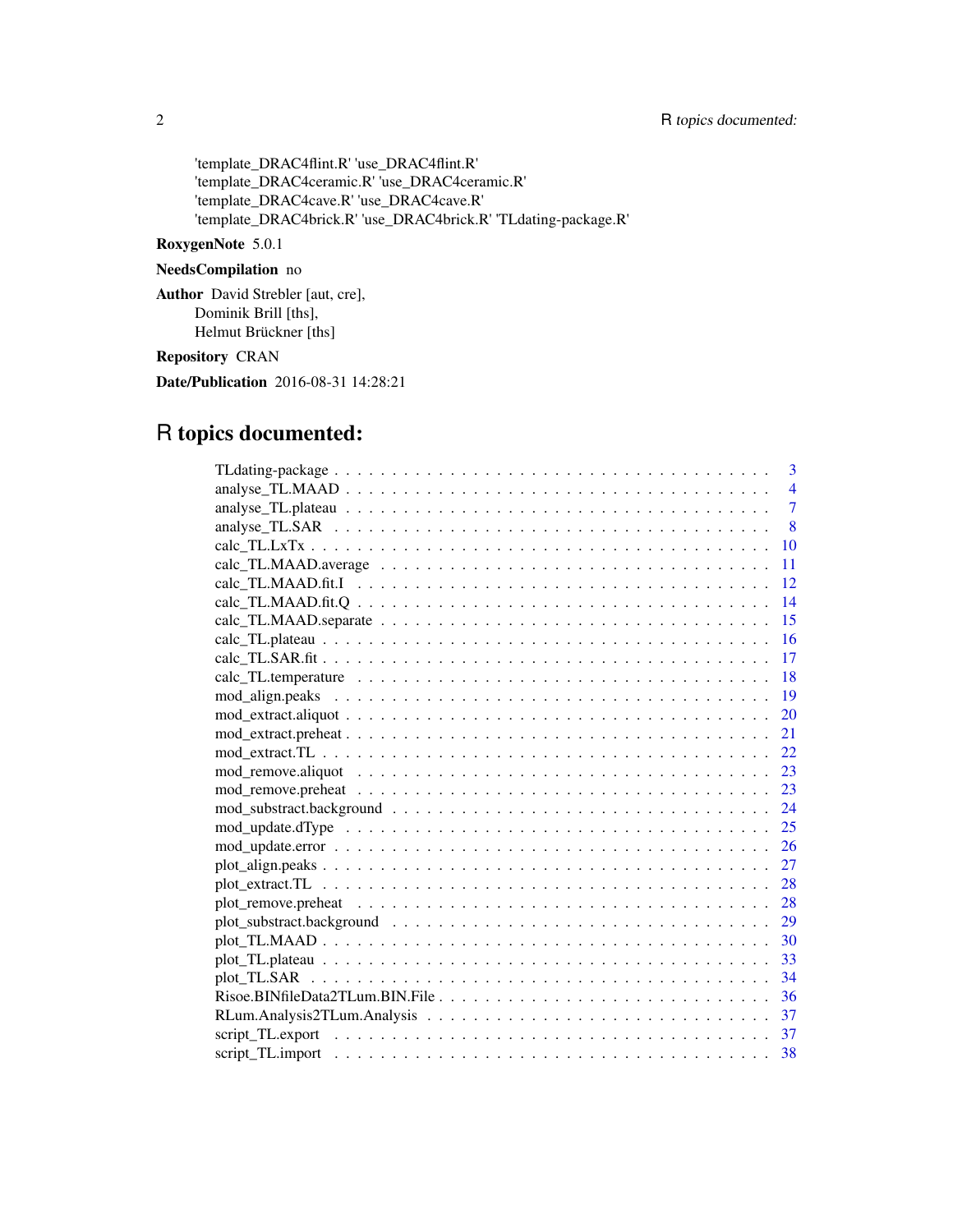<span id="page-2-0"></span>

|       | 46 |
|-------|----|
|       | 48 |
|       |    |
|       |    |
|       |    |
|       |    |
|       |    |
|       |    |
|       |    |
|       |    |
|       |    |
|       |    |
|       |    |
|       |    |
|       |    |
|       |    |
|       |    |
|       |    |
|       |    |
|       |    |
| Index | 62 |
|       |    |

TLdating-package *Tools for Thermoluminescences Dating*

### Description

A series of functions for thermoluminescence dating using the MAAD or the SAR protocol. This package adds to the R package [Luminescence.](#page-0-0)

### Details

| Package: | <b>TL</b> dating |
|----------|------------------|
| Type:    | Package          |
| Version: | 0.1.2            |
| Date:    | 2016-03-01       |
| License: | GPL-3            |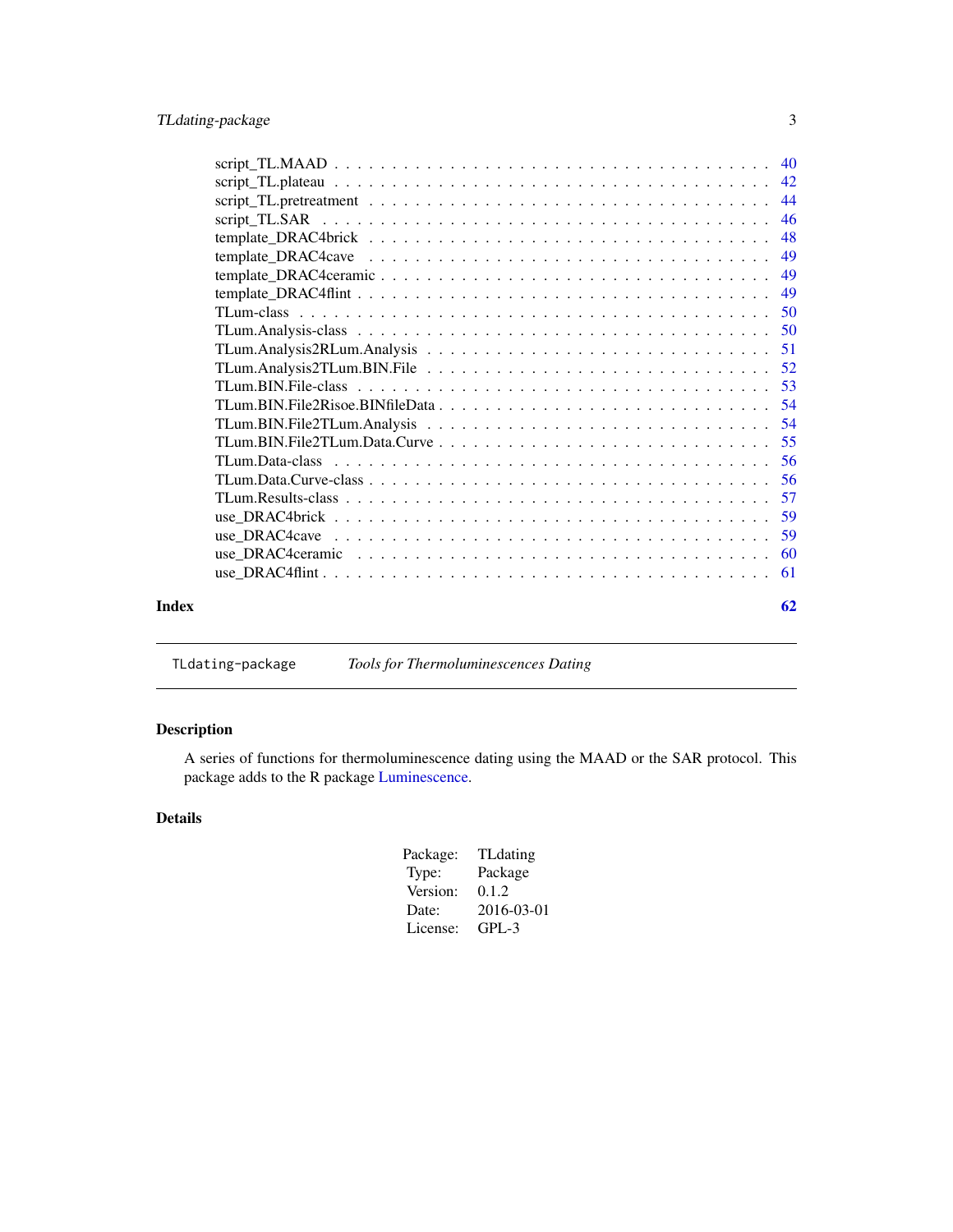#### <span id="page-3-0"></span>Author(s)

Authors

David Strebler, University of Cologne, Germany

#### Beta-tester

Anja Zander, University of Cologne, Germany

#### **Supervisor**

Helmut Brückner, University of Cologne, Germany Dominik Brill, University of Cologne, Germany

#### Project source code repository

<https://github.com/dstreble/TLdating>

#### Related package projects

<http://www.r-luminescence.de> <http://cran.r-project.org/package=Luminescence>

#### Package maintainer

David Strebler, Geographisches Institut, Universitat zu Koeln, Cologne, Germany. <david.strebler@uni-koeln.de>

#### Acknowledgement

This project is realized in the context of the CRC 806 "Our Way to Europe" ([http://www.sfb806.](http://www.sfb806.uni-koeln.de/) [uni-koeln.de/](http://www.sfb806.uni-koeln.de/)) which is funded by the German Research foundation (DFG). The code and the structure of this package is partially based on those from the R package [Lumines](#page-0-0)[cence](#page-0-0) version 0.5.1 developed by S. Kreutzer, M. Dietze, C. Burow, M.C. Fuchs, C. Schmidt, M. Fisher and R.K. Smedley.

<span id="page-3-1"></span>analyse\_TL.MAAD *MAAD protocol for TL dating*

#### Description

Function to estimate the ED in TL dating using the MAAD protocol. It provides an estimation of the palaeodose (Q) and/or the supralinearity correction (I). The equivalent dose (ED) is estimated by the addition of Q and I. See details for more information.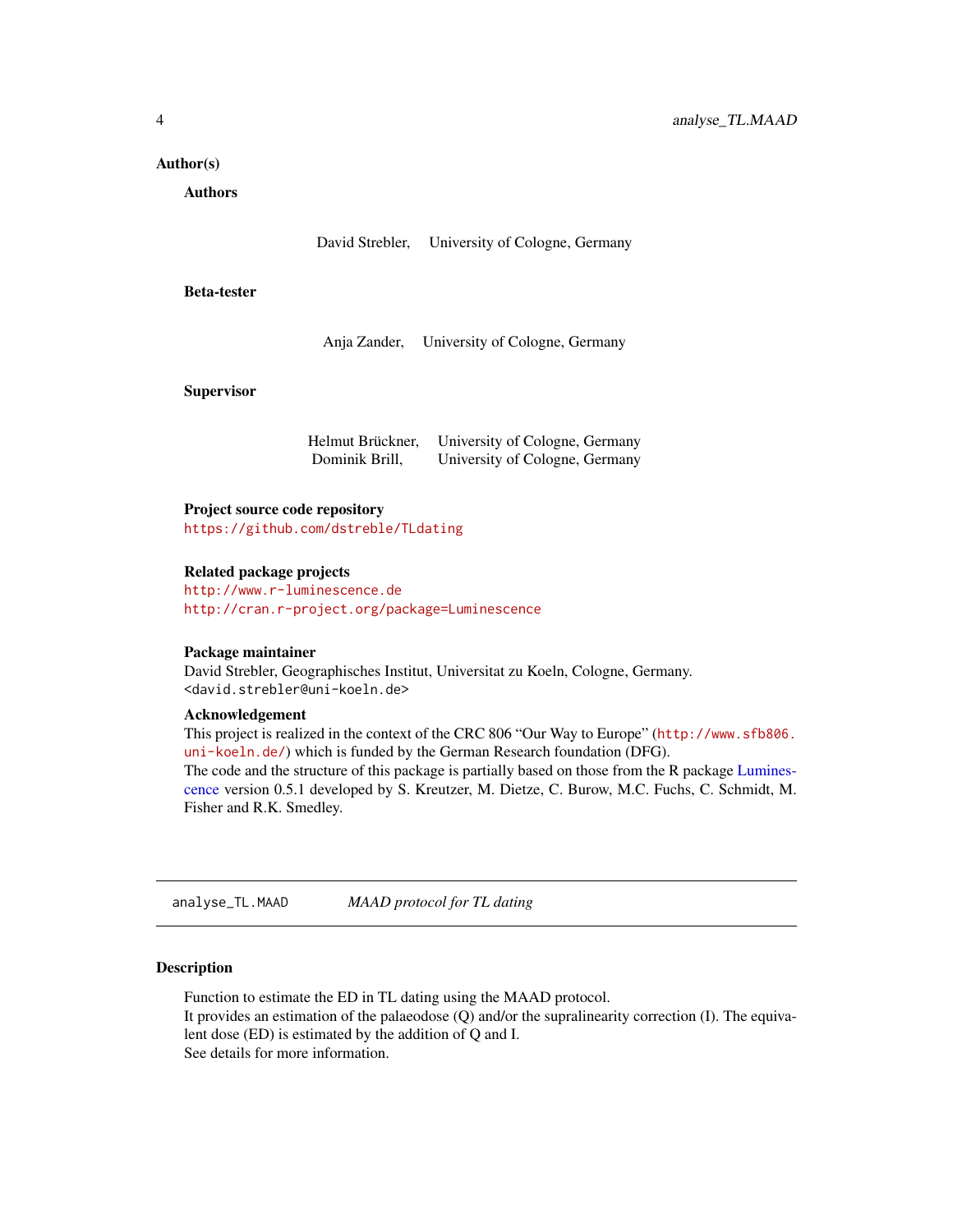#### <span id="page-4-0"></span>Usage

```
analyse_TL.MAAD(object, eval.Tmin, eval.Tmax,
  rejection.criteria = list(testdose.error = 10, paleodose.error = 10),
  fitting.parameters = list(fit.method = "LIN", fit.weighted = FALSE,
 fit.use.slope = FALSE, fit.aDoses.min = 0, fit.aDoses.max = NA, fit.rDoses.min
 = 0, fit.rDoses.max = NA), plotting.parameters = list(plot.Tmin = 0,
 plot.Tmax = NA, no.plot = FALSE))
```
#### **Arguments**

| object              | TLum. Analysis (required): object containing the TL curves used for the ED<br>estimation.                       |
|---------------------|-----------------------------------------------------------------------------------------------------------------|
| eval.Tmin           | integer ( <b>required</b> ): Temperature $({}^{\circ}C)$ of the lower boundary for the signal inte-<br>gration. |
| eval.Tmax           | integer (required): Temperature $({}^{\circ}C)$ of the upper boundary for the signal inte-<br>gration.          |
| rejection.criteria  |                                                                                                                 |
|                     | list (with default): list containing the rejection criteria (in $\%$ ). See details.                            |
| fitting.parameters  |                                                                                                                 |
|                     | list (with default): list containing the fitting parameters. See details.                                       |
| plotting.parameters |                                                                                                                 |
|                     | list (with default): list containing the plotting parameters. See details.                                      |

### Details

This function estimates the equivalent dose for the thermoluminescence dating with the MAAD protocol. It can provide an estimation of the palaeodose (Q) and the supralinearity correction (I) simultaniously or separately. These are estimated using the growth curve approach (QC) (Aitken, 1985) and the dose plateau approach (DP). Both approaches should provide a similar result. The equivalent dose is estimated by the addition of Q and I

The Lx/Tx matrix is estimated using [calc\\_TL.LxTx.](#page-9-1)

The average TL curves for each dose step are estimate using [calc\\_TL.MAAD.average.](#page-10-1) The plateau test values are estimated using [calc\\_TL.plateau.](#page-15-1)

#### Rejection criteria

The rejection criteria are:

testdose.error [numeric:](#page-0-0) Maximum error accepted on Tx (in %).

paleodose.error [numeric:](#page-0-0) Maximum error accepted on Lx (in  $%$ ).

### Fitting parameters

The fitting parameters are:

method [character:](#page-0-0) Fitting method (LIN, EXP, EXP+LIN or EXP+EXP).

fit.weighted [logical:](#page-0-0) If the fitting is weighted or not.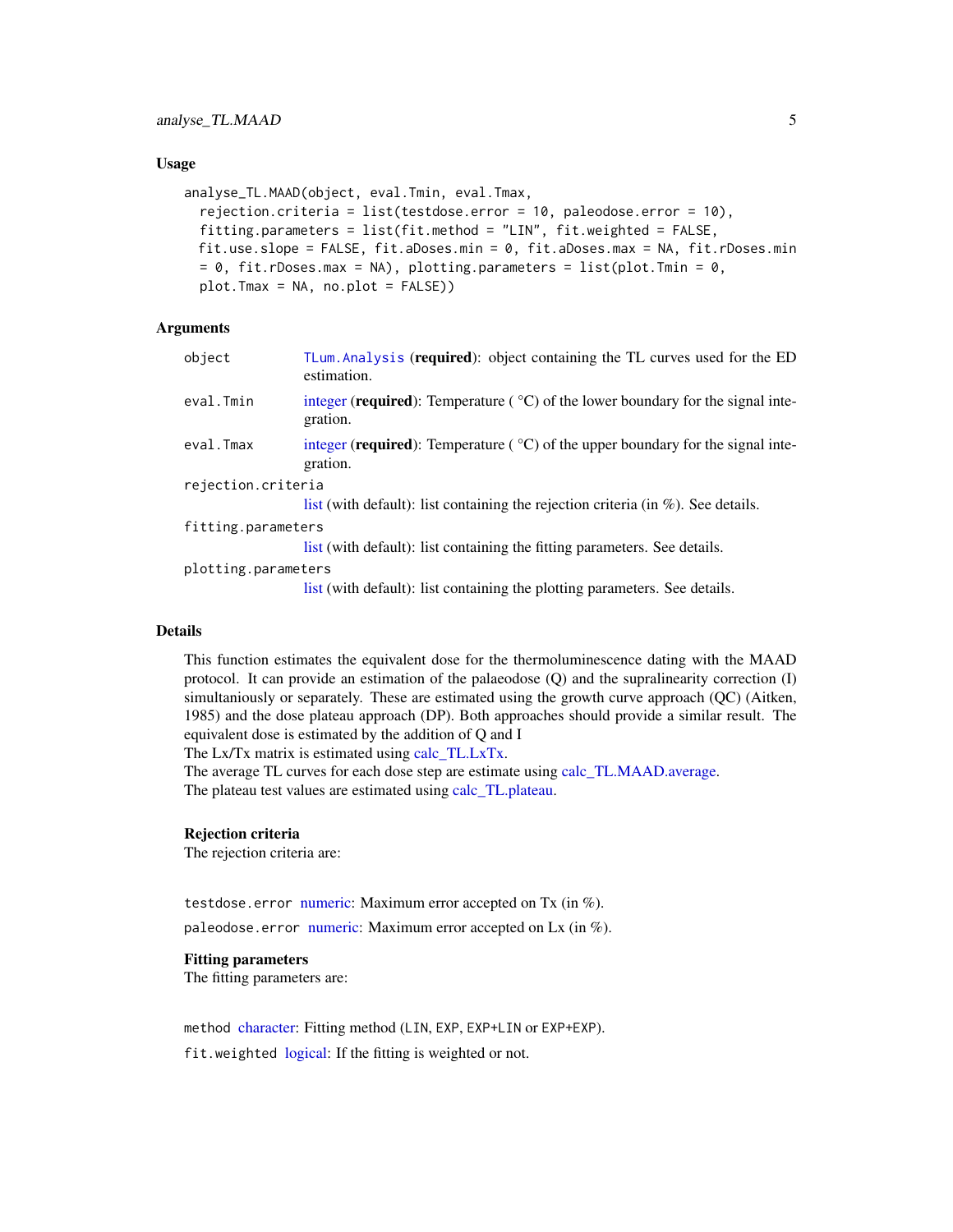- <span id="page-5-0"></span>fit.use.slope [logical:](#page-0-0) If the slope of the Q growth curve is reused for the supralinearity correction.
- fit.aDoses.min [numeric:](#page-0-0) Lowest additive dose used for the fitting.
- fit.aDoses.max [numeric:](#page-0-0) Highest additive dose used for the fitting.
- fit.rDoses.min [numeric:](#page-0-0) Lowest regenerative dose used for the fitting.
- fit.rDoses.max [numeric:](#page-0-0) Highest regenerative dose used for the fitting.

See also [calc\\_TL.MAAD.fit.Q](#page-13-1) and [calc\\_TL.MAAD.fit.I.](#page-11-1)

#### Plotting parameters

The plotting parameters are:

plot.Tmin [numeric:](#page-0-0) Lowest temperature plotted. plot.Tmax [numeric:](#page-0-0) Highest temperature plotted. no.plot [logical:](#page-0-0) If TRUE, the results will not be plotted.

See also [plot\\_TL.MAAD.](#page-29-1)

#### Value

The results are plotted using [plot\\_TL.MAAD.](#page-29-1)

The function also provides a [TLum.Results](#page-56-1) containing:

- De.GC [list:](#page-0-0) Results obtained with the dose plateau approach and their uncertainties (De, De.error, Q, Q.error, I, I.error)
- De. DP [list:](#page-0-0) Results obtained with the growth curve approach and their uncertainties (De, De. error, Q, Q.error, I, I.error)
- LnLxTnTx.table [matrix:](#page-0-0) Lx/Tx values

RC. Status [character:](#page-0-0) The acceptance result.

#### Author(s)

David Strebler, University of Cologne (Germany)

#### References

Aitken, M.J. (1985) Thermoluminescence Dating, Academic Press, London

#### See Also

[calc\\_TL.LxTx,](#page-9-1) [calc\\_TL.plateau,](#page-15-1) [calc\\_TL.MAAD.average,](#page-10-1) [calc\\_TL.MAAD.separate,](#page-14-1) [calc\\_TL.MAAD.fit.I,](#page-11-1) [calc\\_TL.MAAD.fit.Q,](#page-13-1) [analyse\\_TL.SAR.](#page-7-1)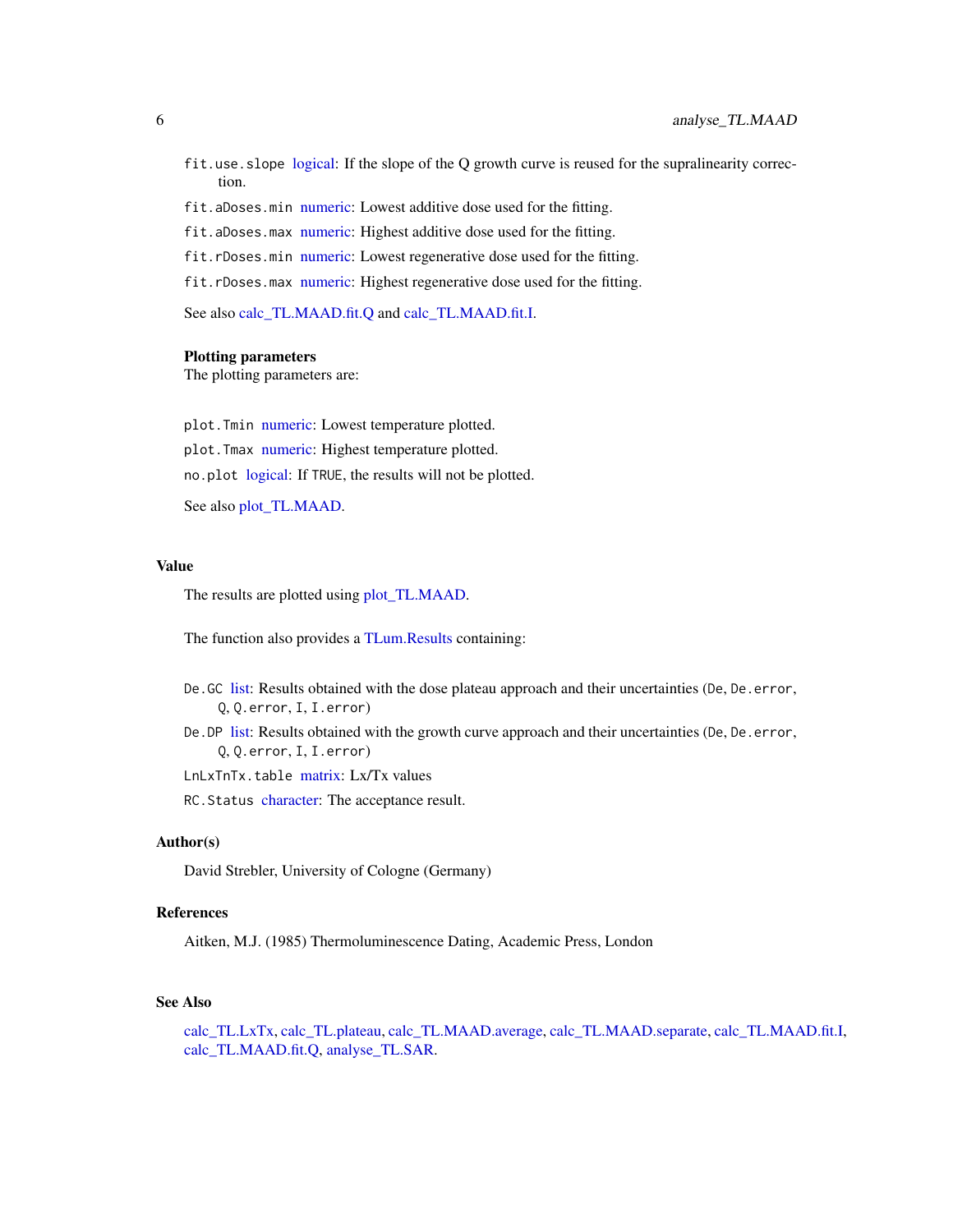### <span id="page-6-0"></span>Examples

##load data

##perform analysis

<span id="page-6-1"></span>analyse\_TL.plateau *Plateau test function for TL dating*

### Description

This function performs the plateau test for TL curves (Ln/Lx).

#### Usage

```
analyse_TL.plateau(object, plotting.parameters = list(plot.Tmin = 0, plot.Tmax
 = NA, plateau.Tmin = 0, plateau.Tmax = NA, no.plot = FALSE))
```
### Arguments

object [TLum.Analysis](#page-49-1) (required): object containing the TL curves used for the Plateau test.

plotting.parame[ters](#page-0-0)

list (with default): list containing the plotting parameters. See details.

#### Details

### Plotting parameters

The plotting parameters are:

plot.Tmin [numeric:](#page-0-0) Lowest temperature plotted. plot.Tmax [numeric:](#page-0-0) Highest temperature plotted.

no.plot [logical:](#page-0-0) If TRUE, the results will not be plotted.

See also [plot\\_TL.plateau.](#page-32-1)

### Value

The results are plotted using [plot\\_TL.plateau.](#page-32-1)

### Author(s)

David Strebler, University of Cologne (Germany)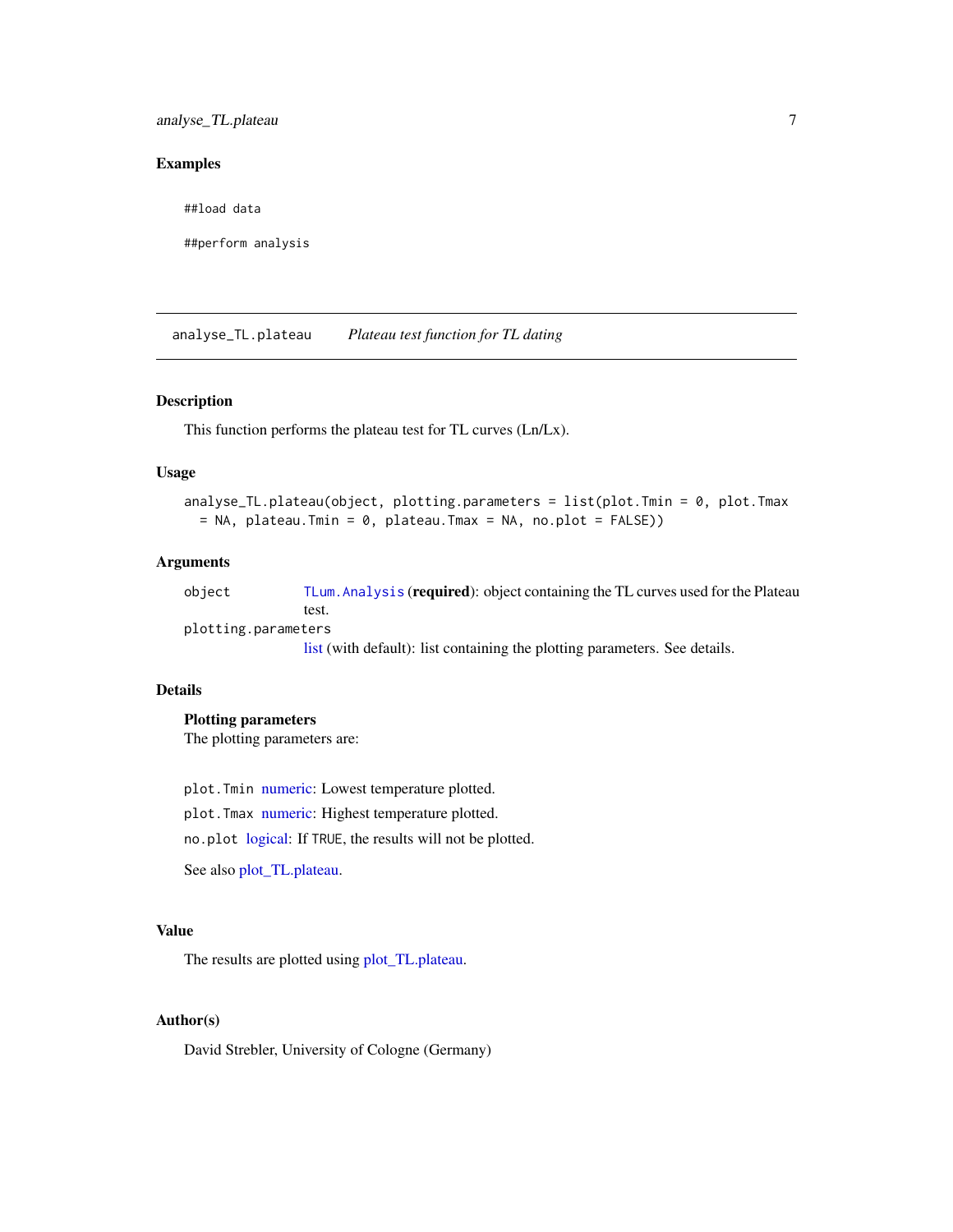### <span id="page-7-0"></span>References

Aitken, M.J. (1985) Thermoluminescence Dating, Academic Press, London

### See Also

[calc\\_TL.LxTx,](#page-9-1) [calc\\_TL.plateau,](#page-15-1) [analyse\\_TL.MAAD](#page-3-1)

### <span id="page-7-1"></span>analyse\_TL.SAR *SAR protocol for thermoluminescence dating*

### Description

This function calculates the equivalent dose (ED) using the SAR protocol. See details for more information.

### Usage

```
analyse_TL.SAR(object, eval.Tmin, eval.Tmax,
 rejection.criteria = list(recycling.ratio = 10, recuperation.rate = 10,
 testdose.error = 10, paleodose.error = 10),
 fitting.parameters = list(fit.method = "LIN", fit.weighted = FALSE,
 fit.rDoses.min = NA, fit.rDoses.max = NA),
 plotting.parameters = list(plot.Tmin = 0, plot.Tmax = NA, no.plot = FALSE))
```
#### Arguments

| object              | TLum. Analysis (required): object containing the TL curves used for the ED<br>calculation.              |
|---------------------|---------------------------------------------------------------------------------------------------------|
| eval.Tmin           | integer (required): Temperature $({}^{\circ}C)$ of the lowest boundary for the signal in-<br>tegration. |
| eval.Tmax           | integer (required): Temperature $({}^{\circ}C)$ of the upper boundary for the signal inte-<br>gration.  |
| rejection.criteria  | list (with default): list containing the rejection criteria (in $\%$ ). See details.                    |
| fitting.parameters  |                                                                                                         |
|                     | list (with default): list containing the fitting parameters. See details.                               |
| plotting.parameters | list (with default): list containing the plotting parameters. See details.                              |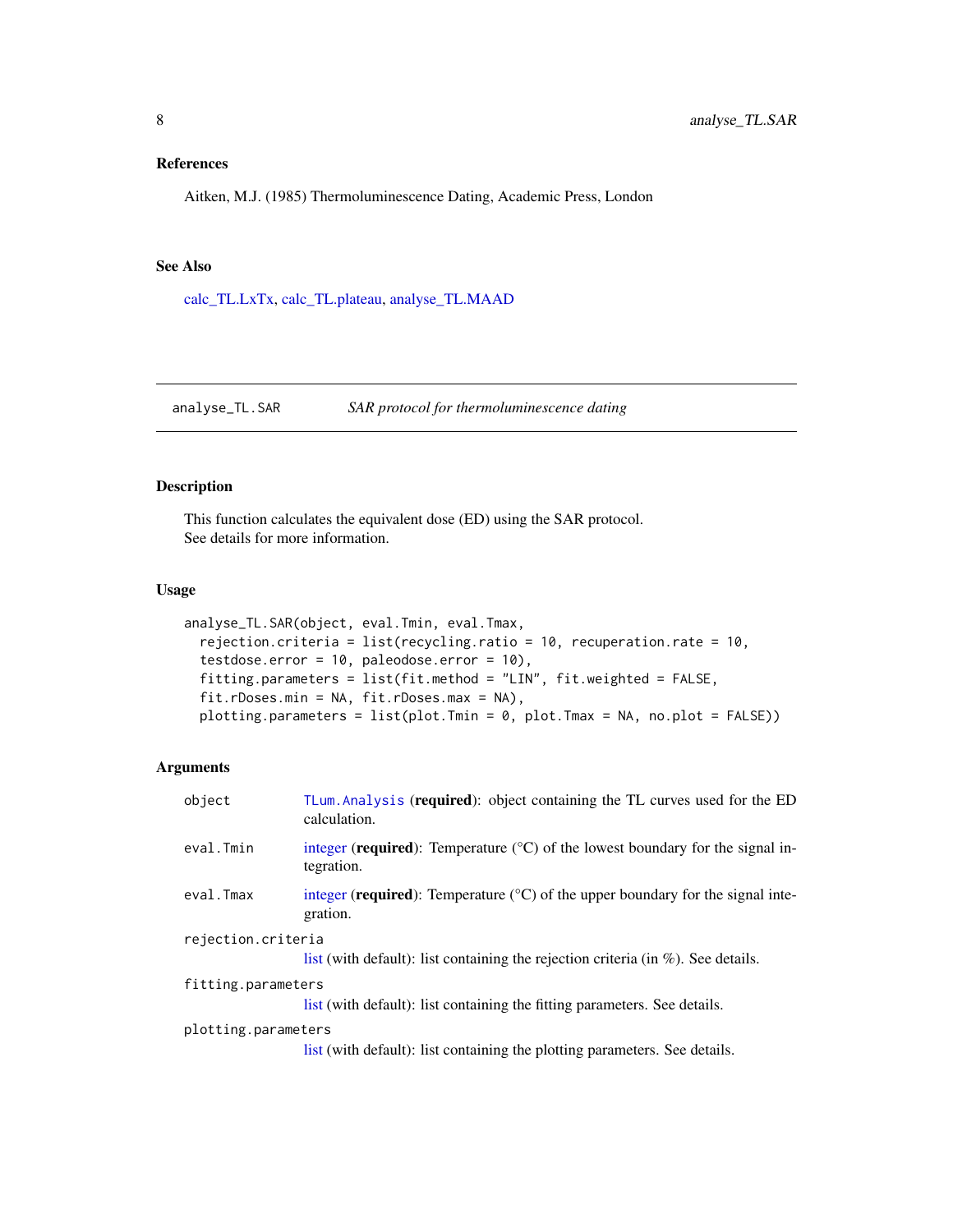### <span id="page-8-0"></span>analyse\_TL.SAR 9

### Details

This function estimates the equivent dose in thermoluminescence dating using the SAR protocol. The equivalent dose is estimated for each disc using the growth curve approaches (QC) (Aitken, 1985) and the dose plateau approach (DP). Both approach should provide a similar result.

The Lx/Tx matrix is estimated using [calc\\_TL.LxTx.](#page-9-1) The plateau test values are estimated using [calc\\_TL.plateau.](#page-15-1)

#### Rejection criteria

The rejection criteria are:

recycling.ratio [numeric:](#page-0-0) Maximum recycling ratio accepted (in  $\%$ ). recuperation.rate [numeric:](#page-0-0) Maximum recuperation rate accepted (in  $\%$ ). paleodose.error [numeric:](#page-0-0) Maximum error accepted on Lx (in  $\%$ ). testdose.error [numeric:](#page-0-0) Maximum error accepted on Tx (in %).

#### Fitting parameters

The fitting parameters are:

method [character:](#page-0-0) Fitting method (LIN, EXP, EXP+LIN or EXP+EXP). fit.weighted [logical:](#page-0-0) If the fitting is weighted or not. fit.rDoses.min [numeric:](#page-0-0) lowest regenerative dose used for the fitting. fit.rDoses.max [numeric:](#page-0-0) highest regenerative dose used for the fitting.

See also [calc\\_TL.SAR.fit.](#page-16-1)

#### Plotting parameters

The plotting parameters are:

plot.Tmin [numeric:](#page-0-0) lowest temperature plotted. plot. Tmax [numeric:](#page-0-0) highest temperature plotted. no.plot [logical:](#page-0-0) If TRUE, the results will not be plotted. See also [plot\\_TL.SAR.](#page-33-1)

#### Value

The results are plotted using [plot\\_TL.SAR.](#page-33-1)

The function also provides an [TLum.Results](#page-56-1) containing:

De. GC [list:](#page-0-0) Results obtained with the dose plateau approach and their uncertainties. (De, De. error)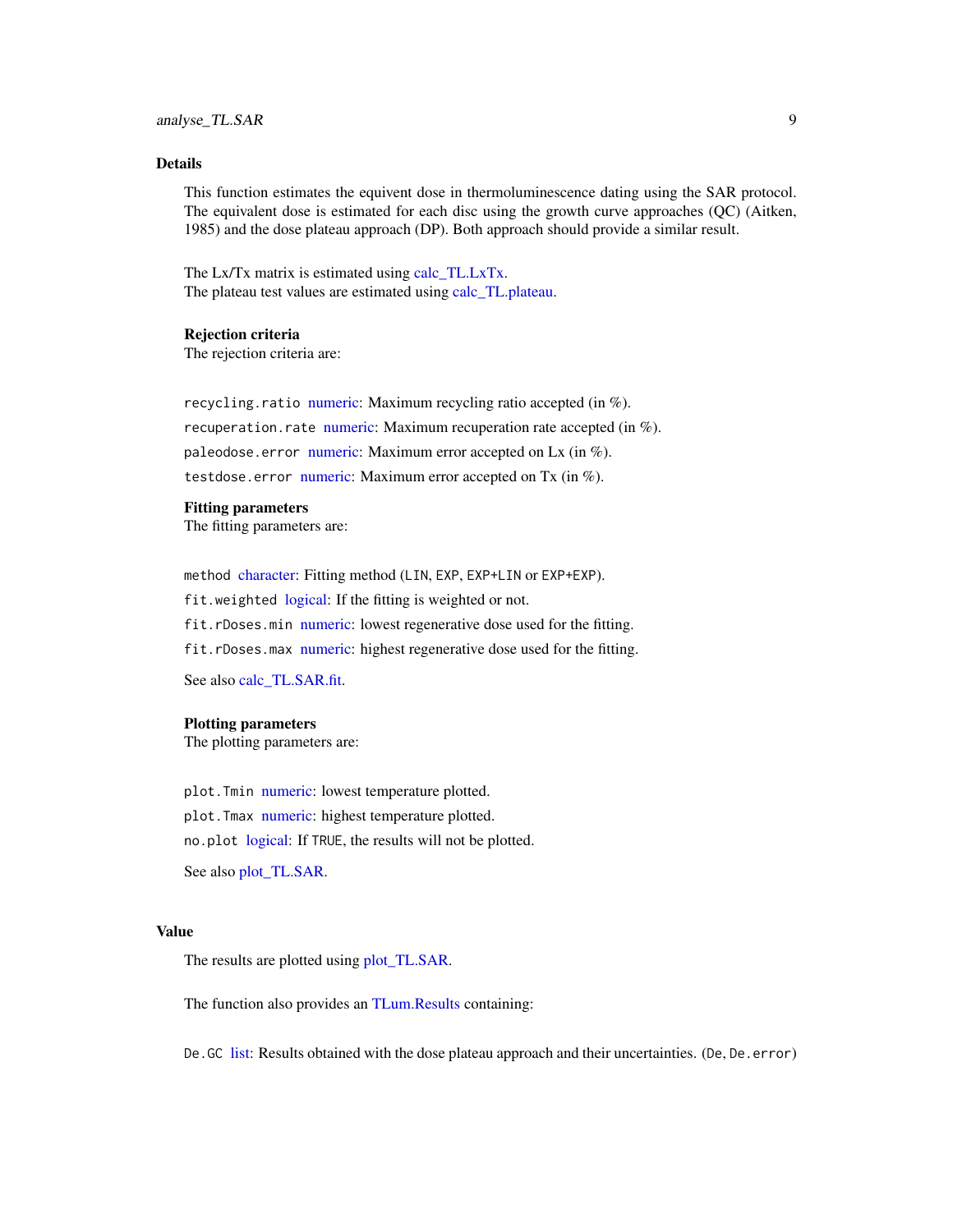<span id="page-9-0"></span>De. DP [list:](#page-0-0) Results obtained with the growth curve approach and their uncertainties. (De, De. error)

LnLxTnTx.table [matrix:](#page-0-0) Lx/Tx values

RC.Status [character:](#page-0-0) Results of the rejection tests.

#### Author(s)

David Strebler, University of Cologne (Germany), David Strebler

### References

Aitken, M.J. (1985) Thermoluminescence Dating, Academic Press, London

Murray & Wintle (2000). Luminescence dating of quartz using an improved single-aliquot regenerativedose protocol. Radiation Measurements, Vol.32, No.1, p.57-73.

#### See Also

[calc\\_TL.LxTx,](#page-9-1) [calc\\_TL.plateau,](#page-15-1) [calc\\_TL.SAR.fit,](#page-16-1) [analyse\\_TL.MAAD.](#page-3-1)

<span id="page-9-1"></span>calc\_TL.LxTx *calculation of the Lx/Tx matrix*

### Description

Internal function called by [analyse\\_TL.MAAD](#page-3-1) and [analyse\\_TL.SAR.](#page-7-1) This function separates the Lx matrix from the Tx matrix. Then, it estimates the Lx/Tx matrix. It also provides a name for each of the curves.

#### Usage

calc\_TL.LxTx(object)

#### Arguments

object [TLum.Analysis](#page-49-1) (required): TLum.Analysis object

#### Details

Warning: This function is an internal function and should not be used except for development purposes. Internal functions can be heavily modified and even renamed or removed in new version of the package.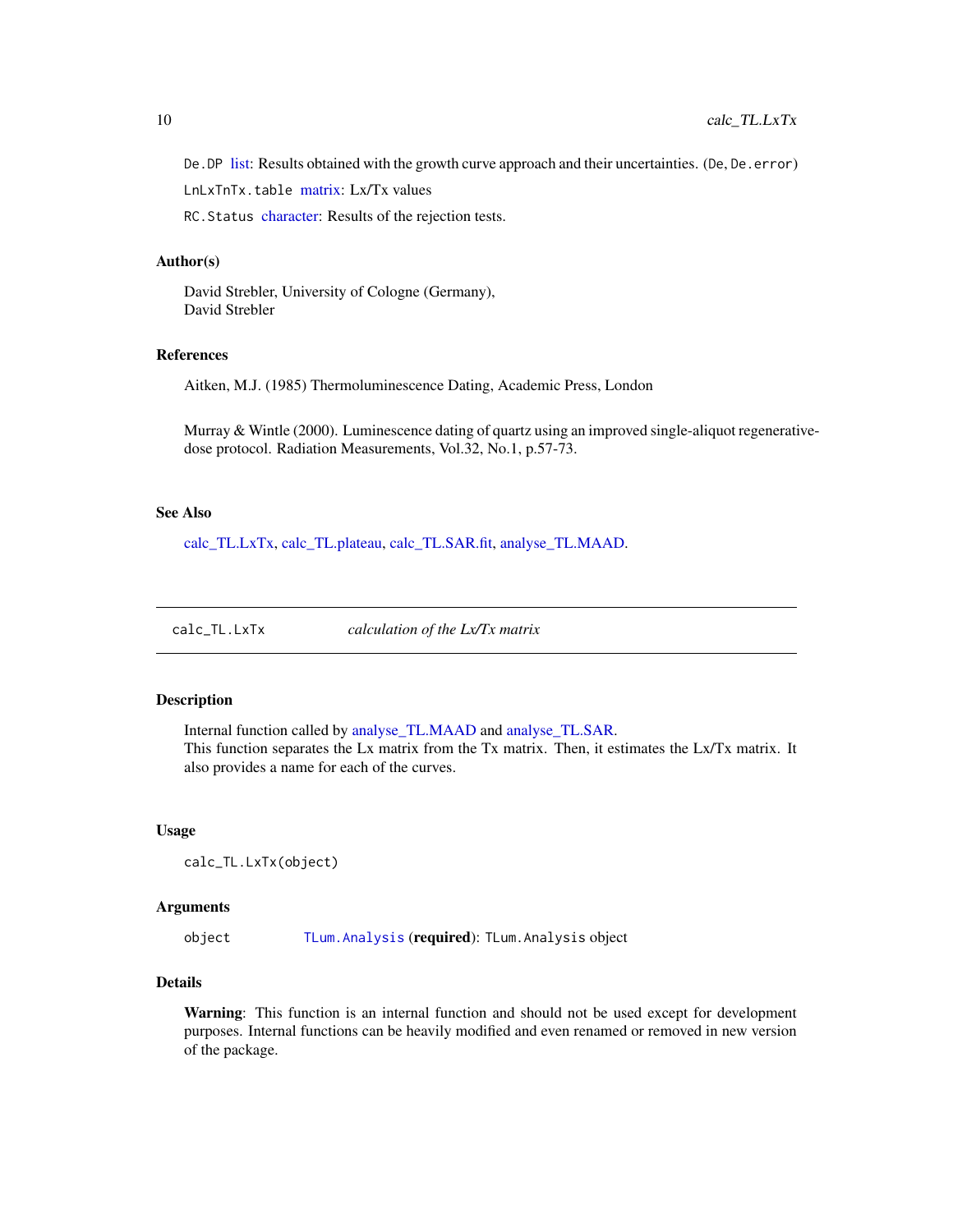### <span id="page-10-0"></span>Value

The function provides an [TLum.Results](#page-56-1) containing:

Temperatures [numeric:](#page-0-0) Vector with the temperature values.

Names [character:](#page-0-0) Vector with the curve names.

Datatype [character:](#page-0-0) Vector with the curve type.

Doses [numeric:](#page-0-0) Vector with the curve doses.

Testdoses [numeric:](#page-0-0) Vector with the curve test-doses.

Lx Lx matrix.

Lx.error Absolute error for the Lx matrix.

Tx Tx matrix.

Tx.error Absolute error for the Tx matrix

LxTx Lx/Tx matrix.

LxTx.error Absolute error for the Lx/Tx matrix.

### Author(s)

David Strebler, University of Cologne (Germany).

### References

Aitken, M.J. (1985) Thermoluminescence Dating, Academic Press, London

Murray & Wintle (2000). Luminescence dating of quartz using an improved single-aliquot regenerativedose protocol. Radiation Measurements, Vol.32, No.1, p.57-73.

#### See Also

[analyse\\_TL.MAAD,](#page-3-1) [analyse\\_TL.SAR.](#page-7-1)

<span id="page-10-1"></span>calc\_TL.MAAD.average *Estimate average additive curves for the MAAD protocol.*

#### Description

Internal function called by [analyse\\_TL.MAAD.](#page-3-1) This function estimates the average curves for each additive dose.

#### Usage

calc\_TL.MAAD.average(names, doses, Lx, Lx.error)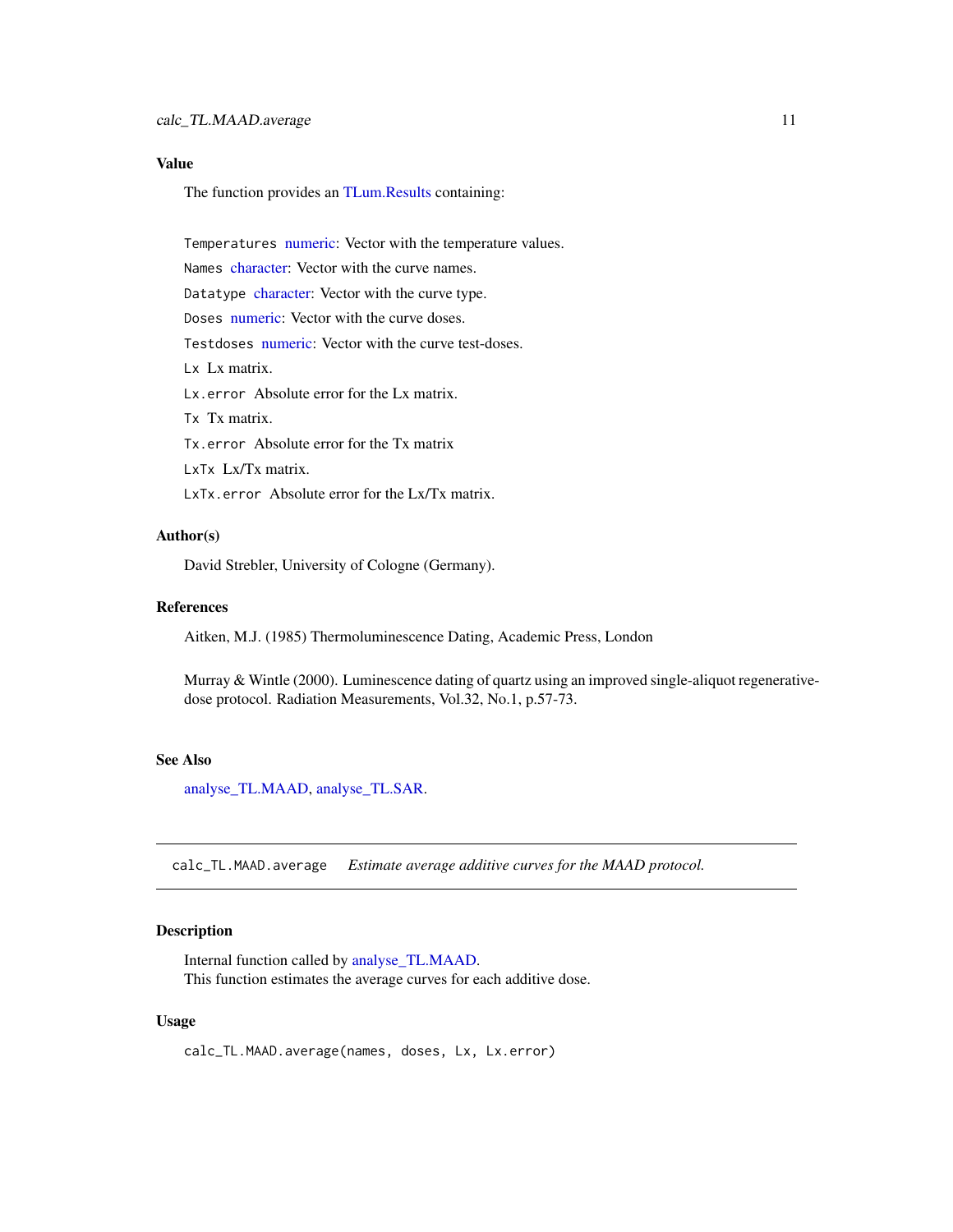#### <span id="page-11-0"></span>**Arguments**

| names    | character ( <b>required</b> ): Names of the TL curves             |
|----------|-------------------------------------------------------------------|
| doses    | numeric ( <b>required</b> ): additive doses used for the TL curve |
| Lx       | numeric (required): Lx matrix                                     |
| Lx.error | numeric (required): Error for the Lx matrix.                      |

#### Details

Warning: This function is an internal function and should not be used except for development purposes. Internal functions can be heavily modified and even renamed or removed in new version of the package.

### Value

The function provide an [TLum.Results](#page-56-1) object containing:

names [character:](#page-0-0) Vector with the names of the average additive curves.

doses [character:](#page-0-0) Vector with the additive doses corresponding to each average additive curve.

Lx [numeric:](#page-0-0) new average additive curve Lx matrix.

Lx.error [numeric:](#page-0-0) Error on the new Lx matrix.

### Author(s)

David Strebler, University of Cologne (Germany).

<span id="page-11-1"></span>calc\_TL.MAAD.fit.I *Estimation of the supralinearity value for the MAAD protocol*

### Description

Internal function called by [analyse\\_TL.MAAD.](#page-3-1) This function estimates the supralinearity correction based on the dose vector and the Lx/Tx vector provided. See details for more information.

### Usage

```
calc_TL.MAAD.fit.I(LxTx, LxTx.error, doses, slope = NULL,
  fitting.parameters = list(fit.method = "LIN", fit.weighted = FALSE,
  fit.use.slope = FALSE))
```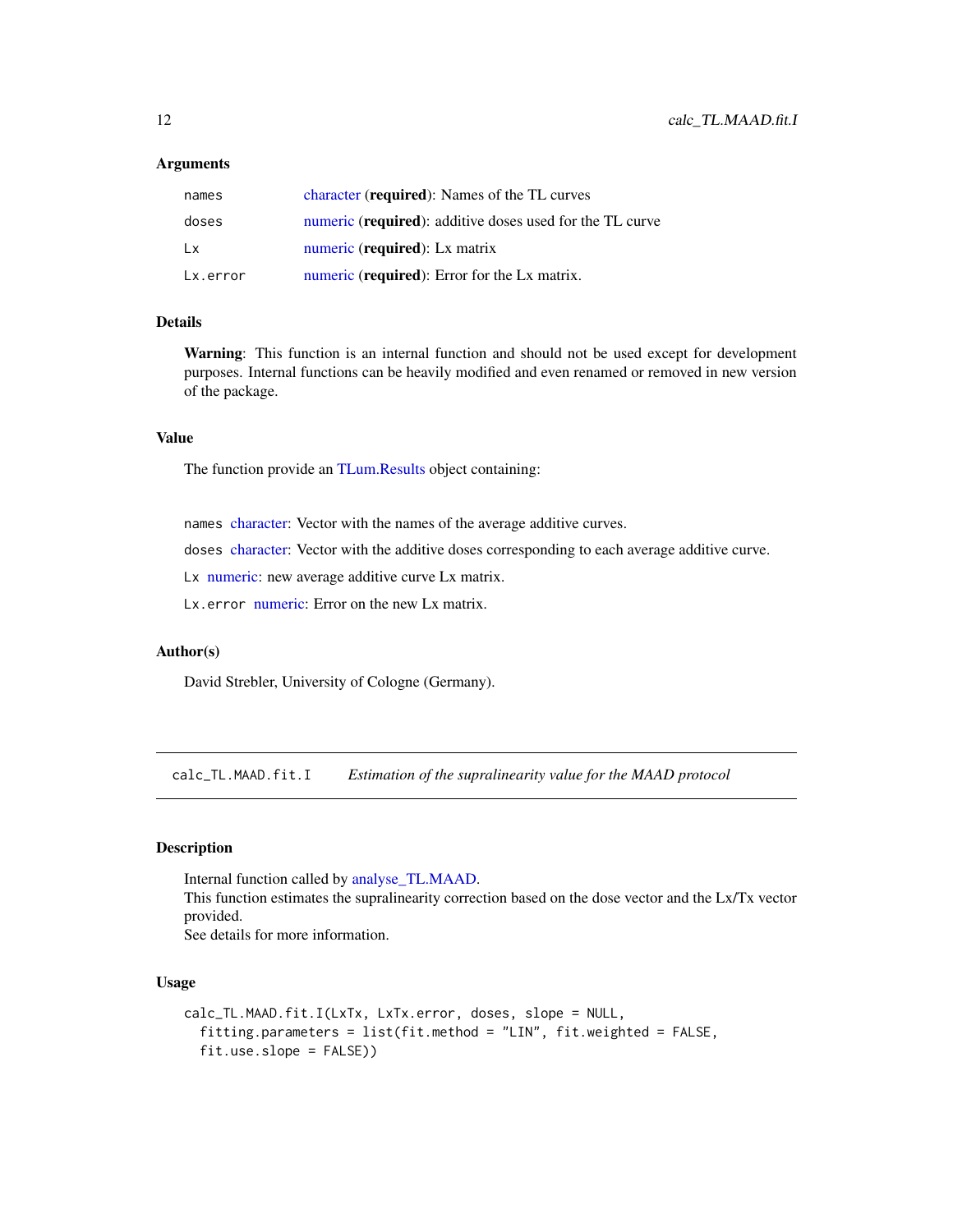#### <span id="page-12-0"></span>**Arguments**

| LxTx               | numeric (required): Lx/Tx vector                            |
|--------------------|-------------------------------------------------------------|
| LxTx.error         | numeric (required): Error for the Lx/Tx vector              |
| doses              | numeric (required): doses vector                            |
| slope              | list (with default): Property of the additive growth curve. |
| fitting.parameters |                                                             |
|                    | list (with default): fitting parameters. See details.       |

#### Details

This function estimates the supralinearity correction based on the doses vector and the Lx/Tx matrix provided.

Different fitting methods are available (LIN, EXP, EXP+LIN or EXP+EXP). Morover, the fitting can be weigthed or not.

If the fitting parameter fit.use.slope is TRUE, the function will use the data from slope to define the fitting curve for the supralinearity correction. In that case, the supralinearity correction growth curve will be parallel to the additive growth curve.

#### #' Fitting parameters

The fitting parameters are:

method [character:](#page-0-0) Fitting method (LIN, EXP, EXP+LIN or EXP+EXP).

fit.weighted [logical:](#page-0-0) If the fitting is weighted or not.

- fit.use.slope [logical:](#page-0-0) If the slope of the Q growth curve is reused for the supralinearity correction.
- fit.rDoses.min [numeric:](#page-0-0) lowest regenerative dose used for the fitting.
- fit.rDoses.max [numeric:](#page-0-0) Highest regenerative dose used for the fitting.

Warning: This function is an internal function and should not be used except for development purposes. Internal functions can be heavily modified and even renamed or removed in new version of the package.

#### Value

The function provides an [TLum.Results](#page-56-1) object containing:

GC [lm:](#page-0-0) The fitting result.

i [numeric:](#page-0-0) The supralinearity correction estimation for the given equivalent dose

I.error [numeric:](#page-0-0) The error for the supralinearity correction estimation

summary [numeric:](#page-0-0) The parameters of the fitting result.

### Author(s)

David Strebler, University of Cologne (Germany).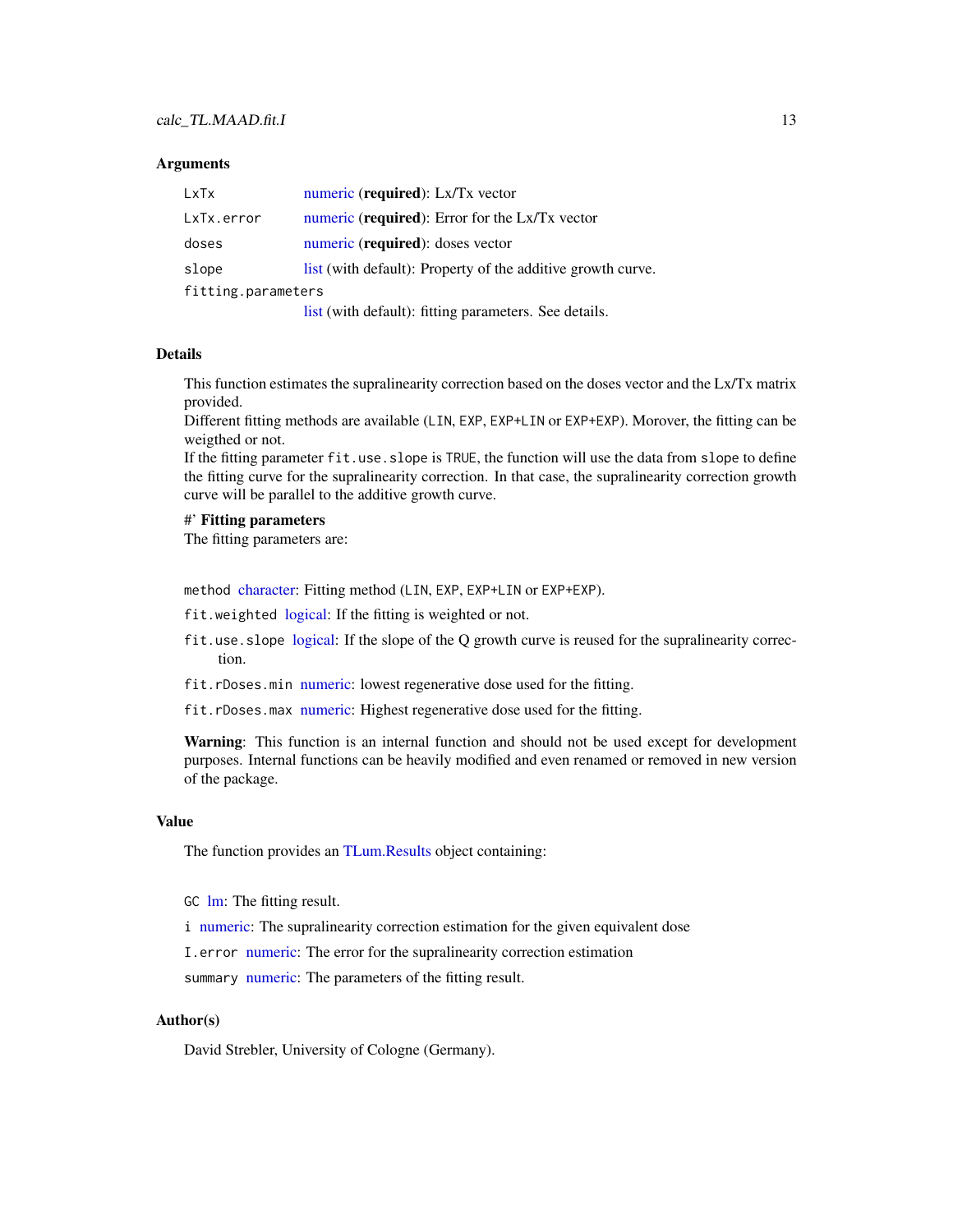### <span id="page-13-0"></span>See Also

[calc\\_TL.MAAD.fit.Q,](#page-13-1) [analyse\\_TL.MAAD.](#page-3-1)

<span id="page-13-1"></span>calc\_TL.MAAD.fit.Q *Estimation of the palaeodose (Q) with the MAAD protocol*

#### Description

Internal function called by [analyse\\_TL.MAAD.](#page-3-1)

This function makes a first estimation of the palaeodose based on a doses vector and a Lx/Tx vector provided.

See details for more information.

### Usage

```
calc_TL.MAAD.fit.Q(LxTx, LxTx.error, doses,
  fitting.parameters = list(fit.method = "LIN", fit.weighted = FALSE))
```
### Arguments

| LxTx               | numeric (required): Lx/Tx vector                      |
|--------------------|-------------------------------------------------------|
| LxTx.error         | numeric (required): Error for the Lx/Tx vector        |
| doses              | numeric (required): doses vector                      |
| fitting.parameters |                                                       |
|                    | list (with default): fitting parameters. See details. |

#### Details

This function estimates the equivalent dose before any supralineary correction based on the doses vector and the Lx/Tx matrix provided.

Different fitting methods are available (LIN, EXP, EXP+LIN or EXP+EXP). Moreover, the fitting can be weigthed or not.

#### #' Fitting parameters

The fitting parameters are:

method [character:](#page-0-0) Fitting method (LIN, EXP, EXP+LIN or EXP+EXP).

fit.weighted [logical:](#page-0-0) If the fitting is weighted or not.

- fit.use.slope [logical:](#page-0-0) If the slope of the Q growth curve is reused for the supralinearity correction.
- fit.rDoses.min [numeric:](#page-0-0) lowest regenerative dose used for the fitting.
- fit.rDoses.max [numeric:](#page-0-0) Highest regenerative dose used for the fitting.

Warning: This function is an internal function and should not be used except for development purposes. Internal functions can be heavily modified and even renamed or removed in new version of the package.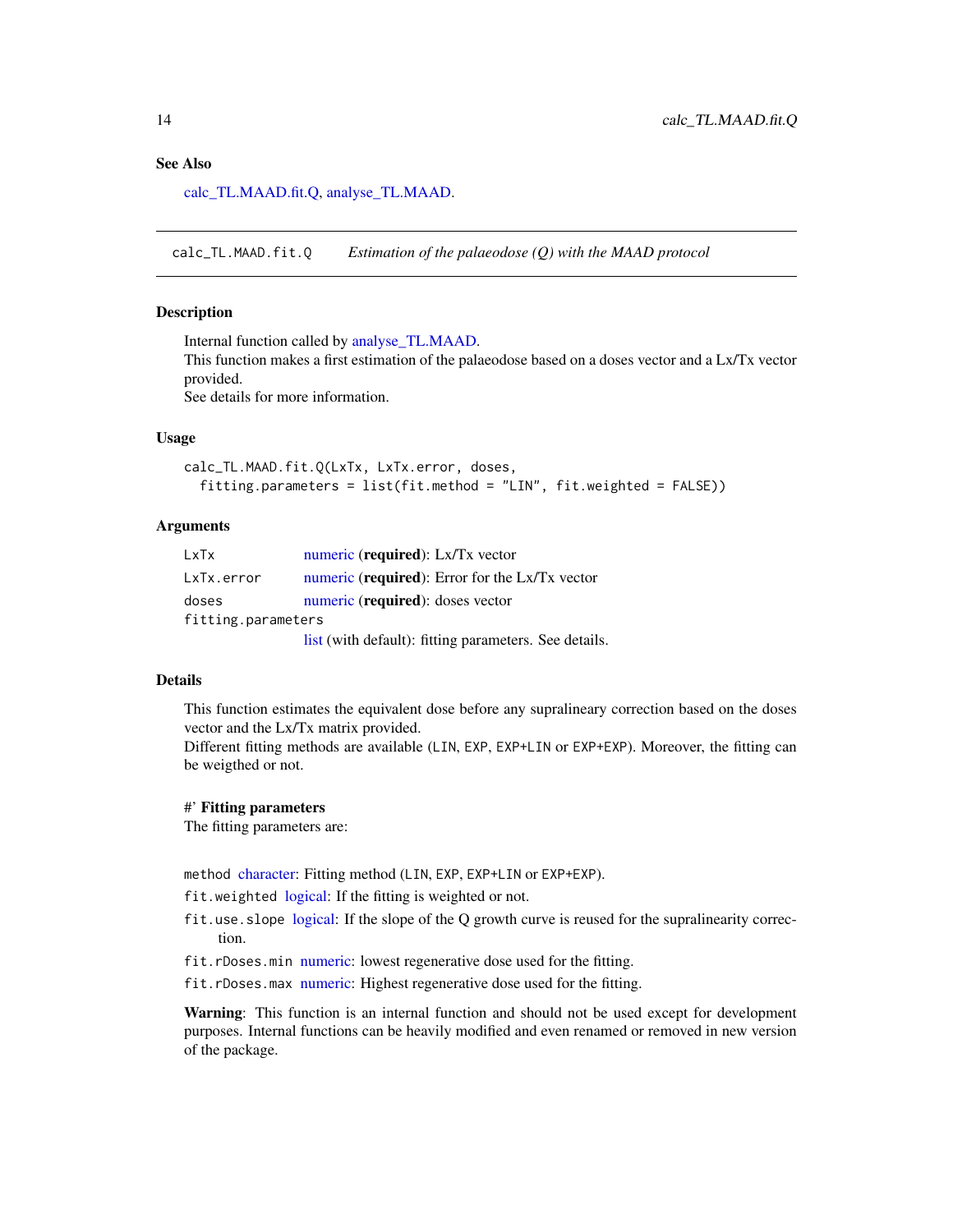### <span id="page-14-0"></span>Value

The function provides an [TLum.Results](#page-56-1) object containing:

GC [lm:](#page-0-0) fitting result. Q [numeric:](#page-0-0) equivalent dose estimation Q.error [numeric:](#page-0-0) Error for the equivalent dose estimation summary [numeric:](#page-0-0) parameters of the fitting result.

#### Author(s)

David Strebler, University of Cologne (Germany).

#### See Also

[calc\\_TL.MAAD.fit.I,](#page-11-1) [analyse\\_TL.MAAD.](#page-3-1)

<span id="page-14-1"></span>calc\_TL.MAAD.separate *Separate the additive and the regenerative curves*

#### Description

Internal function called by [analyse\\_TL.MAAD.](#page-3-1)

This function separates the additive curves from the regenerative curves using a vector containing the data type associate with each curve. Additive curves have "Natural" or "N+dose" as datatype. Regenerative curves have "Bleach" or "Bleach+dose" as datatype. Other datatypes are not supported.

#### Usage

calc\_TL.MAAD.separate(Lx, Lx.error, doses, dTypes)

#### Arguments

| Lx.      | numeric (required): Lx matrix                |
|----------|----------------------------------------------|
| Lx.error | numeric (required): Error for the Lx matrix. |
| doses    | numeric (required): doses vector             |
| dTypes   | character (required): data type vector.      |

### Details

Warning: This function is an internal function and should not be used except for development purposes. Internal functions can be heavily modified and even renamed or removed in new version of the package.

### Author(s)

David Strebler, University of Cologne (Germany).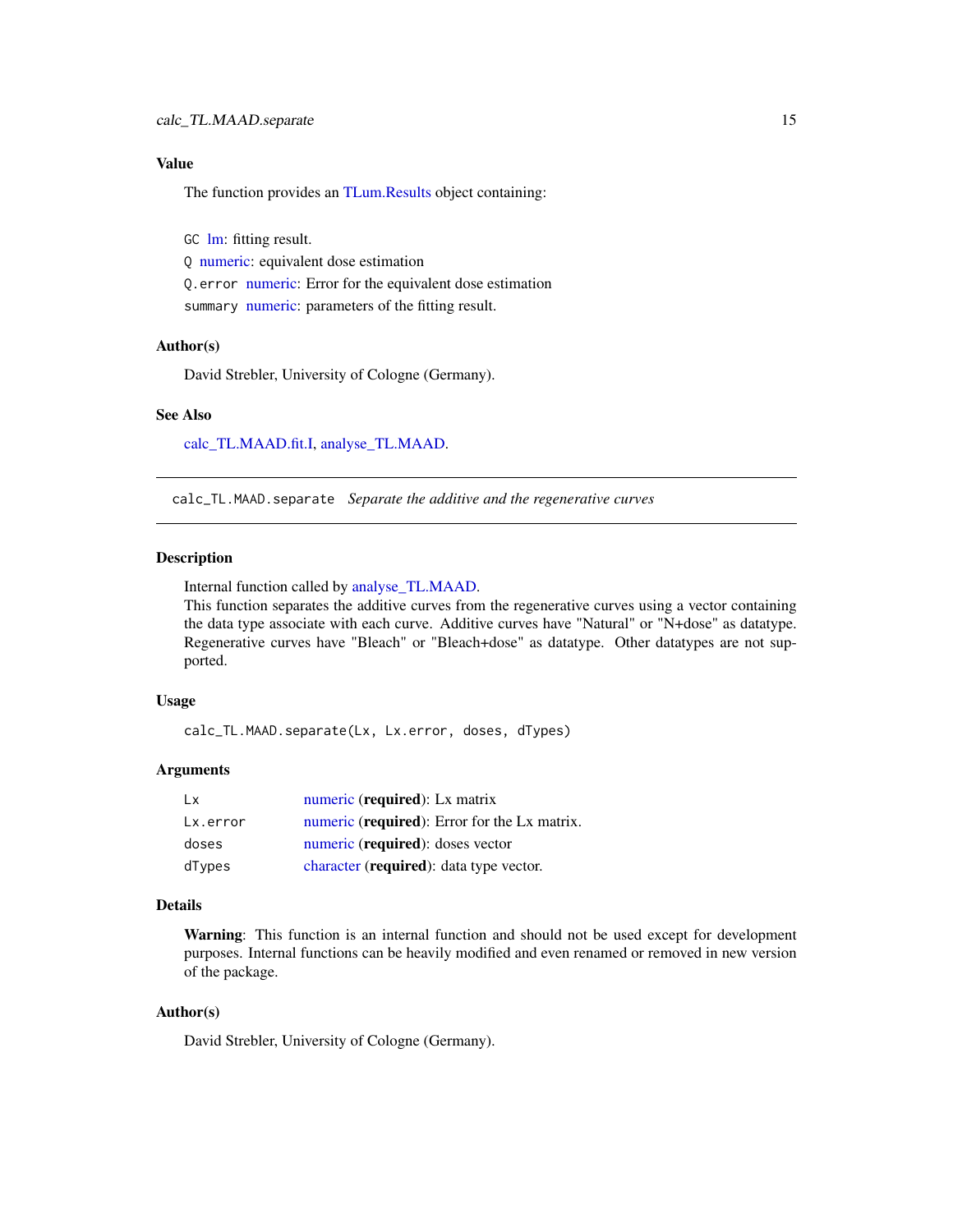<span id="page-15-1"></span><span id="page-15-0"></span>calc\_TL.plateau *Estimate value for plateau test*

### Description

The function estimates the quotient between the natural and the additive/regenerate signal.

### Usage

calc\_TL.plateau(Ln, Ln.error, Lx, Lx.error)

### Arguments

| Ln       | numeric (required): Ln vector                        |
|----------|------------------------------------------------------|
| Ln.error | numeric ( <b>required</b> ): Error for the Ln vector |
| Lx.      | numeric (required): Ln matrix                        |
| Lx.error | numeric ( <b>required</b> ): Error for the Lx matrix |

### Details

Warning: This function is an internal function and should not be used except for development purposes. Internal functions can be heavily modified and even renamed or removed in new version of the package.

### Value

The function provides an [TLum.Results](#page-56-1) object containing:

LnLx [numeric:](#page-0-0) Ln/Lx matrix

LnLx.error [numeric:](#page-0-0) Error for the Ln/Lx matrix.

#### Author(s)

David Strebler, University of Cologne (Germany).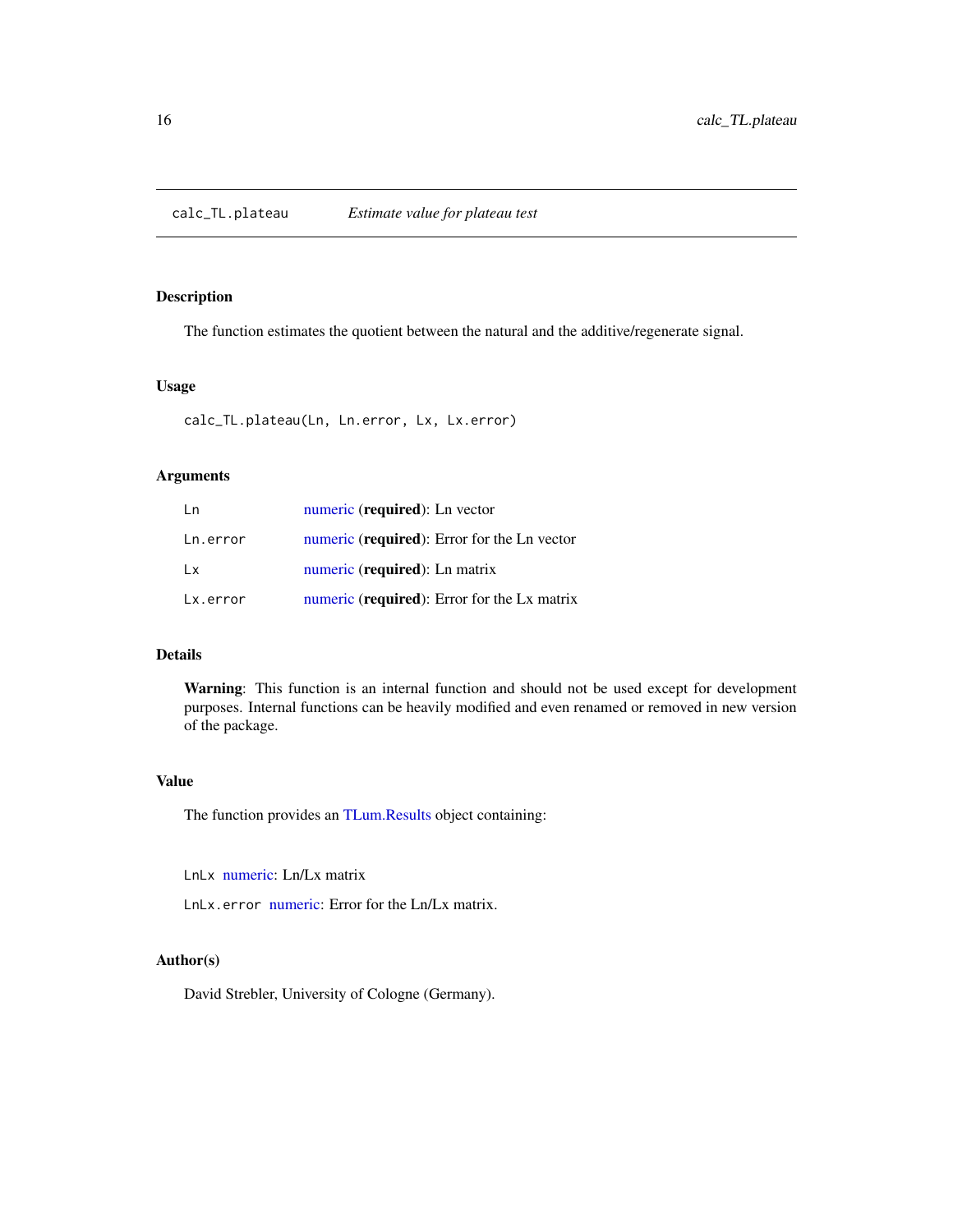<span id="page-16-1"></span><span id="page-16-0"></span>calc\_TL.SAR.fit *Estimation of the equivalent dose (ED) value for the SAR protocol*

#### Description

Internal function called by [analyse\\_TL.SAR.](#page-7-1)

This function estimates the equivalent dose (ED) based on a doses vector and a Lx/Tx vector provided.

See details for more information.

### Usage

```
calc_TL.SAR.fit(doses, LnTn, LnTn.error, LxTx, LxTx.error,
  fitting.parameters = list(fit.method = "LIN", fit.weighted = FALSE))
```
### Arguments

| doses              | numeric (required): doses vector                                                                                                                                                                                                                                                                  |
|--------------------|---------------------------------------------------------------------------------------------------------------------------------------------------------------------------------------------------------------------------------------------------------------------------------------------------|
| LnTn               | numeric (required): Ln/Tn.                                                                                                                                                                                                                                                                        |
| LnTn.error         | numeric ( <b>required</b> ): Error for the Ln/Tn.                                                                                                                                                                                                                                                 |
| LxTx               | numeric (required): Lx/Tx vector                                                                                                                                                                                                                                                                  |
| LxTx.error         | numeric (required): Error for the Lx/Tx vector                                                                                                                                                                                                                                                    |
| fitting.parameters |                                                                                                                                                                                                                                                                                                   |
|                    | $\mathbf{1}$ , and $\mathbf{1}$ and $\mathbf{1}$ and $\mathbf{1}$ and $\mathbf{1}$ and $\mathbf{1}$ and $\mathbf{1}$ and $\mathbf{1}$ and $\mathbf{1}$ and $\mathbf{1}$ and $\mathbf{1}$ and $\mathbf{1}$ and $\mathbf{1}$ and $\mathbf{1}$ and $\mathbf{1}$ and $\mathbf{1}$ and $\mathbf{1}$ an |

list (with default): fitting parameters. See details.

#### Details

This function estimates the equivalent dose based on the doses vector, Ln/Tn and the Lx/Tx matrix provided.

Different fitting methods are available (LIN, EXP, EXP+LIN or EXP+EXP). Moreover, the fitting can be weigthed or not.

#### Fitting parameters

The fitting parameters are:

method [character:](#page-0-0) Fitting method (LIN, EXP, EXP+LIN or EXP+EXP).

fit.weighted [logical:](#page-0-0) If the fitting is weighted or not.

fit.use.slope [logical:](#page-0-0) If the slope of the Q growth curve is reused for the sublinearity correction.

fit.rDoses.min [numeric:](#page-0-0) Lowest regenerative dose used for the fitting.

fit.rDoses.max [numeric:](#page-0-0) Highest regenerative dose used for the fitting.

Warning: This function is an internal function and should not be used except for development purposes. Internal functions can be heavily modified and even renamed or removed in new version of the package.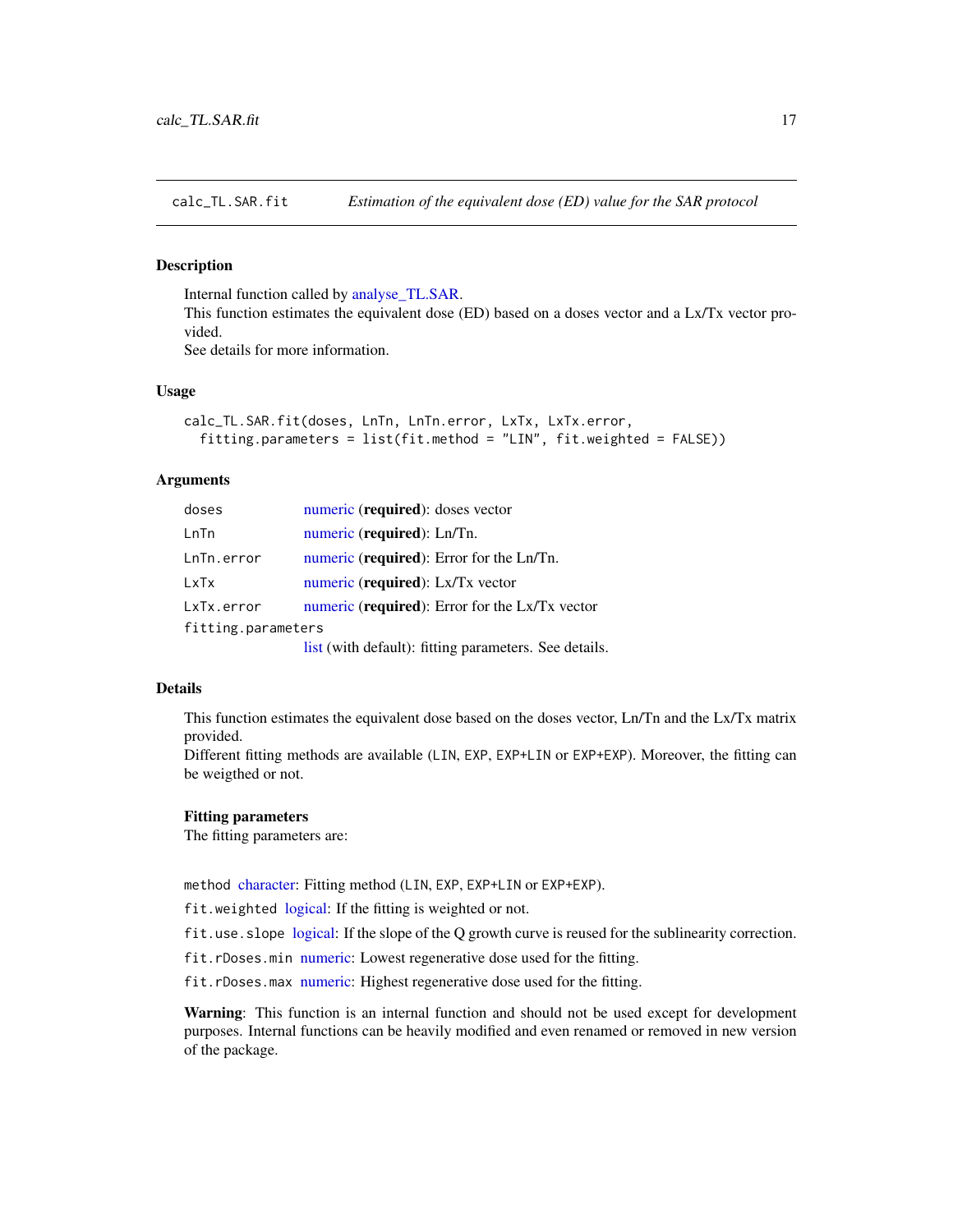### <span id="page-17-0"></span>Value

The function provides an [TLum.Results](#page-56-1) object containing:

GC [list:](#page-0-0) fitting curve.

Q [numeric:](#page-0-0) equivalent dose estimation

Q.error [numeric:](#page-0-0) Error for the equivalent dose estimation

summary [list:](#page-0-0) parameters of the fitting result.

### Author(s)

David Strebler, University of Cologne (Germany).

#### See Also

[analyse\\_TL.SAR.](#page-7-1)

calc\_TL.temperature *calculate temperature vector*

### Description

This function calculates the temperature vector.

#### Usage

```
calc_TL.temperature(nPoints, Tmax, Hrate, an_temp = 0, an_time = 0,
  rec_ramp2PH = FALSE, rec_duringPH = FALSE)
```
### Arguments

| nPoints      | numeric (required): number of points.                                                                       |
|--------------|-------------------------------------------------------------------------------------------------------------|
| Tmax         | numeric (required): Maximum temperature.                                                                    |
| Hrate        | numeric (required): Heating rate.                                                                           |
| an_temp      | numeric (with default): Annealing temperature.                                                              |
| $an$ _time   | numeric (with default): Annealing time.                                                                     |
| rec_ramp2PH  | logical (with default): Indicate if the signal was record during the ramp up to the<br>preheat temperature. |
| rec_duringPH | logical (with default): Indicate if the signal was record during the preheat plateau.                       |

### Details

Warning: This function is an internal function and should not be used except for development purposes. Internal functions can be heavily modified and even renamed or removed in new version of the package.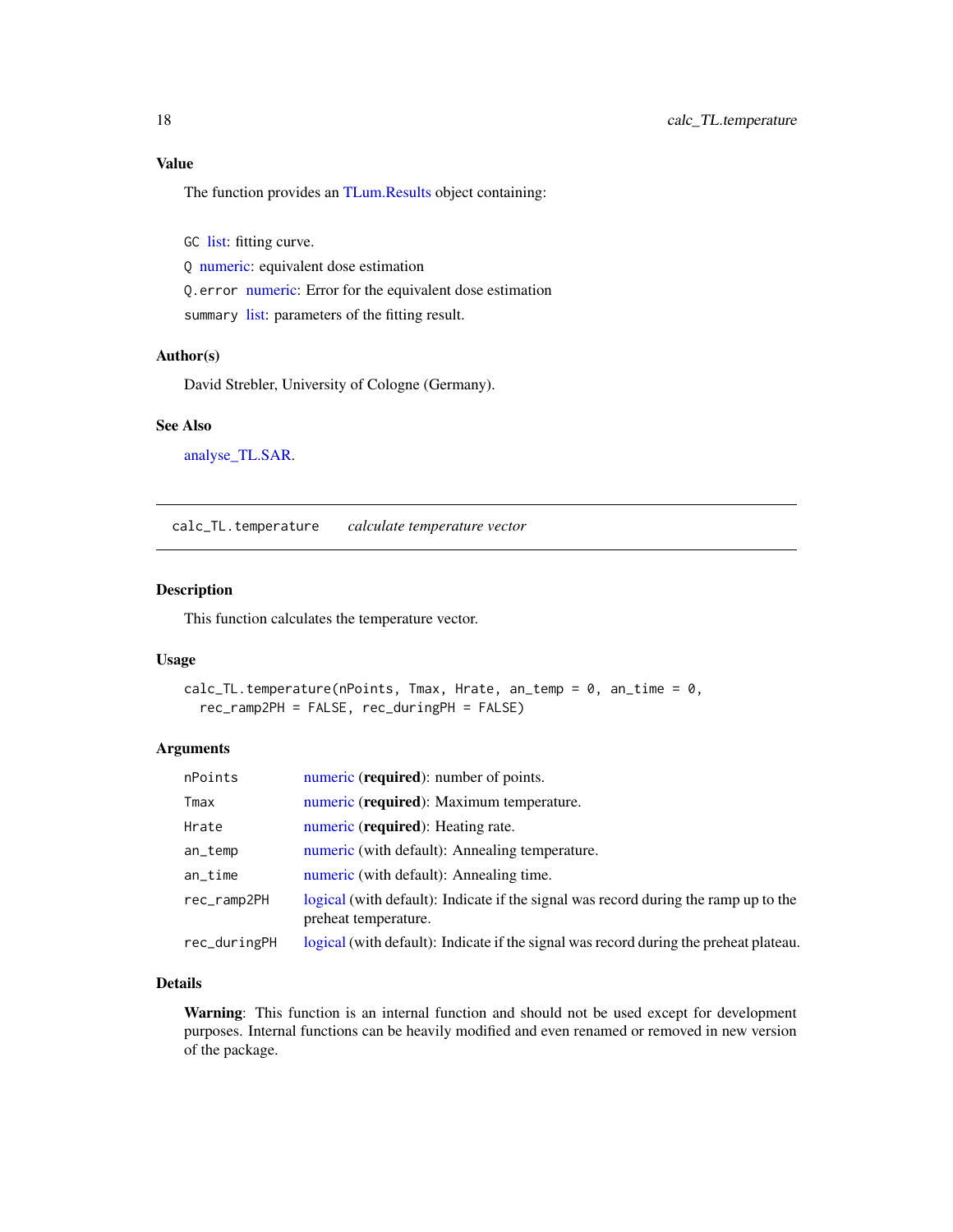### <span id="page-18-0"></span>mod\_align.peaks 19

### Value

This function provides a new [TLum.Results](#page-56-1) object containing the times and temperature vectors.

#### Author(s)

David Strebler, University of Cologne (Germany).

<span id="page-18-1"></span>mod\_align.peaks *Aligning the TL peaks*

### **Description**

This function detects the peak position for each TL curve of the object and aligns them. It uses the average of the testdose maximum positions as reference for the new peak position.

#### Usage

```
mod_align.peaks(object, aligning.parameters = list(peak.Tmin = 0, peak.Tmax =
 NA, no.testdose = FALSE), plotting.parameters = list(plot.Tmin = 0,plot.Tmax = NA, no.plot = FALSE))
```
#### Arguments

object [TLum.Analysis](#page-49-1) (required): object containing the TL curves that have to be aligned. aligning.parame[ters](#page-0-0) list (with default): list containing the aligning parameters. See details. plotting.parame[ters](#page-0-0) list (with default): list containing the plotting parameters. See details.

#### Details

#### Aligning parameters

The aligning parameters are:

peak.Tmin [numeric:](#page-0-0) Lower boundary for looking at the peak maximum position.

peak.Tmax [numeric:](#page-0-0) Upper boundary for looking at the peak maximum position.

no.testdose [logical:](#page-0-0) If TRUE, the function will use the Lx curves rather than the Tx curves as reference for the peak maximum position.

#### Plotting parameters

The plotting parameters are:

no.plot [logical:](#page-0-0) If TRUE, the results will not be plotted.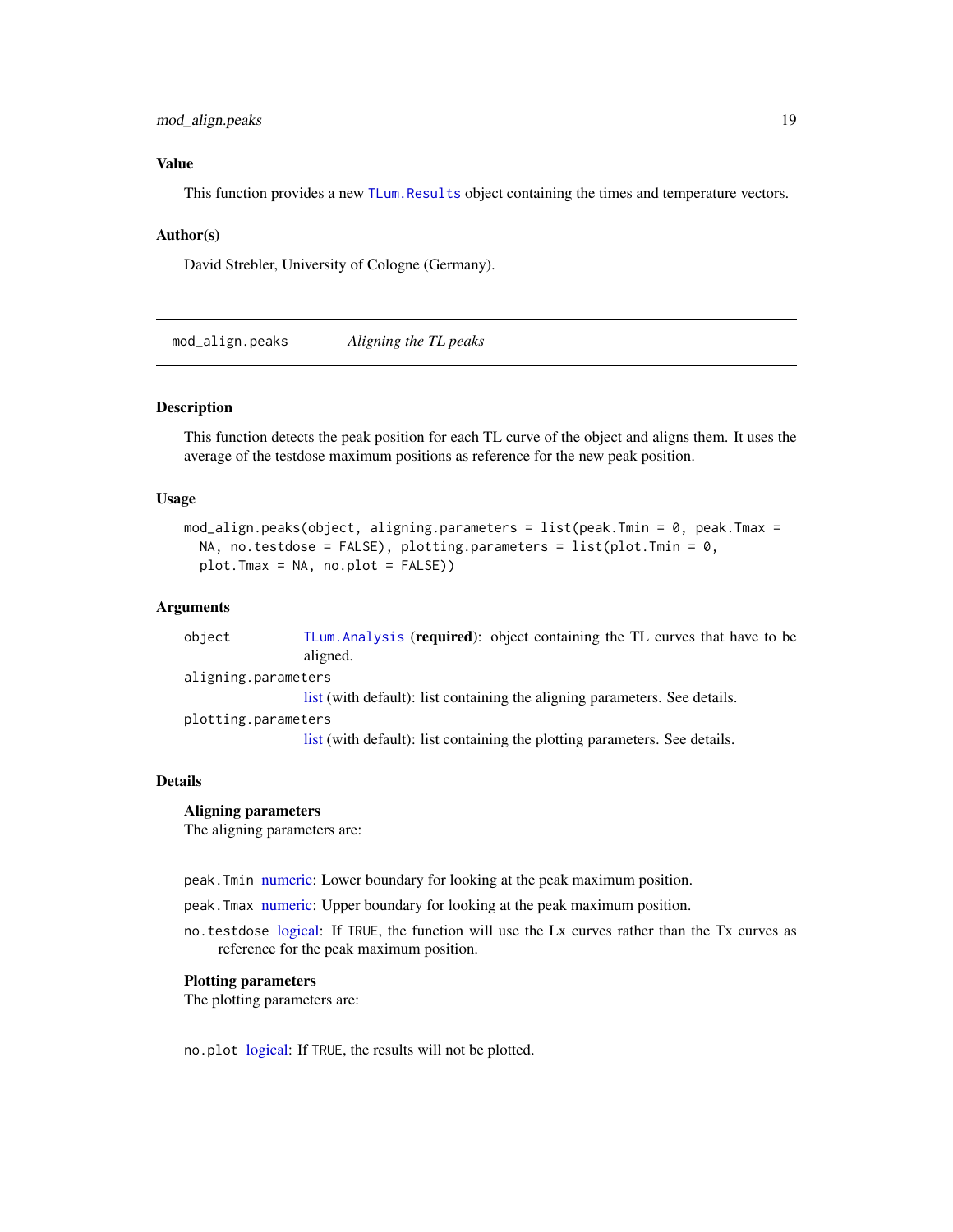### Value

This function provides a new [TLum.Analysis](#page-49-1) object with the same TL curves but aligned. It also plots the original TL curves, the TL curves used to determine the peak maximum position, and the shiffted TL curves using [plot\\_align.peaks.](#page-26-1)

### Author(s)

David Strebler, University of Cologne (Germany).

### See Also

[plot\\_align.peaks.](#page-26-1)

mod\_extract.aliquot *extract aliquots*

### Description

This function extracts a list of aliquots from a [TLum.Analysis](#page-49-1) object.

### Usage

```
mod_extract.aliquot(object, list)
```
### Arguments

| object | TLum. Analysis (required): object containing the initial TL curves.                              |
|--------|--------------------------------------------------------------------------------------------------|
| list   | numeric ( <b>required</b> ): list containing the position of the aliquots that shall be<br>used. |

#### Value

This function provides a [TLum.Data.Curve](#page-55-1) object containing only the aliquots specified in the list.

### Author(s)

David Strebler, University of Cologne (Germany).

<span id="page-19-0"></span>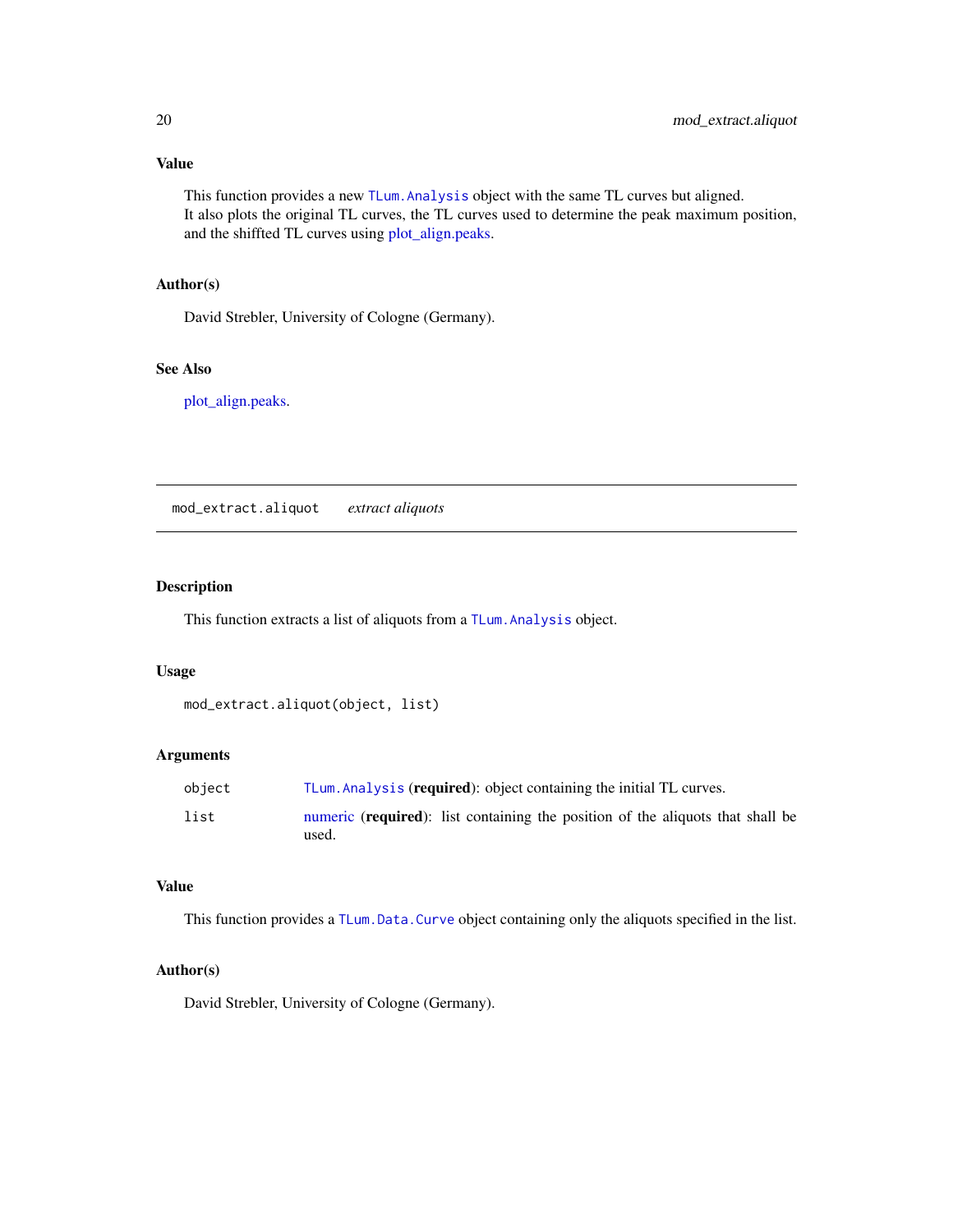### <span id="page-20-0"></span>Description

This function provides a new [TLum.Analysis](#page-49-1) object containing only the preheat curves.

#### Usage

```
mod_extract.preheat(object, plotting.parameters = list(no.plot = FALSE))
```
### Arguments

object [TLum.Analysis](#page-49-1) (required): object containing the initial TL curves. plotting.parame[ters](#page-0-0)

list (with default): list containing the plotting parameters. See details.

### Details

Plotting parameters The plotting parameters are:

no.plot [logical:](#page-0-0) If TRUE, the results will not be plotted.

### Value

This function provides a new [TLum.Analysis](#page-49-1) object with only the preheat curve. It also plots the preheat curves and the TL curves using [plot\\_remove.preheat.](#page-27-1)

### Author(s)

David Strebler, University of Cologne (Germany).

### See Also

[plot\\_remove.preheat](#page-27-1)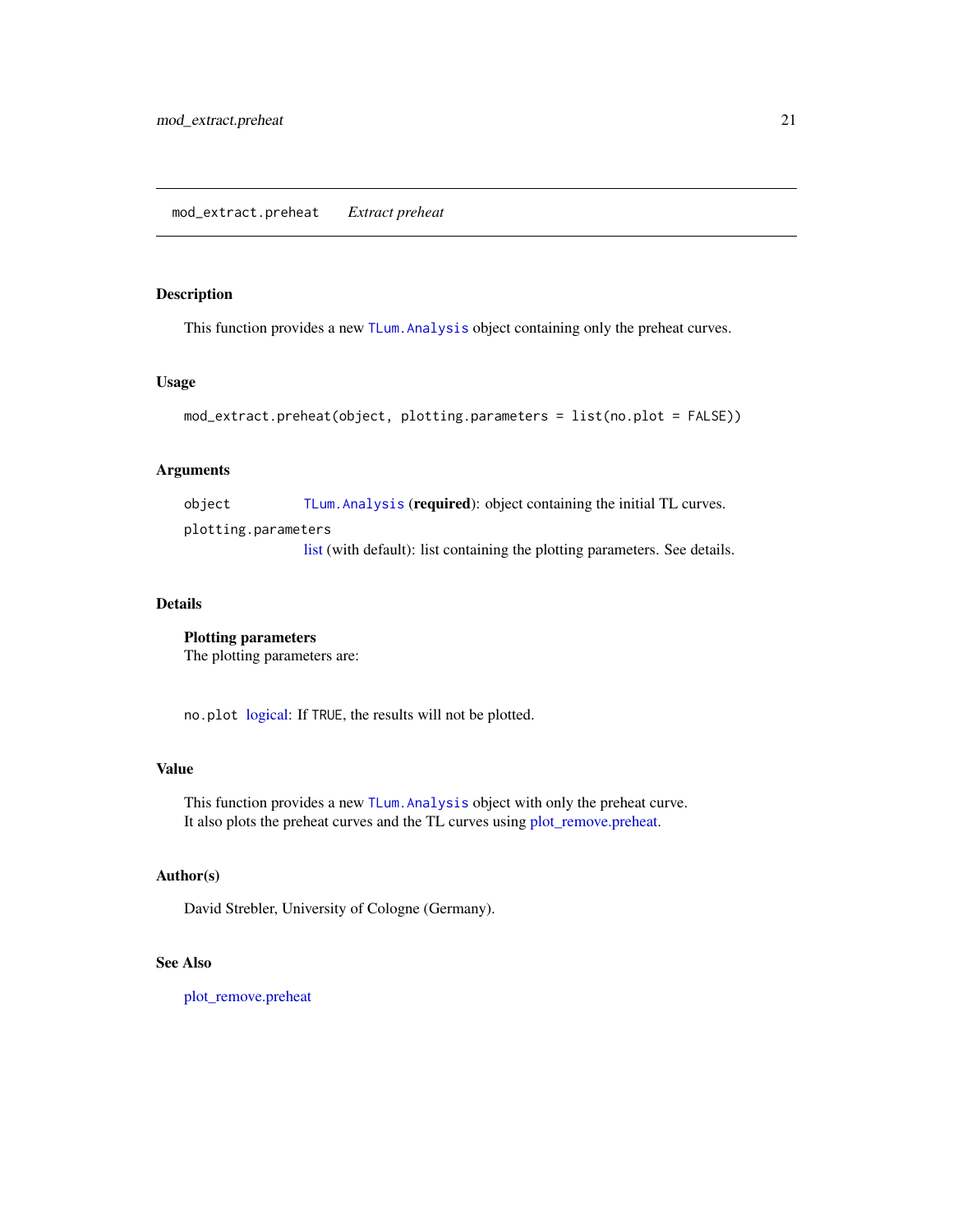<span id="page-21-1"></span><span id="page-21-0"></span>mod\_extract.TL *Extract TL*

#### Description

This function provides a new [TLum.Analysis](#page-49-1) object containing only the TL curves.

#### Usage

```
mod_extract.TL(object, plotting.parameters = list(no.plot = FALSE),
  record.parameters = list(separatePreheat = TRUE, recDuringPreheatRamp =
  FALSE, recDuringPreheatPlateau = FALSE))
```
### Arguments

object [TLum.Analysis](#page-49-1) (required): object containing the initial TL curves. plotting.parame[ters](#page-0-0) list (with default): list containing the plotting parameters. See details. record.parameters

[list](#page-0-0) (with default): list containing the record parameters. See details.

#### Details

#### Plotting parameters

The plotting parameters are:

no.plot [logical:](#page-0-0) If TRUE, the results will not be plotted.

#### Record parameters

The record parameters are:

- includePreheat [logical:](#page-0-0) If TRUE, the preheat was included in the TL recording. If FALSE, the preheat was recorded separately.
- recDuringPreheatRamp [logical:](#page-0-0) Only used when includePreheat is TRUE. If TRUE, the signal was recorded during the preheat ramp.
- recDuringPreheatPlateau [logical:](#page-0-0) Only used when includePreheat is TRUE. If TRUE, the signal was recorded during the preheat plateau.

### Value

This function provides a new TLum. Analysis with only the TL curve. It also plots the TL curves using [plot\\_extract.TL.](#page-27-2)

#### Author(s)

David Strebler, University of Cologne (Germany).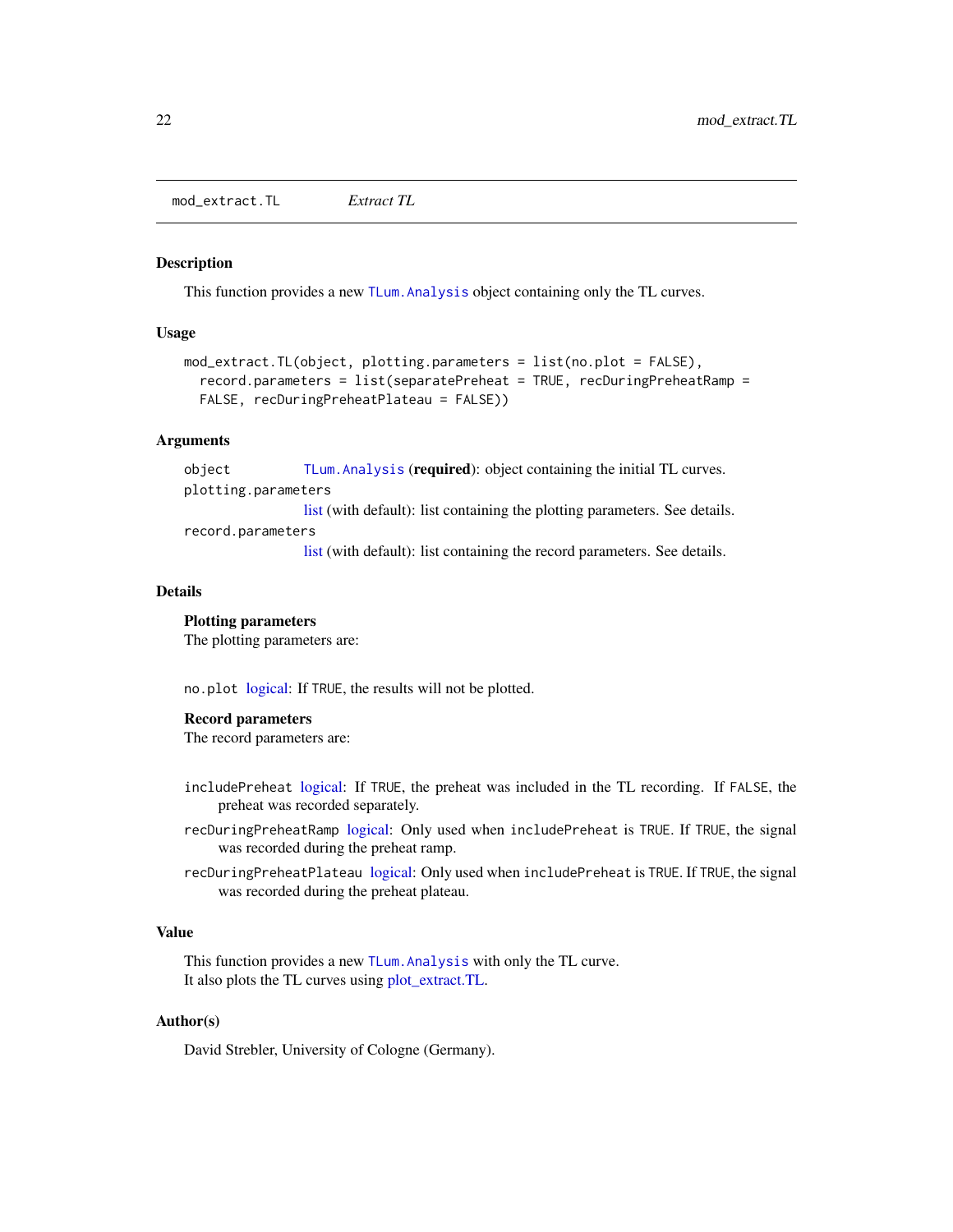### <span id="page-22-0"></span>mod\_remove.aliquot 23

### See Also

[plot\\_extract.TL](#page-27-2)

<span id="page-22-2"></span>mod\_remove.aliquot *Remove aliquots*

### Description

This function removes a list of aliquots from a [TLum.Analysis](#page-49-1) object.

#### Usage

mod\_remove.aliquot(object, list)

### Arguments

| object | TLum. Analysis (required): object containing the initial TL curves.                  |
|--------|--------------------------------------------------------------------------------------|
| list   | numeric ( <b>required</b> ): list containing the position of the aliquots to remove. |

### Value

This function provides a [TLum.Analysis](#page-49-1) without the aliquots specified in the list.

#### Author(s)

David Strebler, University of Cologne (Germany).

<span id="page-22-1"></span>mod\_remove.preheat *Remove preheat*

### Description

This function provides a new [TLum.Analysis](#page-49-1) object from which the preheat curves were removed.

#### Usage

```
mod_remove.preheat(object, plotting.parameters = list(no.plot = FALSE))
```
### Arguments

object [TLum.Analysis](#page-49-1) (required): object containing the initial TL curves. plotting.parame[ters](#page-0-0)

list (with default): list containing the plotting parameters. See details.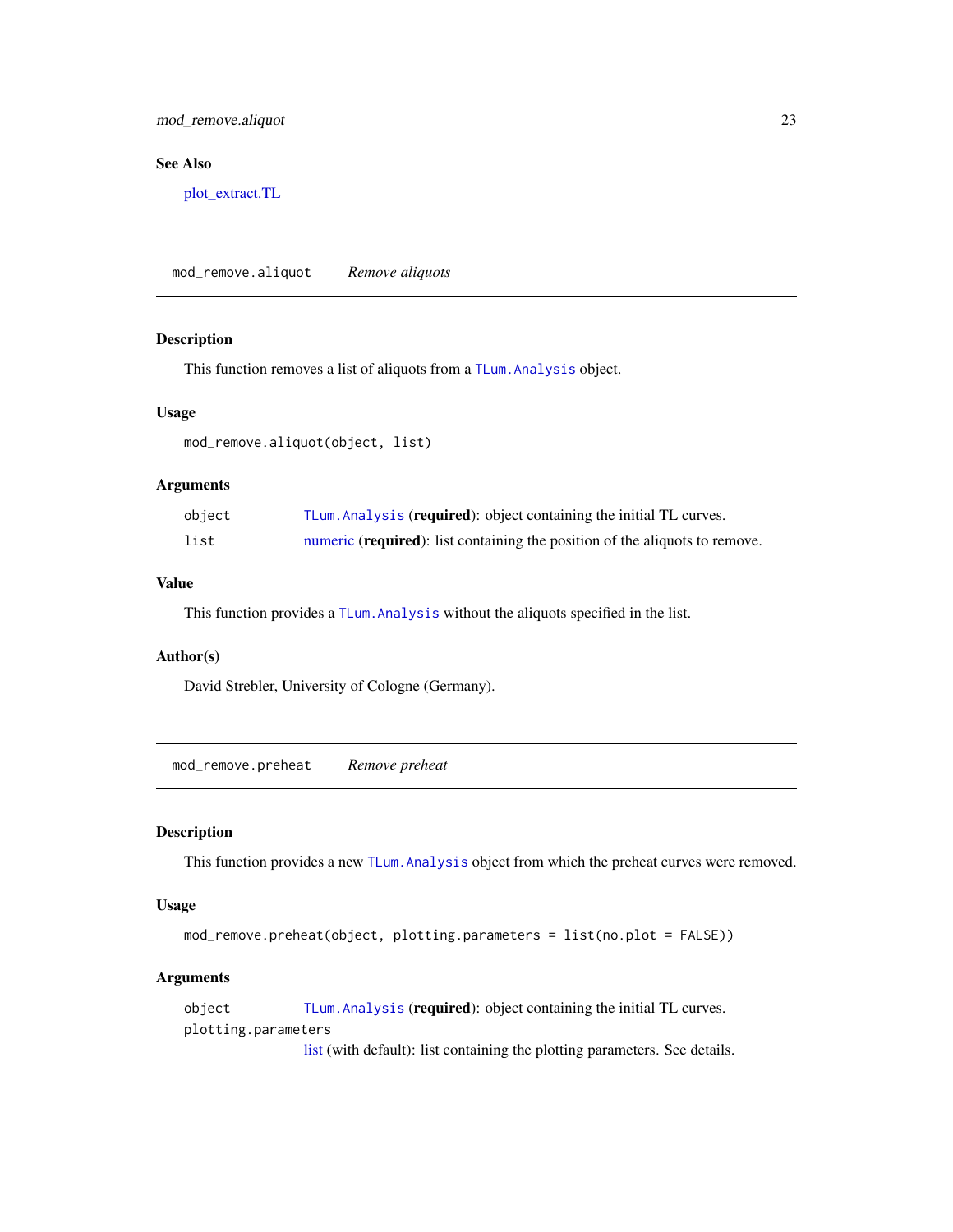### <span id="page-23-0"></span>Details

### Plotting parameters

The plotting parameters are:

no.plot [logical:](#page-0-0) If TRUE, the results will not be plotted.

### Value

This function provides a new [TLum.Analysis](#page-49-1) object without the preheat curves. It also plots the preheat curves and the TL curves using [plot\\_remove.preheat.](#page-27-1)

#### Author(s)

David Strebler, University of Cologne (Germany).

#### See Also

[plot\\_remove.preheat](#page-27-1)

<span id="page-23-1"></span>mod\_substract.background

*Creates a new TLum.Analysis object where the background was removed from the signal.*

### Description

Creates a new TLum.Analysis object where the background was removed from the signal.

#### Usage

```
mod_substract.background(object, keep.background = FALSE,
 plotting.parameters = list(no.plot = FALSE))
```
### Arguments

object [TLum.Analysis](#page-49-1) (required): object containing the initial TL curves.

keep.background

[logical](#page-0-0) (with default): Parameter indicating if the background curve have to be kept or suppressed.

plotting.parame[ters](#page-0-0)

list (with default): list containing the plotting parameters. See details.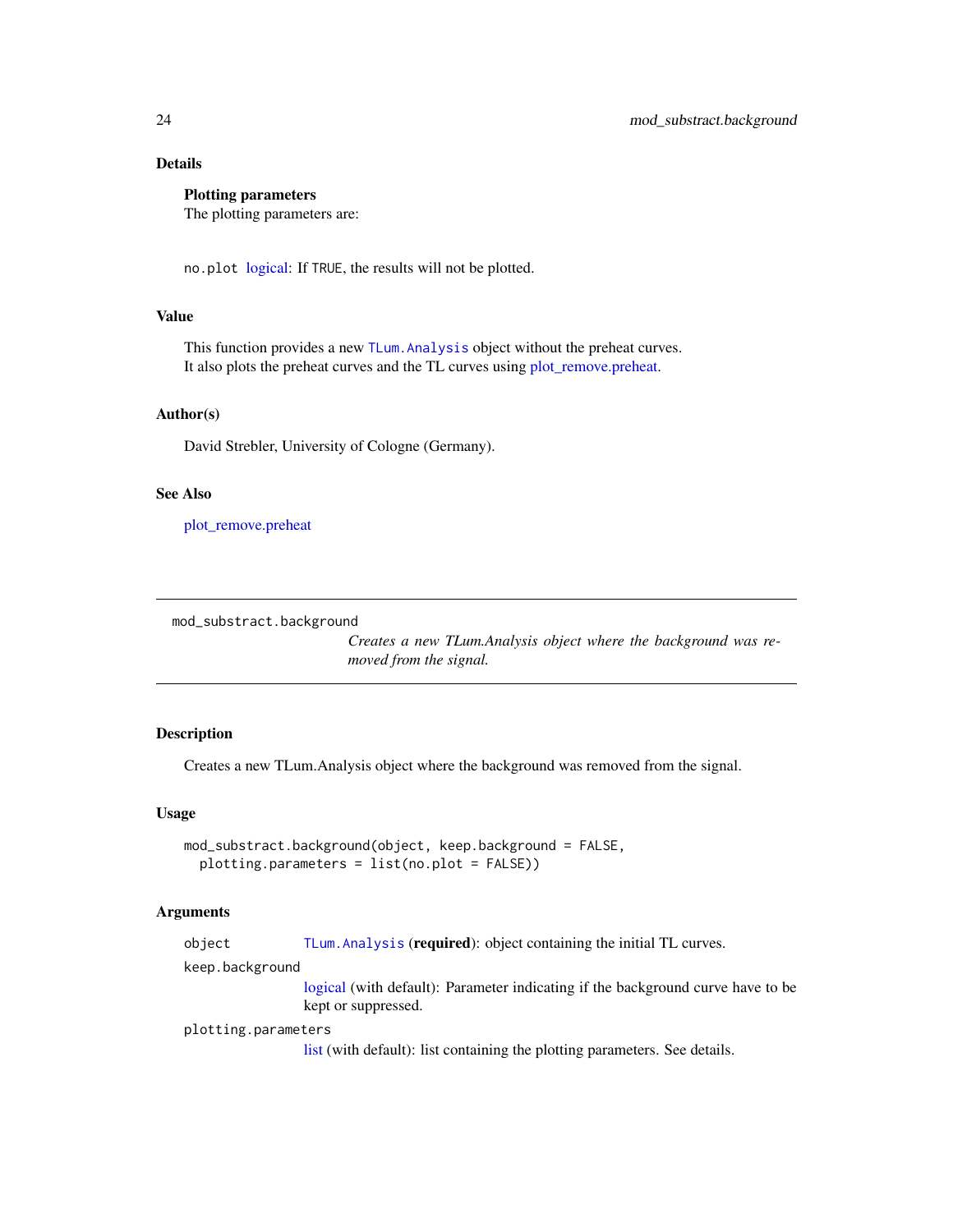### <span id="page-24-0"></span>Details

### Plotting parameters

The plotting parameters are:

no.plot [logical:](#page-0-0) If TRUE, the results will not be plotted.

### Value

This function provides a new [TLum.Analysis](#page-49-1) object with the TL curves after background subtraction.

It also plots the TL curves, the background curves and the background substracted curves using [plot\\_remove.preheat.](#page-27-1)

#### Author(s)

David Strebler, University of Cologne (Germany).

### See Also

[plot\\_substract.background](#page-28-1)

<span id="page-24-1"></span>mod\_update.dType *mod identify dType*

#### Description

This function identify the data type of each curve from a [TLum.Analysis](#page-49-1) object. It also add the new data type "testdose" and "preheat" based on the comment present in the [TLum.Analysis](#page-49-1) object or a sequence vector.

#### Usage

```
mod\_update.dType(objject, method = "comment", ref = list(sequence =c("Preheat", "Natural", "Background", "Testdose", "Background"), oneByOne =
 FALSE, protocol = "SAR", preheat = NA, testdose = NA))
```
#### **Arguments**

| object | TLum. Analysis (required): object containing the initial TL curves.                                                             |
|--------|---------------------------------------------------------------------------------------------------------------------------------|
| method | character (with default): Defines the methode use to identify the new data type<br>("comment", "sequence", "temperature+dose"). |
| ref    | list (with default): Contains the reference values to identify the new data type.                                               |

#### Value

This function provides a new [TLum.Analysis](#page-49-1) with the new dtype.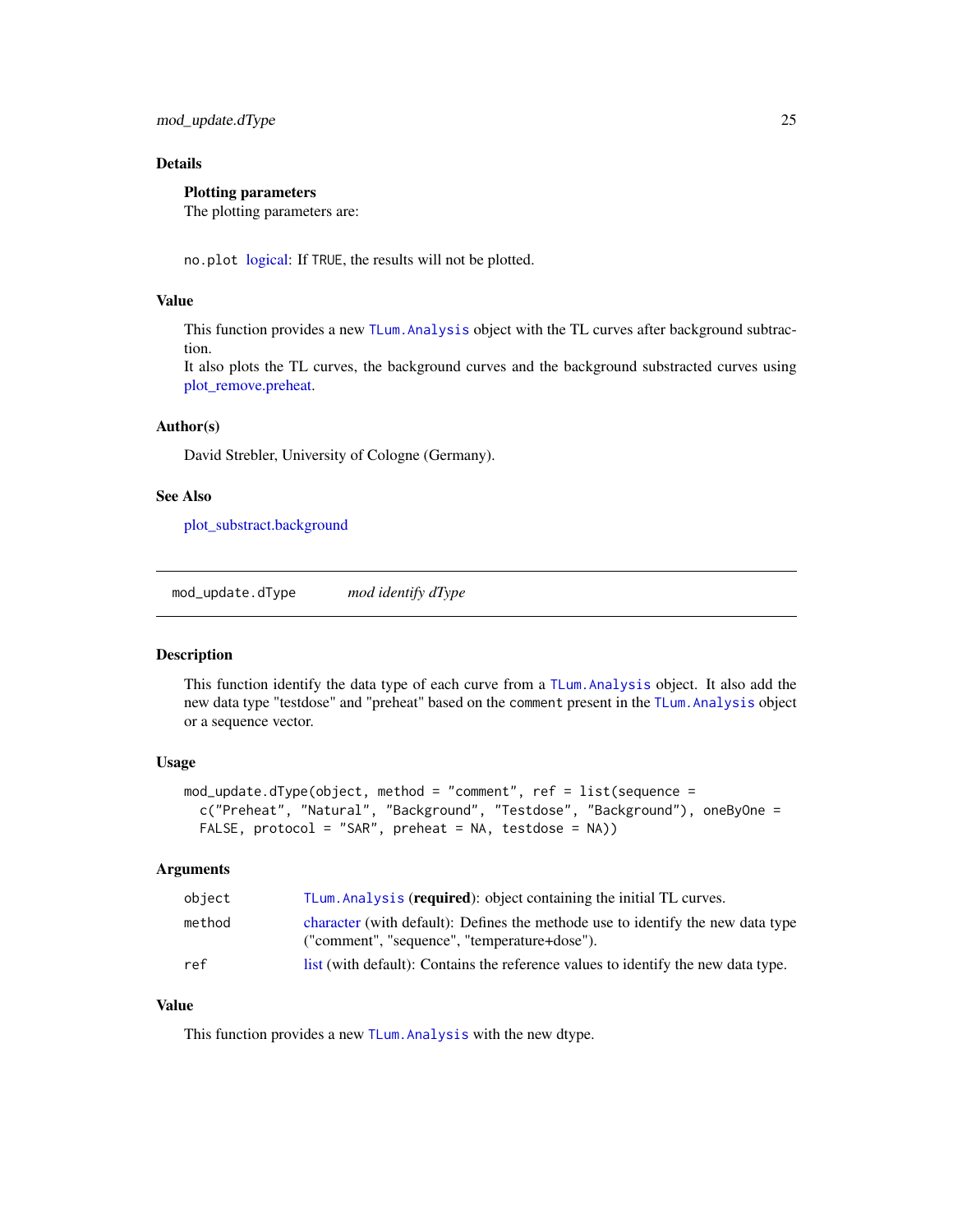### <span id="page-25-0"></span>Author(s)

David Strebler, University of Cologne (Germany).

mod\_update.error *Update the error matrix*

### Description

This function update the error vector of each curve from a [TLum.Analysis](#page-49-1) object.

### Usage

```
mod_update.error(object, method, absolute.error = NULL,
  relative.error = NULL, k = 1)
```
### Arguments

| object | TLum. Analysis (required): object containing the initial TL curves.                                                                         |
|--------|---------------------------------------------------------------------------------------------------------------------------------------------|
| method | character (with default): Defines the methode use to update the error matrix<br>("poisson", "absolute", "relative", "combine").             |
|        | absolute error numeric (with default): absolute error of the TL signals (used by the "absolute"<br>and "combine" methods).                  |
|        | relative error numeric (with default): Relative error of the TL signals (used by the "relative"<br>and "combine" methods).                  |
| k      | numeric (with default): corrective factor to use when using a poisson distribution<br>for the uncertainties (used by the "poisson" method). |

### Value

This function provides a new [TLum.Analysis](#page-49-1) with the new error matrix.

### Author(s)

David Strebler, University of Cologne (Germany).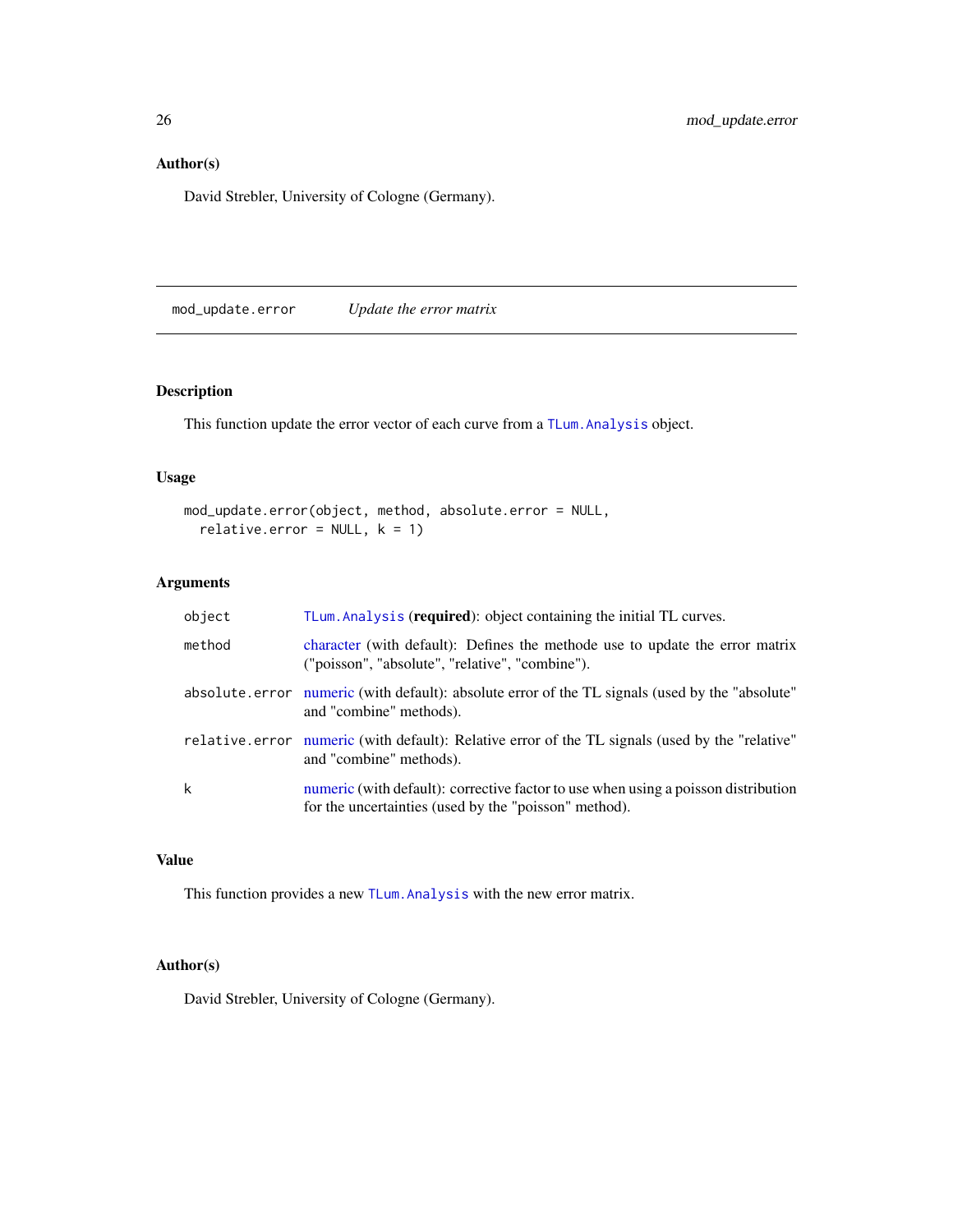### <span id="page-26-1"></span><span id="page-26-0"></span>Description

This function plots the results obtained by mod\_alignPeaks.

### Usage

```
plot_align.peaks(temperatures, old.TL, new.TL, ref.TL, pos.peak,
 plotting.parameters = list(plot.Tmin = 0, plot.Tmax = NA))
```
### Arguments

| temperatures        | numeric: Vector containing the temperature step                                                      |
|---------------------|------------------------------------------------------------------------------------------------------|
| old.TL              | numeric: Matrix containing the luminescence signal before the peak alignment.                        |
| new.TL              | numeric: Matrix containing the luminescence signal after the peak alignment.                         |
| ref.TL              | numeric: Matrix containing the luminescence signal used as reference to define<br>the peak position. |
| pos.peak            | numeric: Average peak position.                                                                      |
| plotting.parameters |                                                                                                      |
|                     | list (with default): list containing the plotting parameters. See details.                           |

#### Details

### Plotting parameters

The plotting parameters are:

plot.Tmin [logical:](#page-0-0) Minimum temperature which is plotted.

plot.Tmax [logical:](#page-0-0) Maximum temperature which is plotted.

### Author(s)

David Strebler

### See Also

[mod\\_align.peaks](#page-18-1)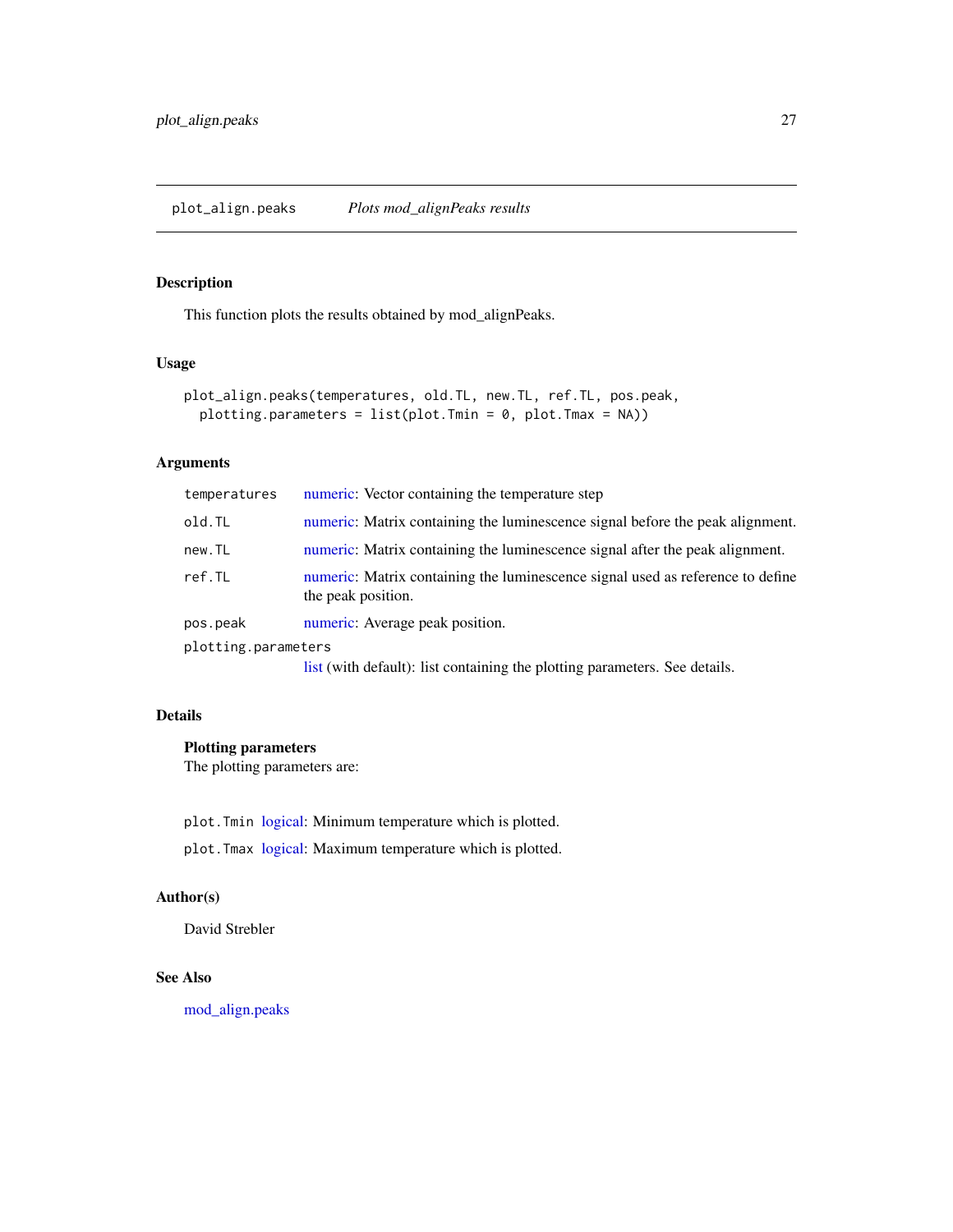<span id="page-27-2"></span><span id="page-27-0"></span>plot\_extract.TL *plot the TL curves*

### Description

This function plots the results obtained by mod\_extract.TL.

### Usage

```
plot_extract.TL(temperatures, TL)
```
### Arguments

| temperatures | numeric: matrix containing the temperature steps for each TL curve.   |
|--------------|-----------------------------------------------------------------------|
|              | numeric: Matrix containing the luminescence signal for the TL curves. |

### Author(s)

David Strebler

### See Also

[mod\\_extract.TL](#page-21-1)

<span id="page-27-1"></span>plot\_remove.preheat *Plotting of the preheat and TL curves*

### Description

This functions plots the results obtained by mod\_remove.preheat

### Usage

```
plot_remove.preheat(PH.signal, PH.temperatures, PH.times, TL.signal,
  TL.temperatures)
```
### Arguments

| PH.signal       | numeric: matrix containing the preheat curves.                           |
|-----------------|--------------------------------------------------------------------------|
| PH.temperatures |                                                                          |
|                 | numeric: matrix containing the temperature steps for each preheat curve. |
| PH.times        | numeric: matrix containing the time steps for each preheat curve.        |
| TL.signal       | numeric: matrix containing the TL curves.                                |
| TL.temperatures |                                                                          |

[numeric:](#page-0-0) matrix containing the temperature steps for each TL curve.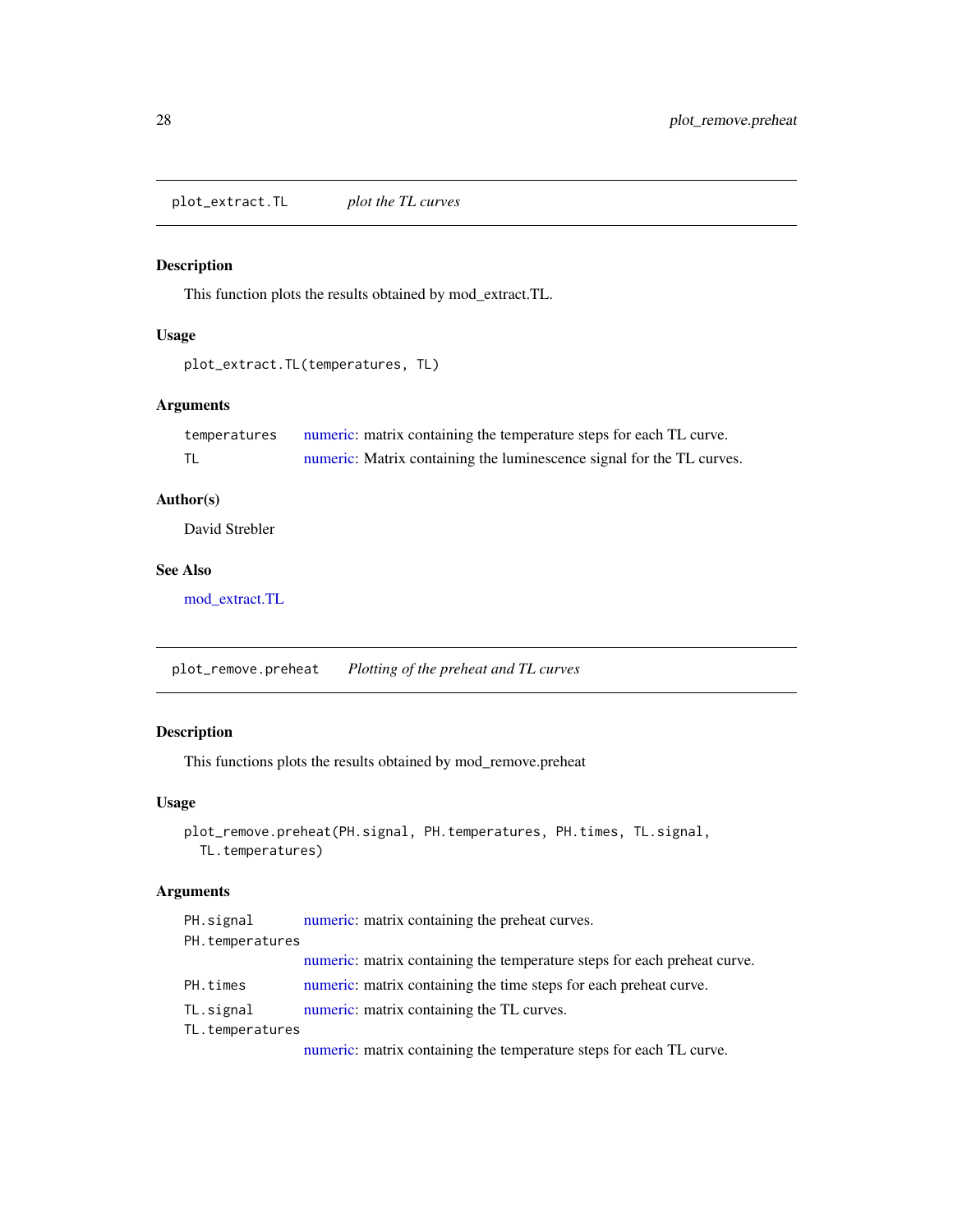### <span id="page-28-0"></span>Author(s)

David Strebler

### See Also

[mod\\_remove.preheat](#page-22-1)

<span id="page-28-1"></span>plot\_substract.background

*Plotting function for mod\_substract.background.*

### Description

This function plots the results of the [mod\\_substract.background](#page-23-1) function. It plots the TL curves, the background (BG) curves and the background substracted curves.

### Usage

```
plot_substract.background(old.TL, BG, new.TL, temperatures)
```
### Arguments

| old.TL       | numeric: Matrix containing the luminescence signal before background subtrac-<br>tion. |
|--------------|----------------------------------------------------------------------------------------|
| BG.          | numeric: Matrix containing the luminescence signal from the background curves.         |
| new.TL       | numeric: Matrix containing the luminescence signal after background subtrac-<br>tion.  |
| temperatures | numeric: Vector containing the temperature step                                        |

### Author(s)

David Strebler

### See Also

[mod\\_substract.background](#page-23-1)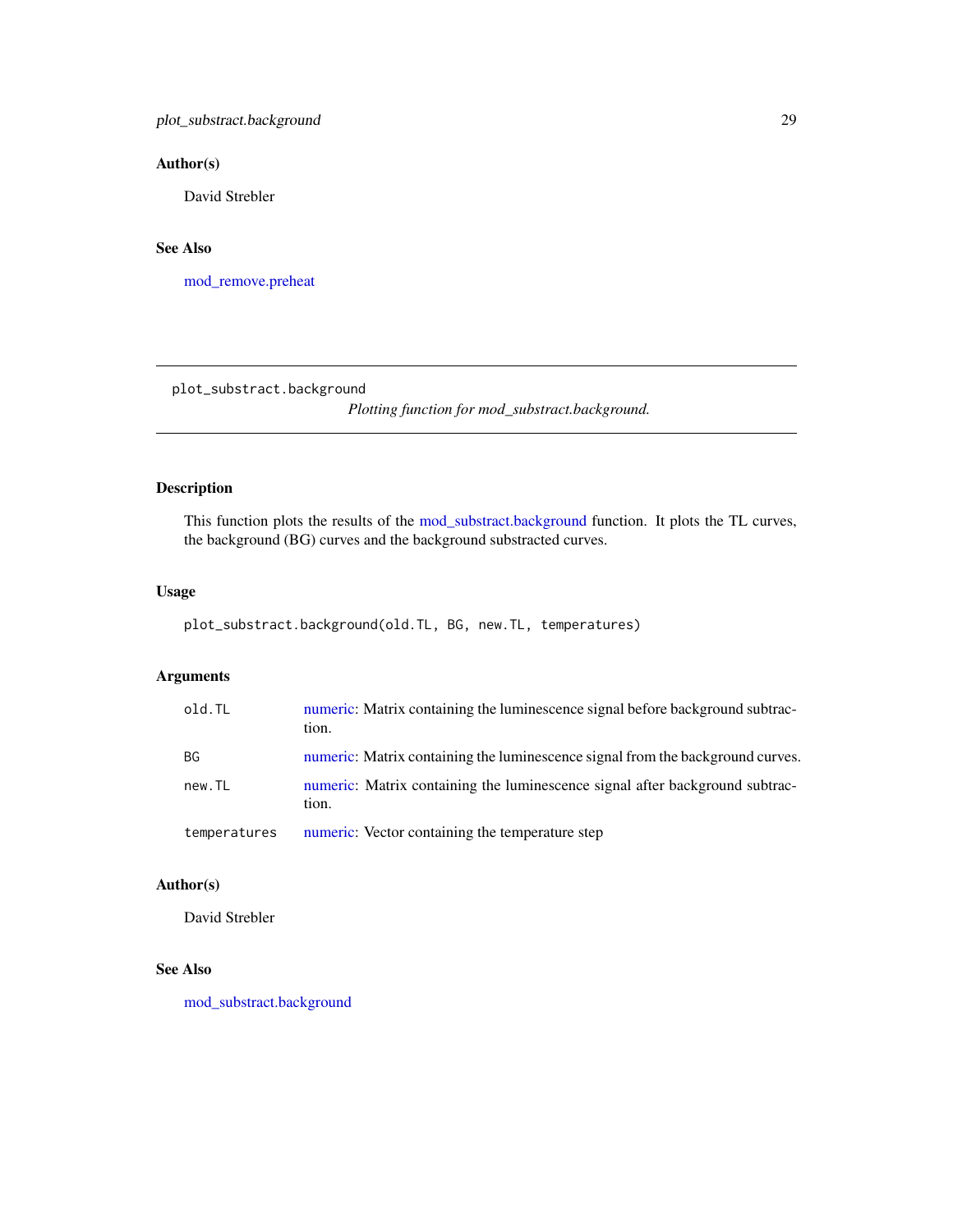<span id="page-29-1"></span><span id="page-29-0"></span>

#### Description

This function plots the results for [analyse\\_TL.MAAD.](#page-3-1) The first page regroups all the information about the additive curves (names, doses, intensity vs. temperature and plateau test for Lx, Tx and Lx/Tx). The second page regroups all the information about the regenerative curves (names, doses, intensity vs. temperature and plateau test for Lx, Tx and Lx/Tx). The third page regroups all the information about the equivalent dose (dose plateau for the palaeodose and the supralinearity correction, growth curves, rejection criteria,...).

#### Usage

plot\_TL.MAAD(sample.name, temperatures, eval.Tmin, eval.Tmax, aNames, aDoses, aLx, aTx, aLxTx, aLx.plateau, aTx.plateau, aLxTx.plateau, rNames, rDoses, rLx, rTx, rLxTx, rLx.plateau, rTx.plateau, rLxTx.plateau, DP.Q.line, DP.Q.line.error, GC.Q.line, GC.Q.slope, GC.Q.LxTx, GC.Q.LxTx.error, GC.Q.doses, GC.Q.names, DP.I.line, DP.I.line.error, GC.I.line, GC.I.slope, GC.I.LxTx, GC.I.LxTx.error, GC.I.doses, GC.I.names, Q.DP, Q.DP.error, Q.GC, Q.GC.error, I.DP, I.DP.error, I.GC, I.GC.error, De.GC, De.GC.error, De.DP, De.DP.error, rejection.values, fitting.parameters, plotting.parameters =  $list(plot.Tmin = 0, plot.Tmax = NA))$ 

#### Arguments

| sample.name   | character (required): Sample name.                                                                             |
|---------------|----------------------------------------------------------------------------------------------------------------|
| temperatures  | numeric (required): temperature vector                                                                         |
| eval.Tmin     | integer (required): Temperature $({}^{\circ}C)$ of the lower boundary for the signal inte-<br>gration.         |
| eval.Tmax     | integer ( <b>required</b> ): Temperature ( $\degree$ C) of the upper boundary for the signal inte-<br>gration. |
| aNames        | character (required): Name vector for the additive curves.                                                     |
| aDoses        | numeric ( <b>required</b> ): Dose vector for the additive curves.                                              |
| aLx           | numeric (required): Lx matrix for the additive curves.                                                         |
| aTx           | numeric ( <b>required</b> ): Tx matrix for the additive curves.                                                |
| aLxTx         | numeric (required): Lx/Tx matrix for the additive curves.                                                      |
| aLx.plateau   | numeric ( <b>required</b> ): Ln/Lx matrix for the additive curves.                                             |
| aTx.plateau   | numeric ( <b>required</b> ): Ln/Tx matrix for the additive curves.                                             |
| aLxTx.plateau | numeric ( <b>required</b> ): $(Ln/Tn)/(Lx/Tx)$ matrix for the additive curves.                                 |
| rNames        | character (required): Name vector for the regenerative curves.                                                 |
| rDoses        | numeric (required): Dose vector for the regenerative curves.                                                   |
| rLx           | numeric (required): Lx matrix for the regenerative curves.                                                     |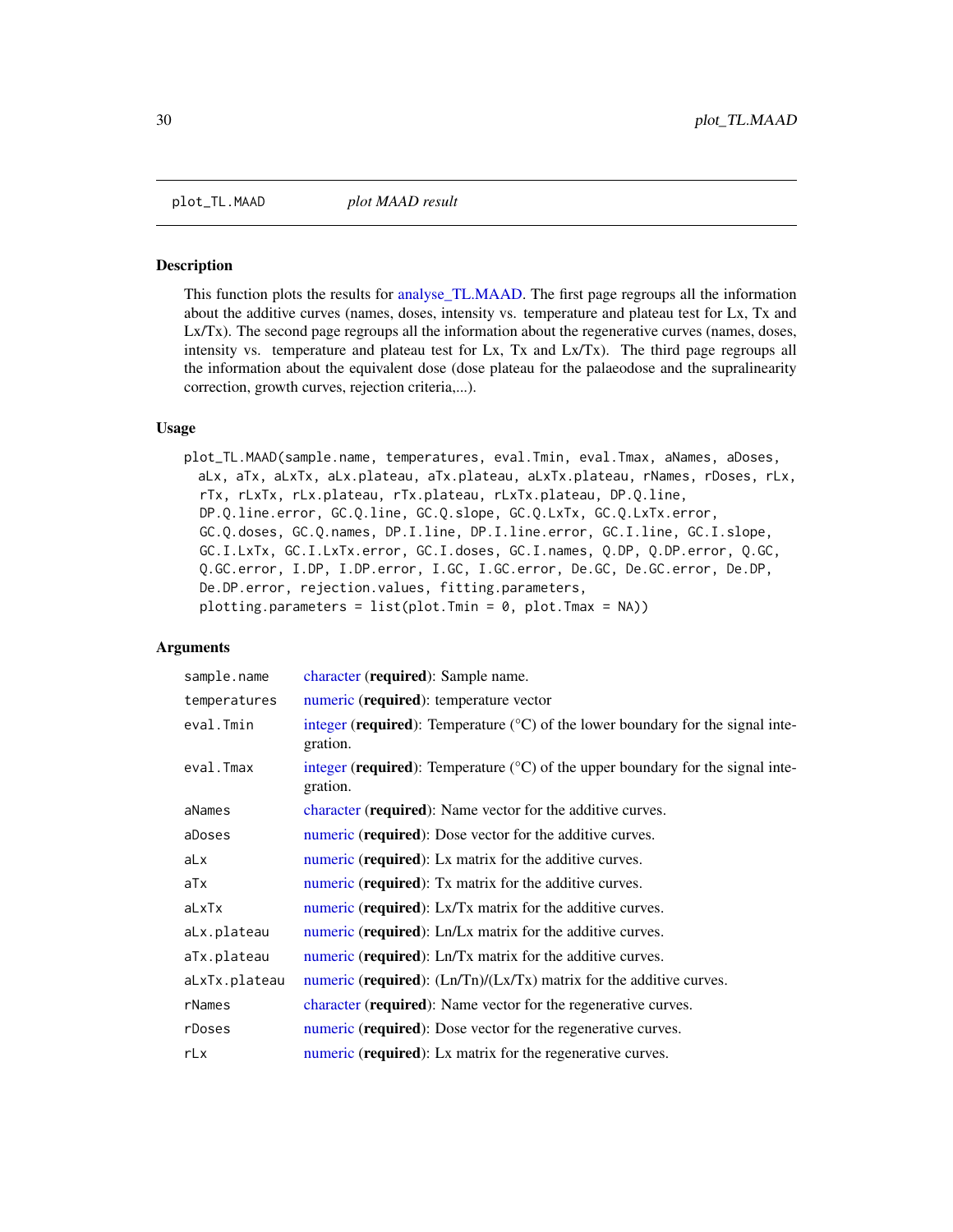| rTx             | numeric (required): Tx matrix for the regenerative curves.                                              |  |
|-----------------|---------------------------------------------------------------------------------------------------------|--|
| rLxTx           | numeric (required): Lx/Tx matrix for the regenerative curves.                                           |  |
| rLx.plateau     | numeric (required): Ln/Lx matrix for the regenerative curves.                                           |  |
| rTx.plateau     | numeric (required): Tn/Tx matrix for the regenerative curves.                                           |  |
| rLxTx.plateau   | numeric (required): $(Ln/Tn)/(Lx/Tx)$ matrix for the regenerative curves.                               |  |
| DP.Q.line       | numeric (required): Vector containing the estimation of $Q$ for each $T^{\circ}$ step.                  |  |
| DP.Q.line.error |                                                                                                         |  |
|                 | numeric (required): Vector containing the uncertainty on the estimation of Q<br>for each T° step.       |  |
| GC.Q.line       | numeric (required): growth curve for Q                                                                  |  |
| GC.Q.slope      | numeric (required): growth curve parameters for Q                                                       |  |
| GC.Q.LxTx       | numeric (required): Lx/Tx vector used for Q estimation using the growth curve<br>approach.              |  |
| GC.Q.LxTx.error |                                                                                                         |  |
|                 | numeric (required): Error on the Lx/tx vector used for Q estimation using the<br>growth curve approach. |  |
| GC.Q.doses      | numeric (required): Doses used for Q estimation using the growth curve ap-<br>proach.                   |  |
| GC.Q.names      | numeric (required): Names of the Lx/tx vector used for Q estimation using the<br>growth curve approach. |  |
| DP.I.line       | numeric (required): Vector containing I for each temperature step.                                      |  |
| DP.I.line.error |                                                                                                         |  |
|                 | numeric (required): Vector containing the uncertainty on I for each temperature<br>step.                |  |
| GC.I.line       | numeric (required): growth curve for I                                                                  |  |
| GC.I.slope      | numeric (required): growth curve parameters for I.                                                      |  |
| GC.I.LxTx       | numeric (required): Lx/tx vector used for I estimation using the growth curve<br>approach.              |  |
| GC.I.LxTx.error |                                                                                                         |  |
|                 | numeric (required): Error on the Lx/tx vector used for I estimation using the<br>growth curve approach. |  |
| GC.I.doses      | numeric (required): Doses used for I estimation using the growth curve ap-<br>proach.                   |  |
| GC.I.names      | numeric (required): Names of the Lx/Tx vector used for I estimation using the<br>growth curve approach. |  |
| Q.DP            | numeric (required): Q estimation using the dose plateau approach                                        |  |
| Q.DP.error      | numeric (required): Uncertainty on the Q estimation using the dose plateau<br>approach                  |  |
| Q.GC            | numeric (required): Q estimation using the growth curve approach                                        |  |
| Q.GC.error      | numeric (required): Uncertainty on the Q estimation using the growth curve<br>approach                  |  |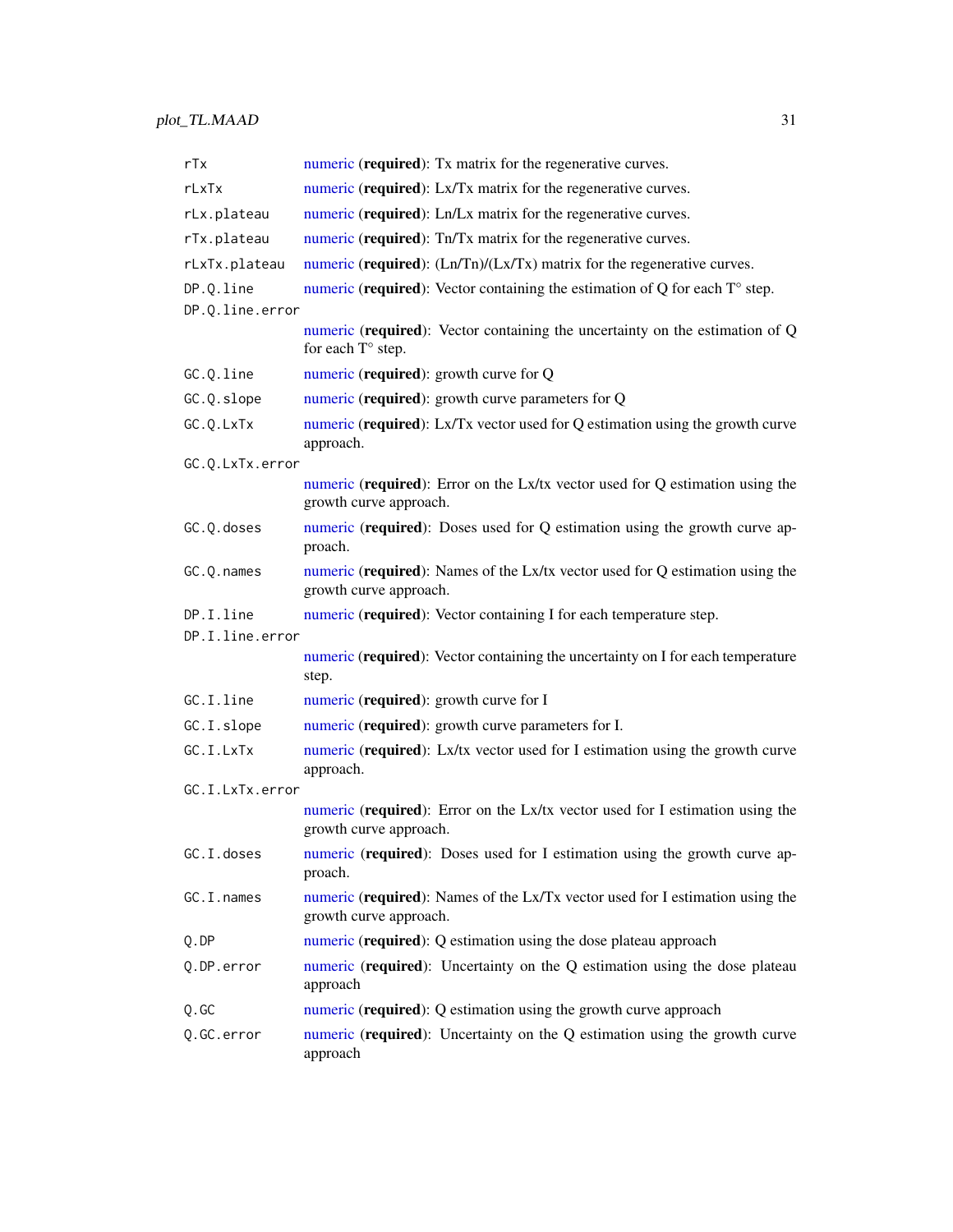<span id="page-31-0"></span>

| I.DP                | numeric ( <b>required</b> ): I estimation using the dose plateau approach                                |  |
|---------------------|----------------------------------------------------------------------------------------------------------|--|
| I.DP.error          | numeric (required): Uncertainty on the I estimation using the dose plateau ap-<br>proach                 |  |
| I.GC                | numeric ( <b>required</b> ): I estimation using the growth curve approach                                |  |
| I.GC.error          | numeric ( <b>required</b> ): Uncertainty on the I estimation using the growth curve<br>approach          |  |
| De.GC,              | numeric (required): $ED(Q+I)$ estimation using the growth curve approach                                 |  |
| De.GC.error,        | numeric (required): Uncertainty on the ED $(Q+I)$ estimation using the growth<br>curve approach          |  |
| De.DP,              | numeric (required): ED $(Q+I)$ estimation using the dose plateau approach                                |  |
| De.DP.error         | numeric ( <b>required</b> ): Uncertainty on the ED $(Q+I)$ estimation using the dose<br>plateau approach |  |
| rejection.values    |                                                                                                          |  |
|                     | list (required): result of the rejection tests.                                                          |  |
| fitting.parameters  |                                                                                                          |  |
|                     | list (with default): list containing the fitting parameters. See details.                                |  |
| plotting.parameters |                                                                                                          |  |
|                     | list (with default): list containing the plotting parameters. See details.                               |  |

### Details

### Fitting parameters

The fitting parameters are:

method [character:](#page-0-0) Fitting method (LIN, EXP, EXP+LIN or EXP+EXP).

- fit.weighted [logical:](#page-0-0) If the fitting is weighted or not.
- fit.use.slope [logical:](#page-0-0) If the slope of the Q growth curve is reused for the supralinearity correction.
- fit.aDoses.min [numeric:](#page-0-0) Lowest additive dose used for the fitting.
- fit.aDoses.max [numeric:](#page-0-0) Highest additive dose used for the fitting.
- fit.rDoses.min [numeric:](#page-0-0) Lowest regenerative dose used for the fitting.
- fit.rDoses.max [numeric:](#page-0-0) Highest regenerative dose used for the fitting.

See also [analyse\\_TL.MAAD,](#page-3-1) [calc\\_TL.MAAD.fit.Q](#page-13-1) and [calc\\_TL.MAAD.fit.I.](#page-11-1)

### Plotting parameters

The plotting parameters are:

plot.Tmin [numeric:](#page-0-0) Lower temperature plotted. plot.Tmax [numeric:](#page-0-0) Higher temperature plotted. no.plot [logical:](#page-0-0) If TRUE, the results will not be plotted.

See also [analyse\\_TL.MAAD.](#page-3-1)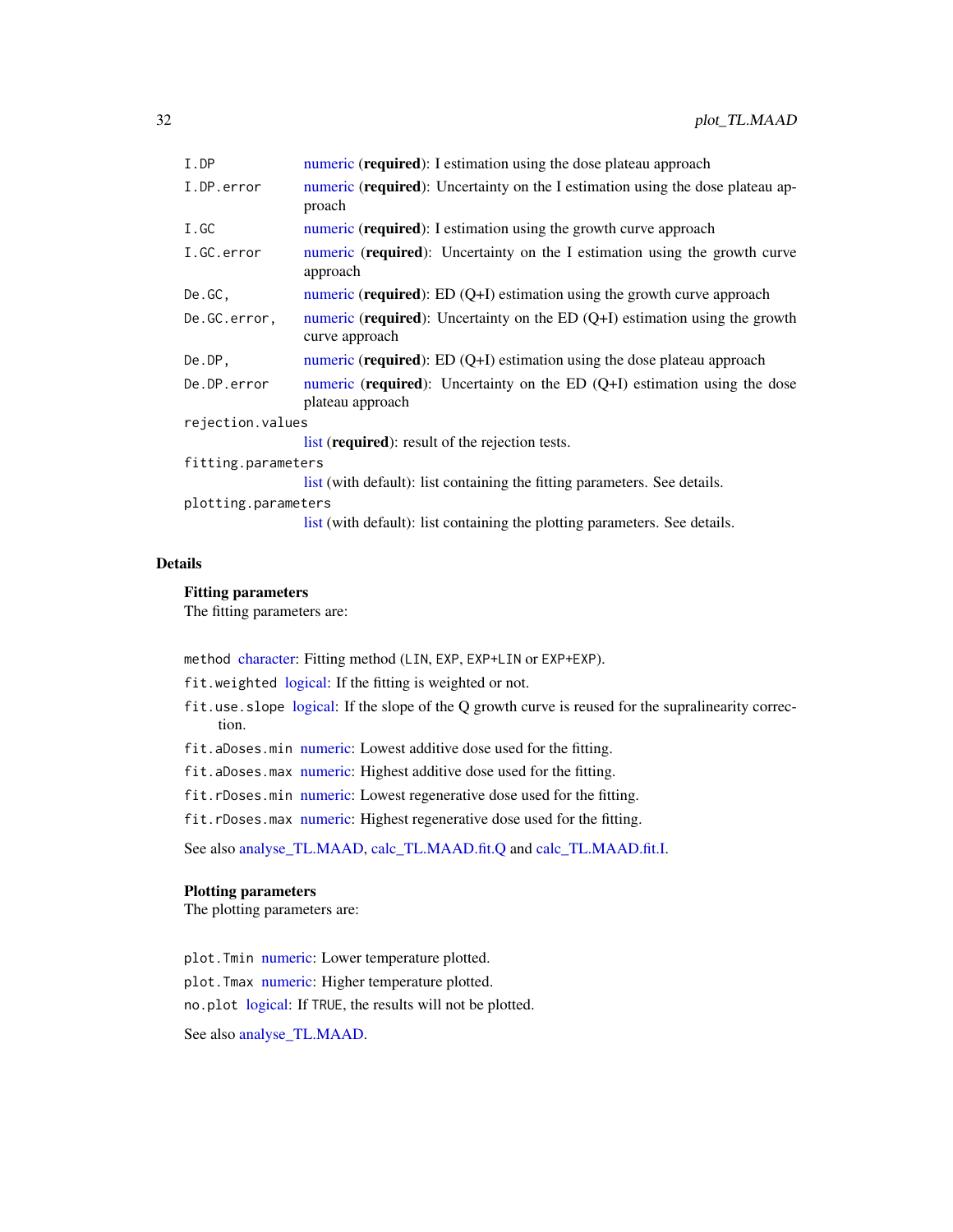### <span id="page-32-0"></span>plot\_TL.plateau 33

### Author(s)

David Strebler

### See Also

[analyse\\_TL.MAAD,](#page-3-1) [calc\\_TL.MAAD.fit.Q,](#page-13-1) [calc\\_TL.MAAD.fit.I.](#page-11-1)

<span id="page-32-1"></span>plot\_TL.plateau *plot plateau test result*

### Description

This function plots the results for [analyse\\_TL.plateau.](#page-6-1)

### Usage

```
plot_TL.plateau(sample.name, temperatures, names, doses, Lx, Lx.a, Lx.plateau,
 LxTx, LxTx.a, LxTx.plateau, plotting.parameters = list(plateau.Tmin = 0,
 plateau.Tmax = NA, plot.Tmin = 0, plot.Tmax = NA))
```
### Arguments

| sample.name         | character (required): Sample name.                                             |
|---------------------|--------------------------------------------------------------------------------|
| temperatures        | numeric (required): temperature vector                                         |
| names               | character ( <b>required</b> ): Name vector for the additive curves.            |
| doses               | numeric ( <b>required</b> ): Dose vector for the additive curves.              |
| Lx.                 | numeric ( <b>required</b> ): Lx matrix for the additive curves.                |
| Lx.a                | numeric ( <b>required</b> ): Lx matrix for the average additive curves.        |
| Lx.plateau          | numeric ( <b>required</b> ): Ln/Lx matrix for the additive curves.             |
| LxTx                | numeric ( <b>required</b> ): Lx/Tx matrix for the additive curves.             |
| LxTx.a              | numeric ( <b>required</b> ): Lx/Tx matrix for the average additive curves.     |
| LxTx.plateau        | numeric ( <b>required</b> ): $(Ln/Tn)/(Lx/Tx)$ matrix for the additive curves. |
| plotting.parameters |                                                                                |
|                     | list (with default): list containing the plotting parameters. See details.     |

#### Details

#### Plotting parameters

The plotting parameters are:

plot.Tmin [numeric:](#page-0-0) Lowest temperature plotted. plot.Tmax [numeric:](#page-0-0) Highest temperature plotted. no.plot [logical:](#page-0-0) If TRUE, the results will not be plotted. See also [analyse\\_TL.MAAD.](#page-3-1)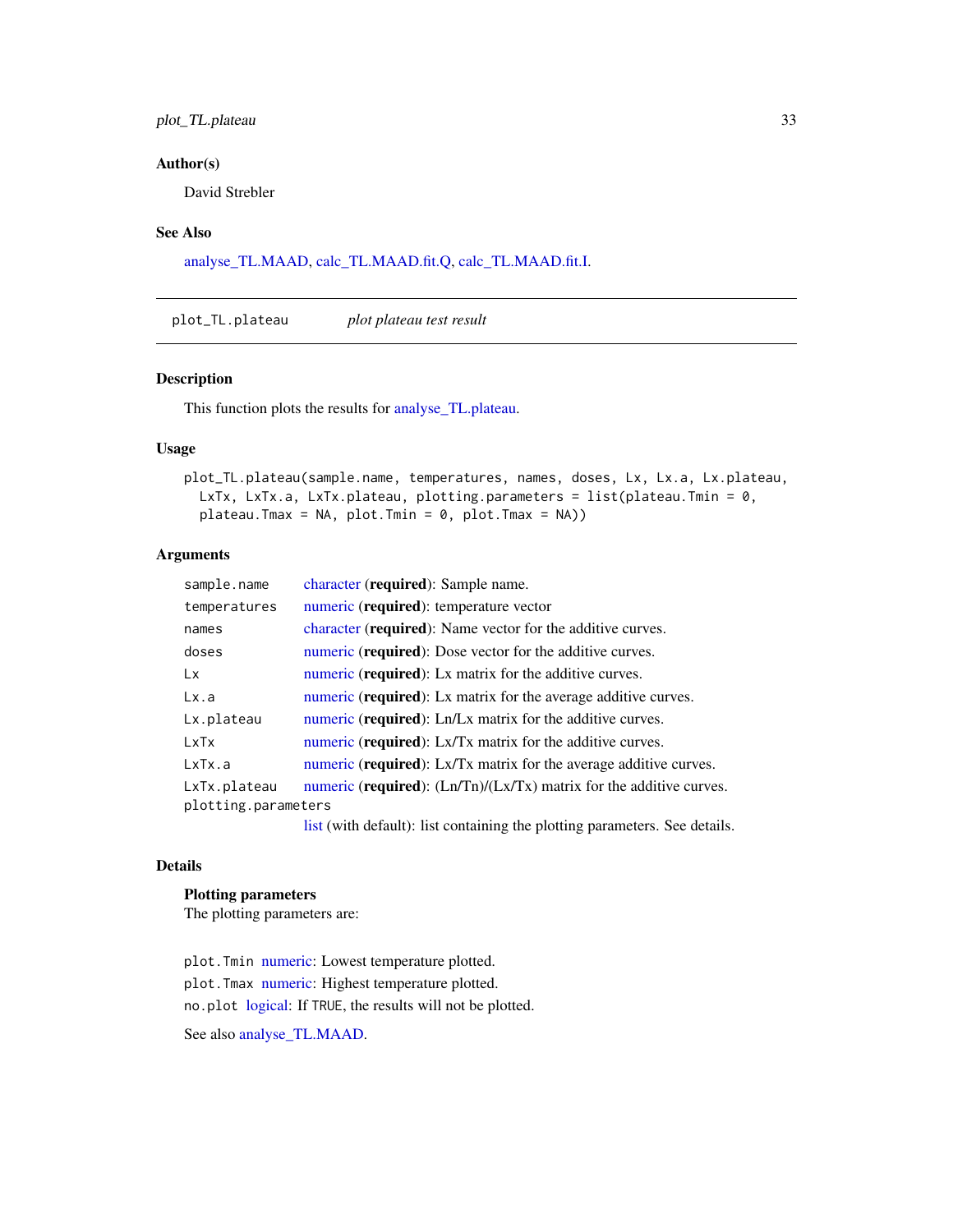#### <span id="page-33-0"></span>Author(s)

David Strebler

### See Also

[analyse\\_TL.plateau,](#page-6-1) [calc\\_TL.MAAD.fit.Q,](#page-13-1) [calc\\_TL.MAAD.fit.I.](#page-11-1)

<span id="page-33-1"></span>plot\_TL.SAR *plots MAAD results*

### Description

This function plots the results obtained by the analyse\_TL.MAAD function.

### Usage

plot\_TL.SAR(sample.name, sample.position, fitting.parameters = list(fit.method = "LIN", fit.weighted = FALSE, fit.rDoses.min = NA, fit.rDoses.max = NA), eval.Tmin, eval.Tmax, temperatures, names, names.duplicated, doses, Lx, Tx, LxTx, Lx.plateau, Tx.plateau, LxTx.plateau, DP.Q.line, DP.Q.line.error, GC.Q.line, GC.Q.LxTx, GC.Q.LxTx.error, GC.Q.slope, Q.DP, Q.DP.error, Q.GC, Q.GC.error, TxTn, rejection.values, plotting.parameters = list(plot.Tmin =  $\emptyset$ , plot.Tmax = NA))

### Arguments

| sample.name        | character (required): Sample name.                                                                     |
|--------------------|--------------------------------------------------------------------------------------------------------|
| sample.position    |                                                                                                        |
|                    | integer (required): aliquot position.                                                                  |
| fitting.parameters |                                                                                                        |
|                    | list (with default): list containing the fitting parameters. See details.                              |
| eval.Tmin          | integer (required): Temperature $(^{\circ}C)$ of the lower boundary for the signal inte-<br>gration.   |
| eval.Tmax          | integer (required): Temperature $({}^{\circ}C)$ of the upper boundary for the signal inte-<br>gration. |
| temperatures       | numeric (required): temperature vector                                                                 |
| names              | character (required): Name vector for the regenerative curves.                                         |
| names.duplicated   |                                                                                                        |
|                    | character (required): Name vector for the duplicated doses.                                            |
| doses              | numeric (required): Dose vector for the regenerative curves.                                           |
| Lx                 | numeric (required): Lx matrix for the regenerative curves.                                             |
| Tx                 | numeric (required): Tx matrix for the regenerative curves.                                             |
| LxTx               | numeric (required): Lx/Tx matrix for the regenerative curves.                                          |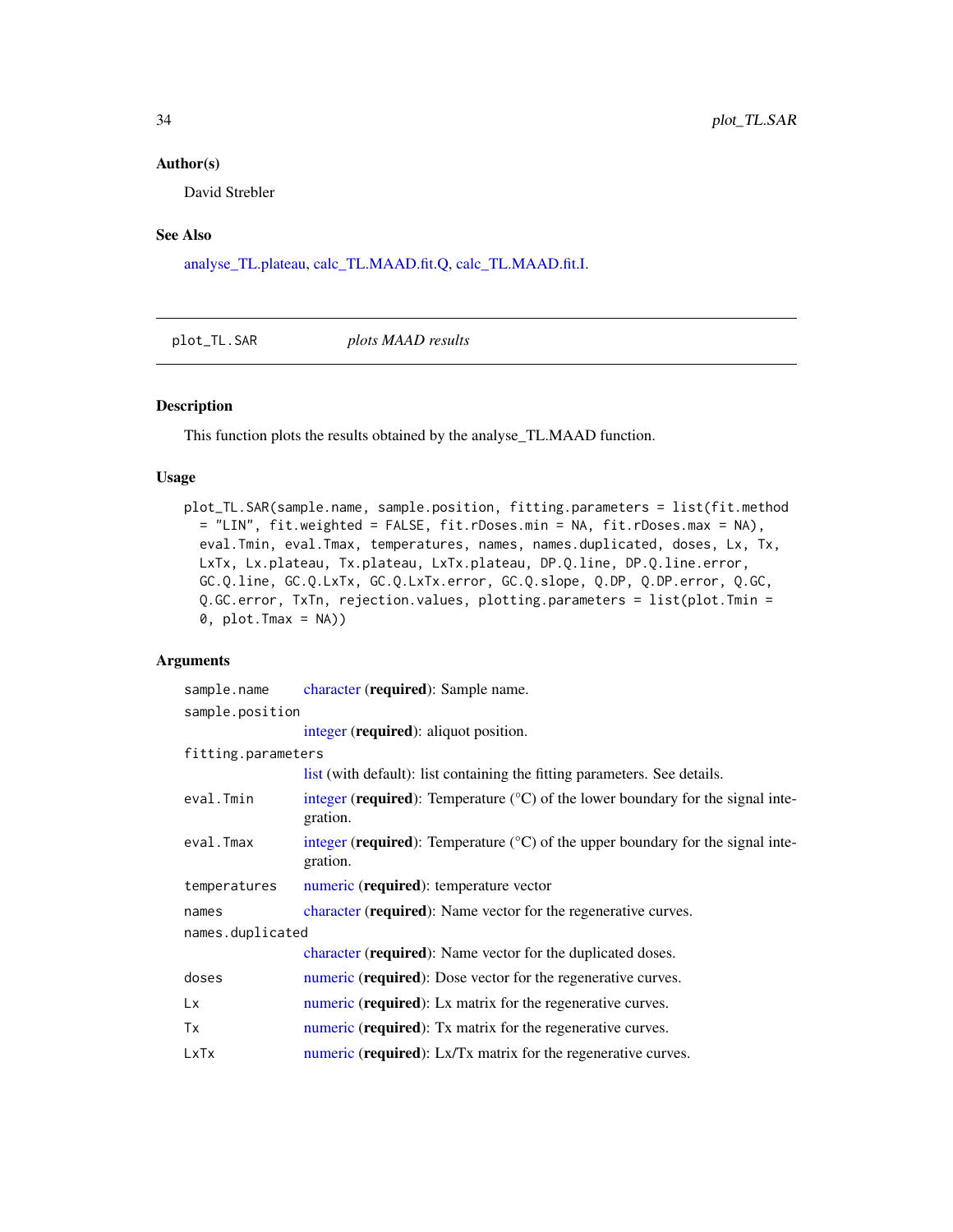<span id="page-34-0"></span>

| Lx.plateau          | numeric (required): Ln/Lx matrix for the regenerative curves.                                              |
|---------------------|------------------------------------------------------------------------------------------------------------|
| Tx.plateau          | numeric (required): Tn/Tx matrix for the regenerative curves.                                              |
| LxTx.plateau        | numeric (required): $(Ln/Tn)/(Lx/Tx)$ matrix for the regenerative curves.                                  |
| DP.Q.line           | numeric (required): Vector containing the estimation of $Q$ for each $T^{\circ}$ step.                     |
| DP.Q.line.error     |                                                                                                            |
|                     | numeric (required): Vector containing the uncertainty on the estimation of Q<br>for each $T^{\circ}$ step. |
| GC.Q.line           | numeric (required): growth curve for Q                                                                     |
| GC.Q.LxTx           | numeric (required): Lx/Tx vector used for Q estimation using the growth curve<br>approach.                 |
| GC.O.LxTx.error     |                                                                                                            |
|                     | numeric (required): Error on the Lx/tx vector used for Q estimation using the<br>growth curve approach.    |
| GC.Q.slope          | numeric (required): growth curve parameters for Q                                                          |
| Q.DP                | numeric (required): Q estimation using the dose plateau approach                                           |
| Q.DP.error          | numeric (required): Uncertainty on the Q estimation using the dose plateau<br>approach                     |
| 0.GC                | numeric (required): Q estimation using the growth curve approach                                           |
| Q.GC.error          | numeric (required): Uncertainty on the Q estimation using the growth curve<br>approach                     |
| TxTn                | numeric (required): average Tx/Tn value for the regenerative curves.                                       |
| rejection.values    |                                                                                                            |
|                     | list (required): result of the rejection tests.                                                            |
| plotting.parameters |                                                                                                            |
|                     | list (with default): list containing the plotting parameters. See details.                                 |

### Details

### Fitting parameters

The fitting parameters are:

method [character:](#page-0-0) Fitting method (LIN, EXP, EXP+LIN or EXP+EXP).

fit.weighted [logical:](#page-0-0) If the fitting is weighted or not.

fit.rDoses.min [numeric:](#page-0-0) Lower regenerative dose used for the fitting.

fit.rDoses.max [numeric:](#page-0-0) Higher regenerative dose used for the fitting.

See also [calc\\_TL.SAR.fit.](#page-16-1)

### Plotting parameters

The plotting parameters are:

plot.Tmin [numeric:](#page-0-0) Lower temperature plotted.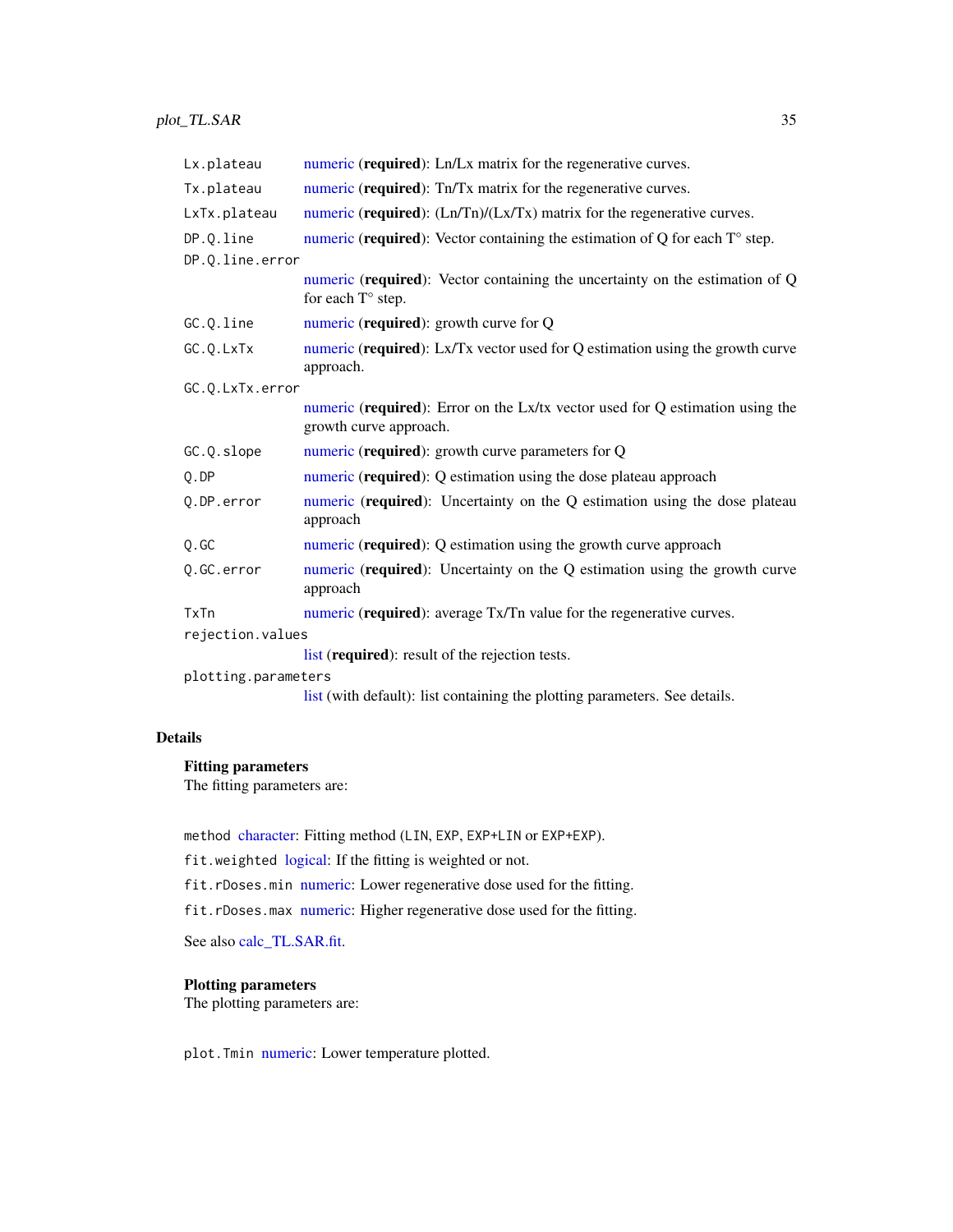<span id="page-35-0"></span>plot. Tmax [numeric:](#page-0-0) Higher temperature plotted. no.plot [logical:](#page-0-0) If TRUE, the results will not be plotted. See also [plot\\_TL.SAR.](#page-33-1)

#### Author(s)

David Strebler

<span id="page-35-1"></span>Risoe.BINfileData2TLum.BIN.File *Convert Risoe.BINfileData object to an TLum.BIN.File object.*

### Description

This function convert a [Risoe.BINfileData](#page-0-0) object, created using the package'Luminescence', into a TLum.BIJ.file object, which will be used by this package. The TL package is implemented to only works with its own class of object (TLum.BIN.File, TLum.Analysis and TLum.Data.Curve).

#### Usage

Risoe.BINfileData2TLum.BIN.File(object, k)

#### Arguments

| obiect | Risoe.BINfileData (required): object containing the TL curves used for the<br>ED estimation.                  |
|--------|---------------------------------------------------------------------------------------------------------------|
| k      | numeric ( <b>required</b> ): Relative error of the TL signals. Generally, it is between<br>$0.02$ and $0.1$ . |

### Details

This function use the data from the Risoe.BINFileData and the k specified to create a absolute error matrix. Then it create a new TLum.BIN.File including all the information from the Risoe.BINFileData and the new absolute error matrix. For practical reason, the TLdating package considers the error as random. It means that the systematic component of the error will be ignored.

### Author(s)

David Strebler, University of Cologne (Germany), David Strebler

### See Also

[TLum.BIN.File2Risoe.BINfileData,](#page-53-1) [TLum.BIN.File2TLum.Analysis](#page-53-2) and [TLum.BIN.File2TLum.Data.Curve.](#page-54-1)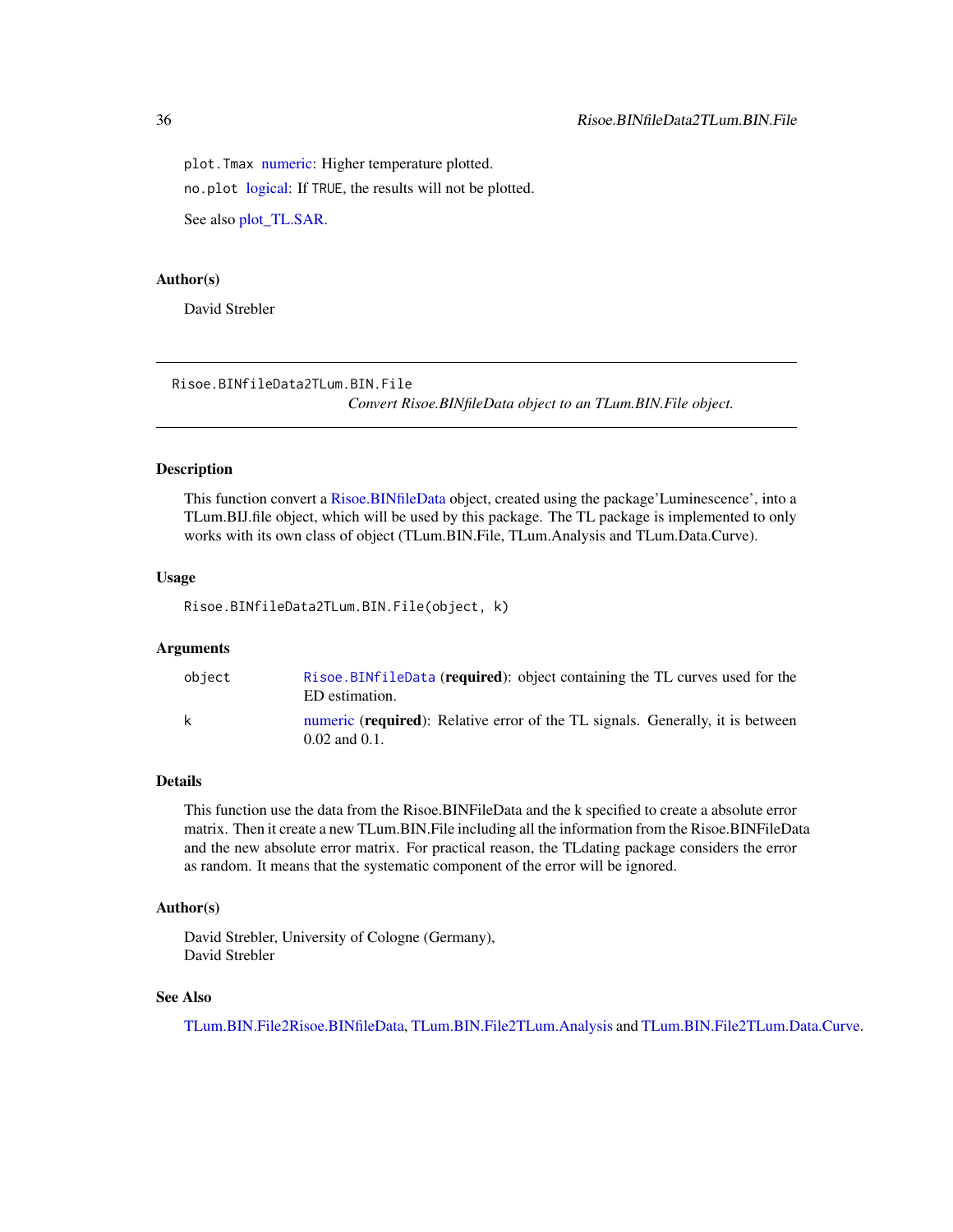<span id="page-36-0"></span>RLum.Analysis2TLum.Analysis

*Convert RLum.Analysis object to an TLum.Analysis.*

#### Description

This function convert a [RLum.Analysis](#page-0-0) object, created using the package'Luminescence', into a [TLum.Analysis](#page-49-1) object, which will be used by this package. The TL package is implemented to only works with its own class of object (TLum.Analysis, TLum.Analysis and TLum.Data.Curve).

#### Usage

```
RLum.Analysis2TLum.Analysis(object, relative.error)
```
#### Arguments

| object | RLum. Analysis (required): object containing the TL curves used for the ED<br>estimation.                           |
|--------|---------------------------------------------------------------------------------------------------------------------|
|        | relative.error numeric (required): Relative error of the TL signals. Generally, it is between<br>$0.02$ and $0.1$ . |

#### Details

This function use the data from the RLum.Analysis and the relative.error specified to create a absolute error matrix. Then it create a new TLum.Analysis including all the information from the RLum.Analysis and the new absolute error matrix. For practical reason, the TLdating package considers the error as random. It means that the systematic component of the error will be ignored.

### Author(s)

David Strebler, University of Cologne (Germany), David Strebler

script\_TL.export *Script for data export*

#### Description

This script creates a .binx file from a [TLum.Analysis](#page-49-1) object. It just requires the name of the file and the [TLum.Analysis](#page-49-1) object.

#### Usage

```
script_TL.export(object, file.name, file.parameters = list(file.extension =
 ".binx", folder.out = ".'")
```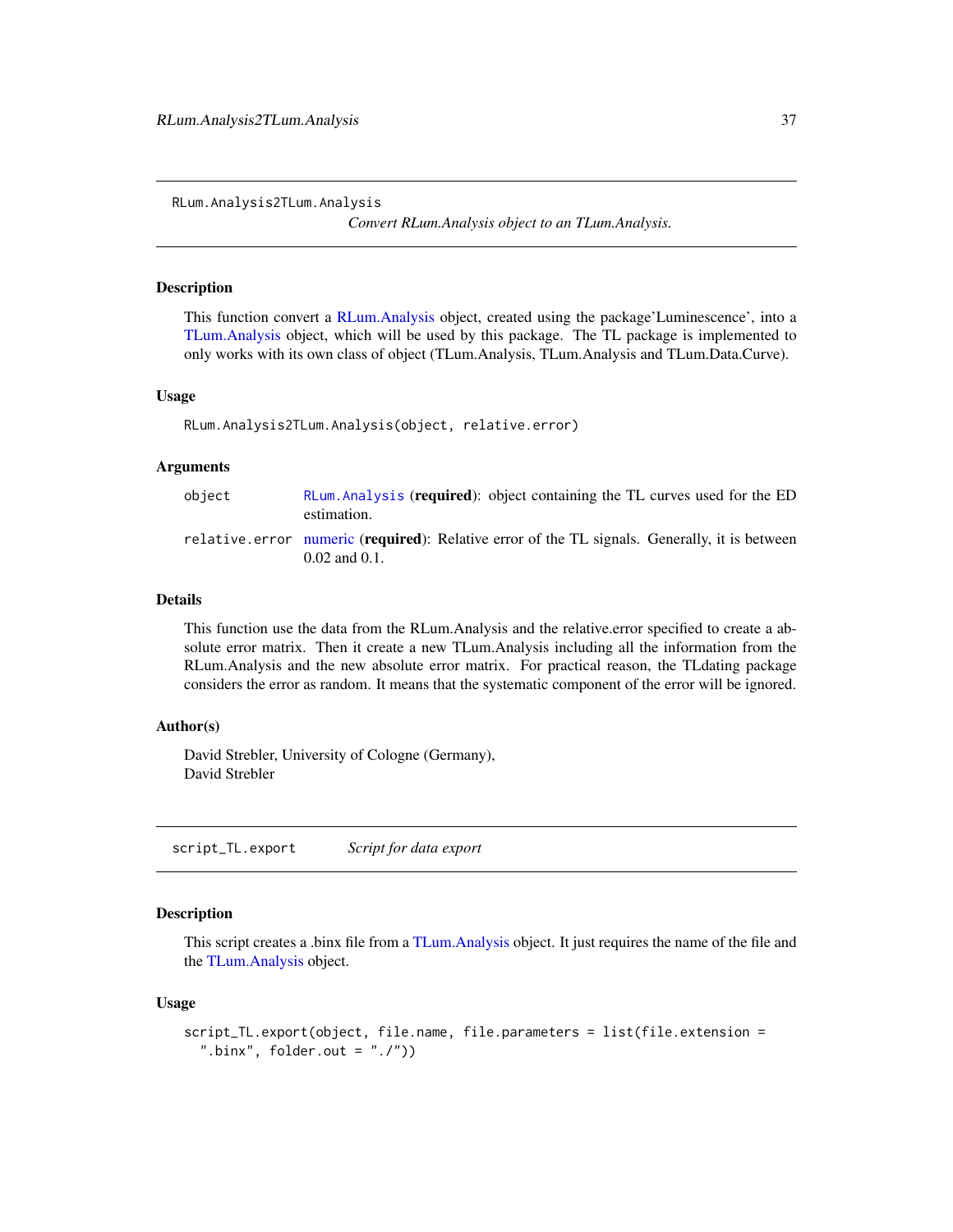#### <span id="page-37-0"></span>Arguments

| object          | TLum. Analysis (required): object containing the TL curves to export.                                              |
|-----------------|--------------------------------------------------------------------------------------------------------------------|
| file.name       | character (required): Name of the file containing the luminescence data.                                           |
| file.parameters |                                                                                                                    |
|                 | list (with default): list containing the file parameters. See details.                                             |
|                 | <b>File parameters</b>                                                                                             |
|                 | The file parameters are:                                                                                           |
|                 | file.extension character (with default): extension of the file containing the<br>luminescence data (.bin or .binx) |
|                 | folder.out character (with default): Folder containing the file with the lumi-<br>nescene data.                    |
|                 |                                                                                                                    |
|                 |                                                                                                                    |

### Value

This function returns a [TLum.Analysis](#page-49-1) object.

### Author(s)

David Strebler, University of Cologne (Germany).

### See Also

[write\\_R2BIN,](#page-0-0) [TLum.BIN.File2Risoe.BINfileData,](#page-53-1) [TLum.Analysis2TLum.BIN.File.](#page-51-1)

script\_TL.import *Script for data pretreatment*

### Description

This script opens a .binx file and creates a [TLum.Analysis](#page-49-1) object from it. It just requires the name of the file with the TL curves and the relative error on the measurements. It extracts the TL curves and updates the data types.

### Usage

```
script_TL.import(file.name, k = 1, protocol = "Unknown",
 file.parameters = list(file.extension = ".binx", folder.in = "./"),
 plotting.parameters = list(plot.Tmin = 0, plot.Tmax = NA, no.plot = FALSE))
```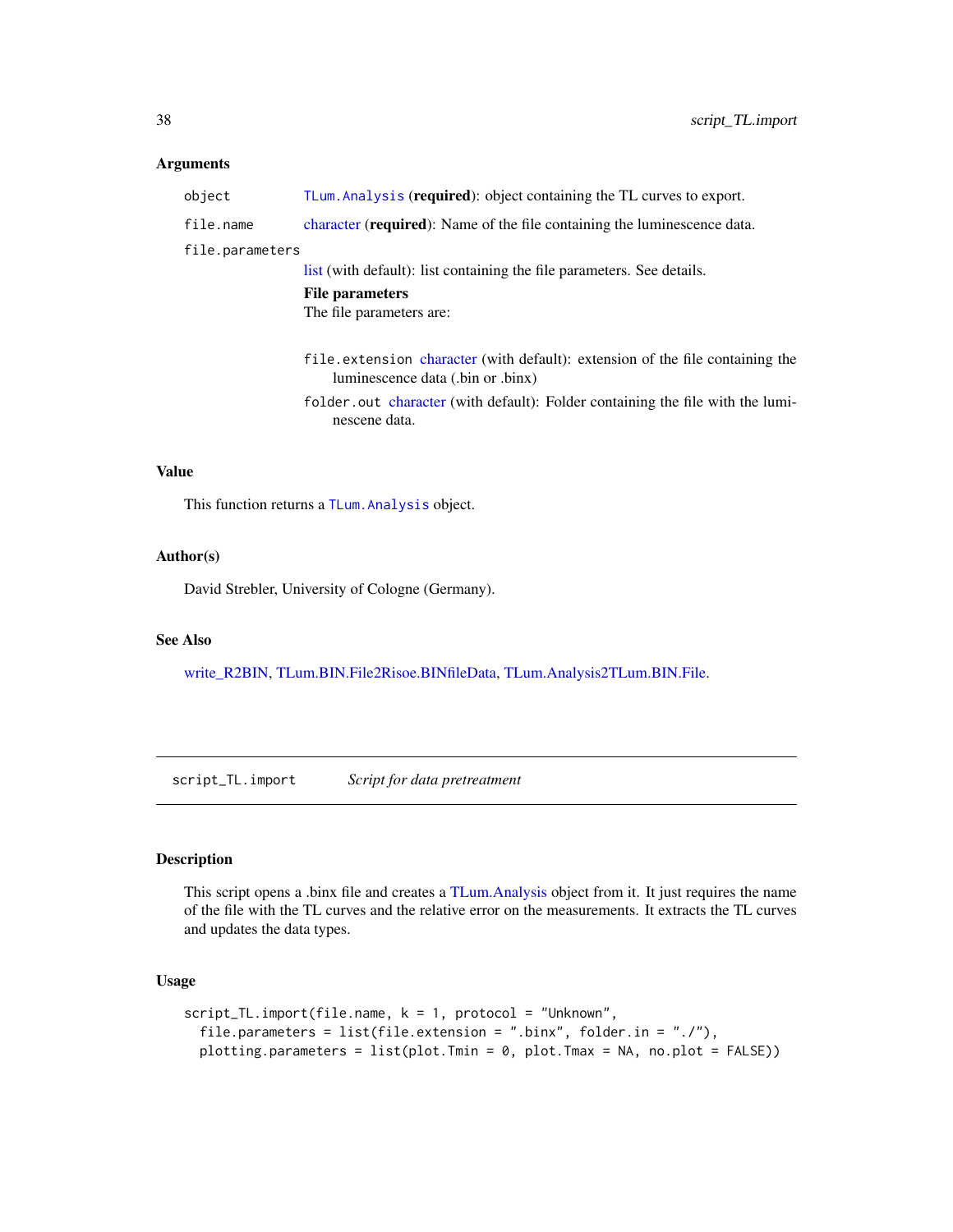### <span id="page-38-0"></span>script\_TL.import 39

### Arguments

| file.name           | character (required): Name of the file containing the luminescence data.                                    |  |
|---------------------|-------------------------------------------------------------------------------------------------------------|--|
| k                   | numeric (with default): Corrective factor for estimating the uncertainties using<br>a poisson distribution. |  |
| protocol            | character ( <b>required</b> ): Measurment protocol used.                                                    |  |
| file.parameters     |                                                                                                             |  |
|                     | list (with default): list containing the file parameters. See details.                                      |  |
| plotting.parameters |                                                                                                             |  |
|                     | list (with default): list containing the plotting parameters. See details.                                  |  |

### Details

#### Plotting parameters

The plotting parameters are:

plot.Tmin [numeric:](#page-0-0) Lowest temperature plotted.

plot.Tmax [numeric:](#page-0-0) Highest temperature plotted.

no.plot [logical:](#page-0-0) If TRUE, the results will not be plotted.

See also [plot\\_extract.TL.](#page-27-2)

### File parameters

The file parameters are:

file.extension [character](#page-0-0) (with default): extension of the file containing the luminescence data (.bin or .binx)

folder.in [character](#page-0-0) (with default): Folder containing the file with the luminescene data.

### Value

This function returns a [TLum.Analysis](#page-49-1) object.

### Author(s)

David Strebler, University of Cologne (Germany).

### See Also

[read\\_BIN2R,](#page-0-0) [Risoe.BINfileData2TLum.BIN.File,](#page-35-1) [TLum.BIN.File2TLum.Analysis,](#page-53-2) [mod\\_extract.TL,](#page-21-1) [mod\\_update.dType.](#page-24-1)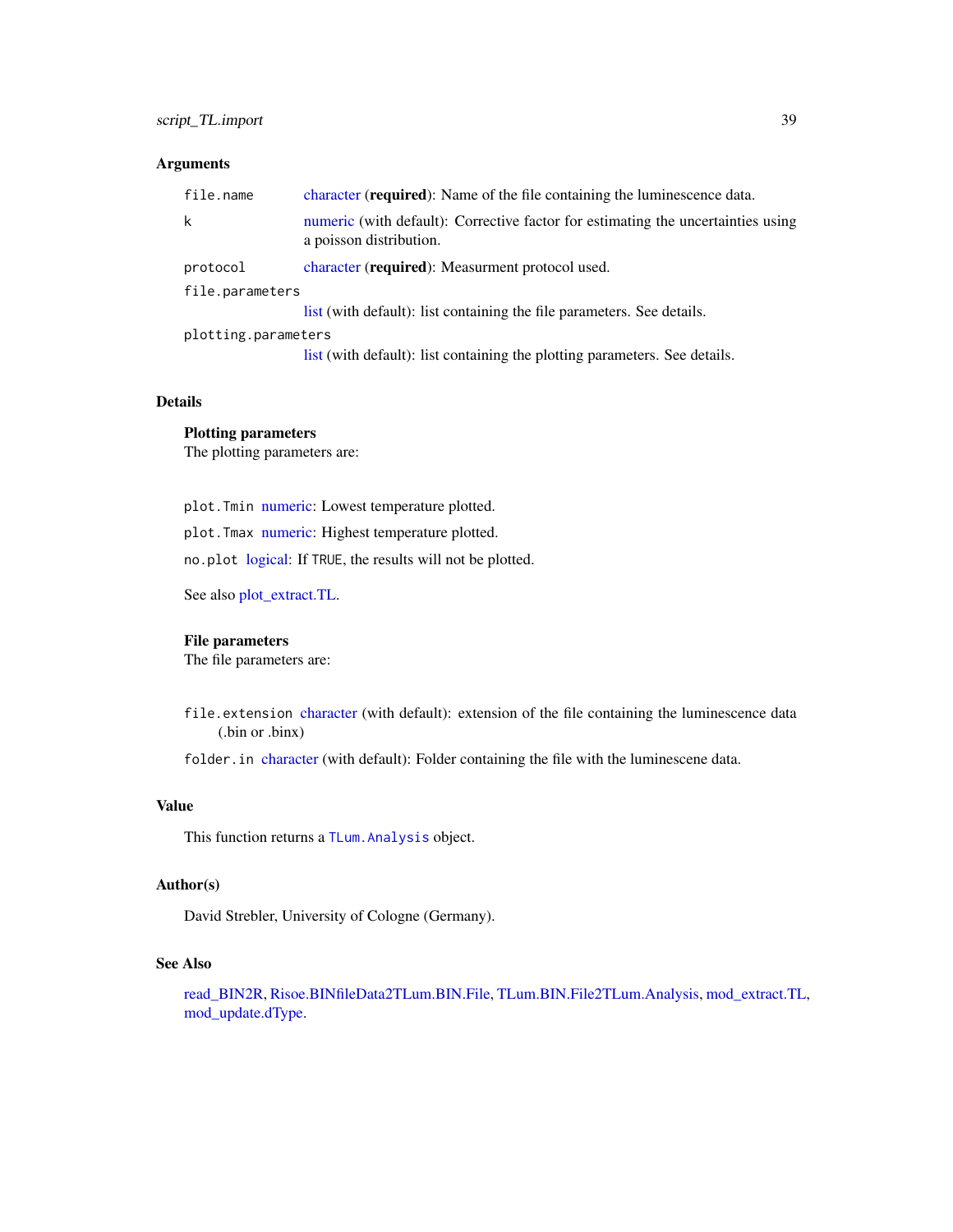<span id="page-39-0"></span>

### Description

This script calls a series of data functions before estimating the ED using the MAAD protocol. It just requires the name of the files with the TL curves, the relative error on the measurement and the temperature boundaries for the signal integration.

#### Usage

```
script_TL.MAAD(file.name, eval.Tmin, eval.Tmax, k = 1, remove.discs = NULL,
 file.parameters = list(file.extension = ".binx", folder.in = "./",
 folder.out = "./"), aligning.parameters = list(peak.Tmin = NULL, peak.Tmax =
 NULL, no.testdose = FALSE), fitting.parameters = list(fit.method = "LIN",
 fit.weighted = FALSE, fit.use.slope = FALSE, fit.aDoses.min = 0,
 fit.aDoses.max = NA, fit.rDoses.min = 0, fit.rDoses.max = NA),
 plotting.parameters = list(plot.Tmin = 0, plot.Tmax = NA, no.plot = FALSE),
 rejection.criteria = list(testdose.error = 10, paleodose.error = 10))
```
#### Arguments

| file.name           | character (required): Name of the file containing the luminescence data.                                    |  |  |
|---------------------|-------------------------------------------------------------------------------------------------------------|--|--|
| eval.Tmin           | integer (required): Temperature ( $\degree$ C) of the lower boundary for the signal inte-<br>gration.       |  |  |
| eval.Tmax           | integer (required): Temperature $({}^{\circ}C)$ of the upper boundary for the signal inte-<br>gration.      |  |  |
| k                   | numeric (with default): Corrective factor for estimating the uncertainties using<br>a poisson distribution. |  |  |
| remove.discs        | numeric (with default): list containing the position of the aliquots to shall be<br>removed.                |  |  |
|                     | file.parameters                                                                                             |  |  |
|                     | list (with default): list containing the input/output parameters. See details.                              |  |  |
| aligning.parameters |                                                                                                             |  |  |
|                     | list (with default): list containing the aligning parameters. See details.                                  |  |  |
| fitting.parameters  |                                                                                                             |  |  |
|                     | list (with default): list containing the fitting parameters. See details.                                   |  |  |
| plotting.parameters |                                                                                                             |  |  |
|                     | list (with default): list containing the plotting parameters. See details.                                  |  |  |
| rejection.criteria  |                                                                                                             |  |  |
|                     | list (with default): list containing the rejection criteria (in $\%$ ). See details.                        |  |  |
|                     |                                                                                                             |  |  |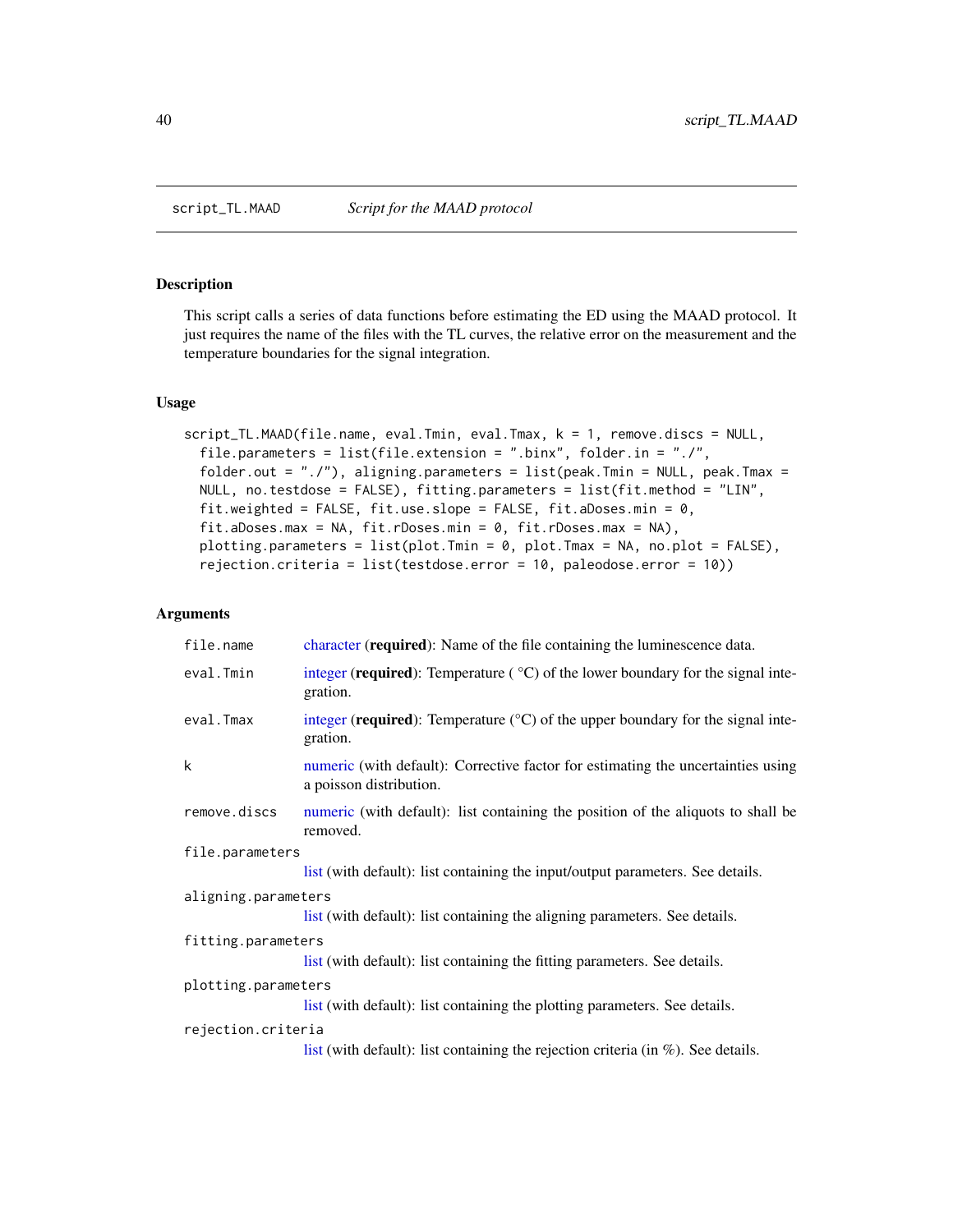### <span id="page-40-0"></span>script\_TL.MAAD 41

### Details

#### File parameters

The file parameters are:

file.extension [character](#page-0-0) (with default): extension of the file containing the luminescence data (.bin or .binx)

folder. in [character](#page-0-0) (with default): Folder containing the file with the luminescene data. folder.out [character](#page-0-0) (with default): Folder containing the file with the new luminescene data.

see also [script\\_TL.pretreatment.](#page-43-1)

### Aligning parameters

The aligning parameters are:

peak.Tmin [numeric:](#page-0-0) Lower boundary for looking for the peak maximum position.

peak.Tmax [numeric:](#page-0-0) Upper boundary for looking for the peak maximum position.

no.testdose [logical:](#page-0-0) If TRUE, the function will use the Lx curves rather than the Tx curves as reference for the peak maximum position.

#### Fitting parameters

The fitting parameters are:

method [character:](#page-0-0) Fitting method (LIN, EXP, EXP+LIN or EXP+EXP).

fit.weighted [logical:](#page-0-0) If the fitting is weighted or not.

- fit.use.slope [logical:](#page-0-0) If the slope of the Q growth curve is reused for the supralinearity correction.
- fit.aDoses.min [numeric:](#page-0-0) Lowest additive dose used for the fitting.
- fit.aDoses.max [numeric:](#page-0-0) Highest additive dose used for the fitting.
- fit.rDoses.min [numeric:](#page-0-0) Lowest regenerative dose used for the fitting.
- fit.rDoses.max [numeric:](#page-0-0) Highest regenerative dose used for the fitting.

See also [calc\\_TL.MAAD.fit.Q](#page-13-1) and [calc\\_TL.MAAD.fit.I.](#page-11-1)

#### Plotting parameters

The plotting parameters are:

plot. Tmin [numeric:](#page-0-0) Lowest temperature plotted. plot. Tmax [numeric:](#page-0-0) Highest temperature plotted. no.plot [logical:](#page-0-0) If TRUE, the results will not be plotted.

See also [plot\\_TL.MAAD.](#page-29-1)

#### Rejection criteria

The rejection criteria are: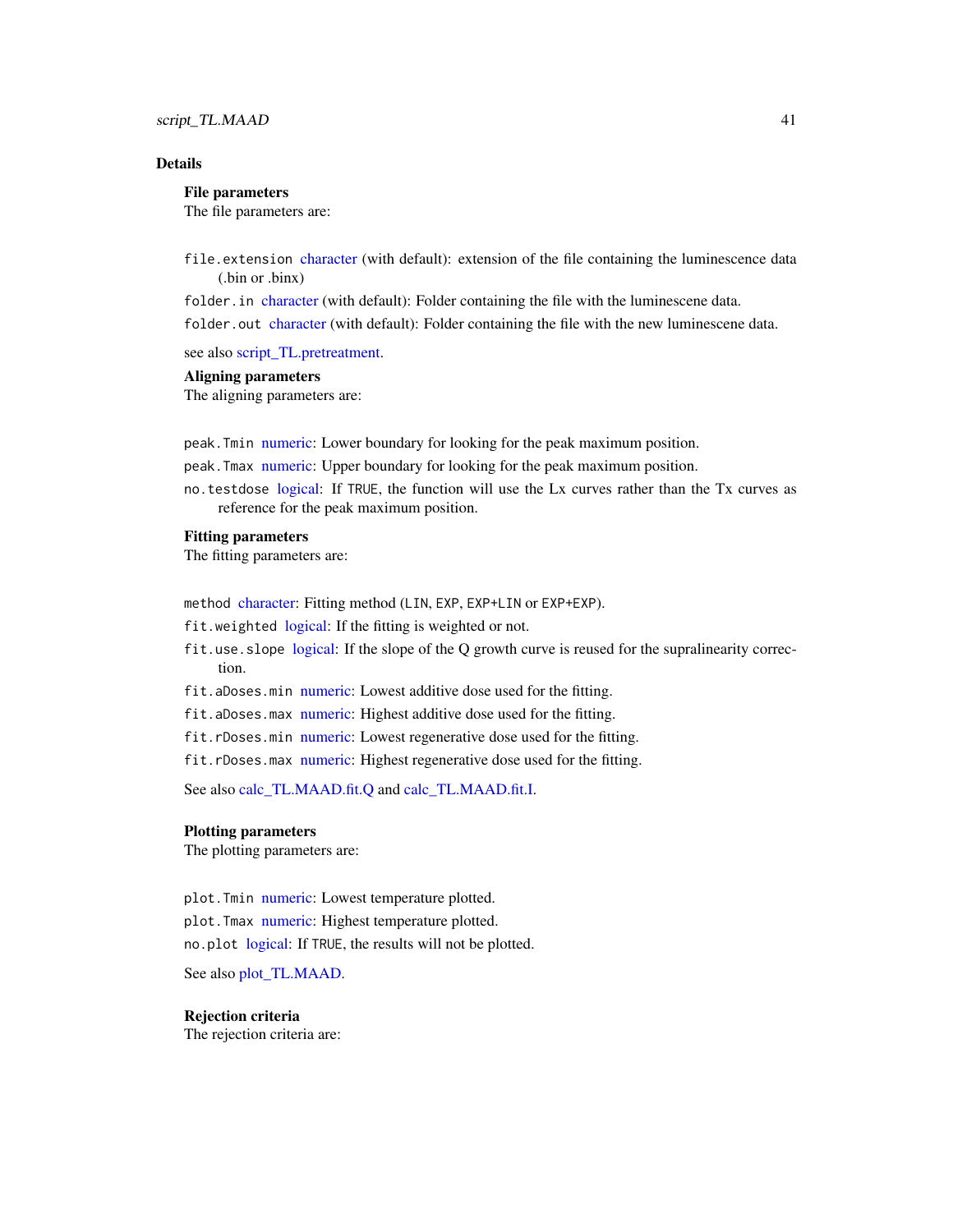- <span id="page-41-0"></span>testdose.error [numeric:](#page-0-0) Maximum error accepted on the testdose signal within the selected temperature interval.
- paleodose.error [numeric:](#page-0-0) Maximum error accepted on the palaeodose signal within the selected temperature interval.

#### Value

This function plots the results from the differents functions called using: [plot\\_extract.TL,](#page-27-2) [plot\\_remove.preheat](#page-27-1) [plot\\_substract.background](#page-28-1) [plot\\_align.peaks](#page-26-1) and [plot\\_TL.MAAD.](#page-29-1)

This function saves a file containing the luminescence data after the pretreatment in the specified folder.

Finally, it also provides an [list](#page-0-0) containing:

- De.GC [data.frame:](#page-0-0) Results obtained with the dose plateau approach and their uncertainties (De, De.error
- De.DP [data.frame:](#page-0-0) Results obtained with the growth curve approach and their uncertainties (De, De.error

#### Author(s)

David Strebler, University of Cologne (Germany), David Strebler

#### See Also

[read\\_BIN2R,](#page-0-0) [Risoe.BINfileData2TLum.BIN.File,](#page-35-1) [mod\\_extract.TL,](#page-21-1) [mod\\_update.dType,](#page-24-1) [mod\\_remove.aliquot,](#page-22-2) [mod\\_remove.preheat,](#page-22-1) [mod\\_substract.background,](#page-23-1) [mod\\_align.peaks,](#page-18-1) [write\\_R2BIN,](#page-0-0) [TLum.BIN.File2TLum.Analysis](#page-53-2) and [analyse\\_TL.MAAD.](#page-3-1)

script\_TL.plateau *Script for the plateau test*

#### Description

This script calls a series of data pretreatment functions before performing the plateau test. It just requires the name of the file with the TL curves and the relative error on the measurements.

#### Usage

```
script_TL.plateau(file.name, k = 1, remove.discs = NULL,
 file.parameters = list(file.extension = ".binx", folder.in = "./",
 folder.out = "./"), aligning.parameters = list(peak.Tmin = NULL, peak.Tmax =
 NULL, no.testdose = FALSE), plotting.parameters = list(plot.Tmin = 0,plot.Tmax = NA, plateau.Tmin = 0, plateau.Tmax = 0, no.plot = FALSE))
```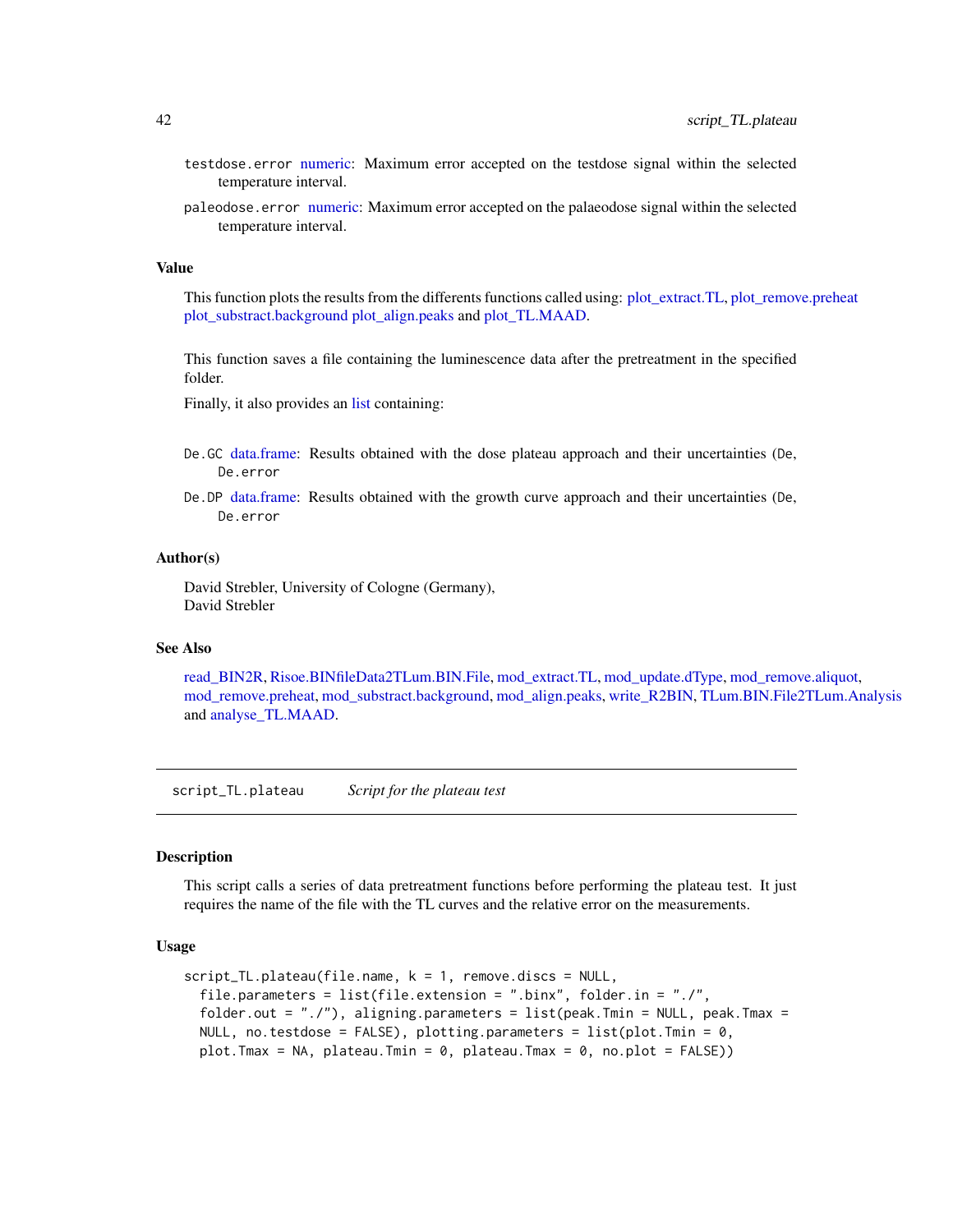### <span id="page-42-0"></span>Arguments

| file.name           | character ( <b>required</b> ): Name of the file containing the luminescence data.                           |
|---------------------|-------------------------------------------------------------------------------------------------------------|
| k                   | numeric (with default): Corrective factor for estimating the uncertainties using<br>a poisson distribution. |
| remove.discs        | numeric (with default): list containing the position of the aliquots that shall be<br>removed.              |
| file.parameters     |                                                                                                             |
|                     | list (with default): list containing the file parameters. See details.                                      |
| aligning.parameters |                                                                                                             |
|                     | list (with default): list containing the aligning parameters. See details.                                  |
| plotting.parameters |                                                                                                             |
|                     | list (with default): list containing the plotting parameters. See details.                                  |

#### Details

### Aligning parameters

The aligning parameters are:

peak.Tmin [numeric:](#page-0-0) Lower boundary for looking for the peak maximum position.

peak.Tmax [numeric:](#page-0-0) Upper boundary for looking for the peak maximum position.

no.testdose [logical:](#page-0-0) If TRUE, the function will use the Lx curves rather than the Tx curves as reference for the peak maximum position.

#### File parameters

The file parameters are:

file.extension [character](#page-0-0) (with default): extension of the file containing the luminescence data (.bin or .binx)

folder.in [character](#page-0-0) (with default): Folder containing the file with the luminescene data.

folder.out [character](#page-0-0) (with default): Folder containing the file with the new luminescene data.

see also [script\\_TL.pretreatment.](#page-43-1)

### Plotting parameters

The plotting parameters are:

plot.Tmin [numeric:](#page-0-0) Lowest temperature plotted.

plot.Tmax [numeric:](#page-0-0) Highest temperature plotted.

no.plot [logical:](#page-0-0) If TRUE, the results will not be plotted.

See also [plot\\_TL.MAAD.](#page-29-1)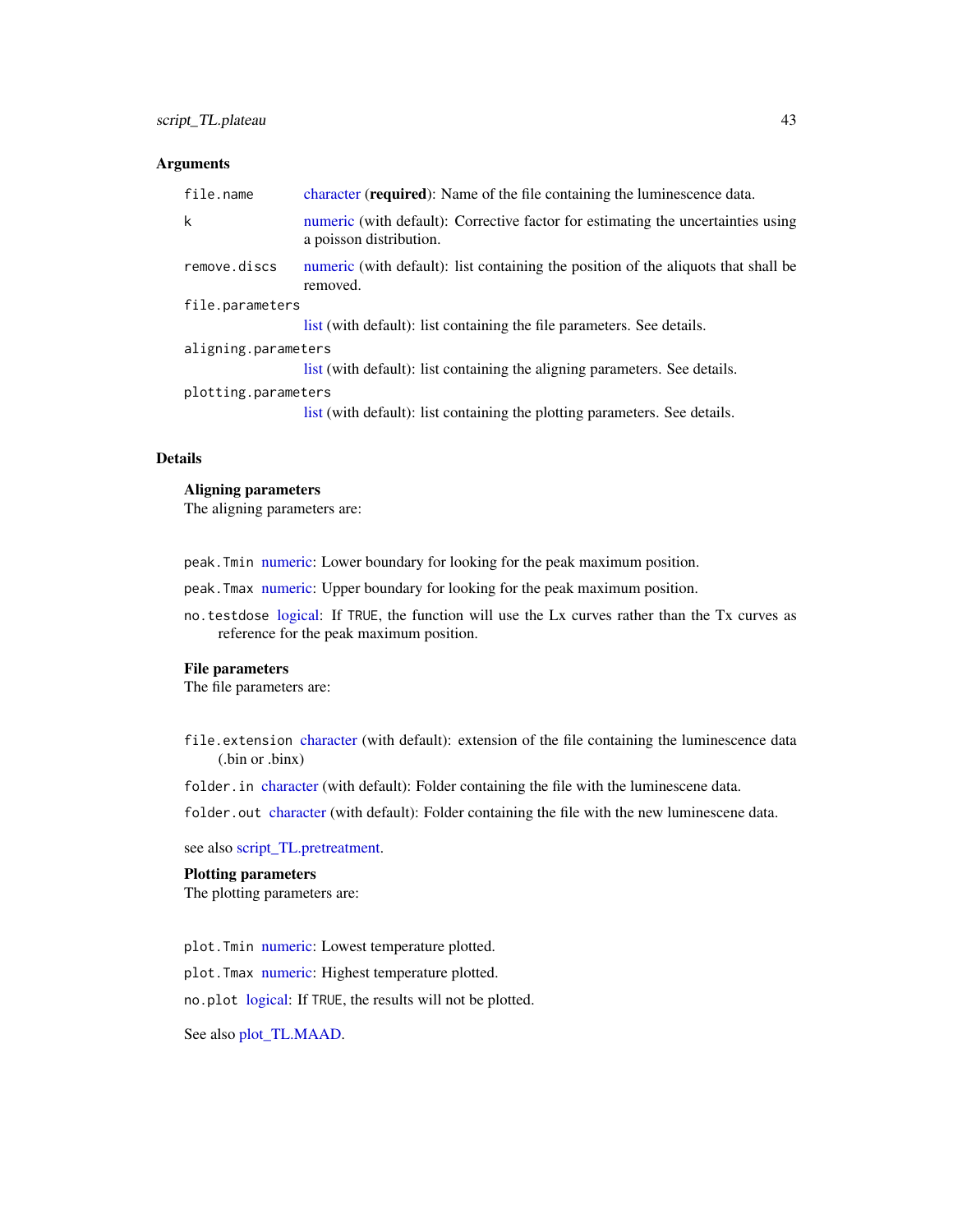#### <span id="page-43-0"></span>Value

This function plots the results from the differents functions called using: [plot\\_extract.TL,](#page-27-2) [plot\\_remove.preheat](#page-27-1) [plot\\_substract.background](#page-28-1) [plot\\_align.peaks](#page-26-1) and [plot\\_TL.plateau.](#page-32-1)

### Author(s)

David Strebler, University of Cologne (Germany).

#### See Also

[read\\_BIN2R,](#page-0-0) [Risoe.BINfileData2TLum.BIN.File,](#page-35-1) [mod\\_extract.TL,](#page-21-1) [mod\\_update.dType,](#page-24-1) [mod\\_remove.aliquot,](#page-22-2) [mod\\_remove.preheat,](#page-22-1) [mod\\_substract.background,](#page-23-1) [mod\\_align.peaks,](#page-18-1) [write\\_R2BIN,](#page-0-0) [TLum.BIN.File2TLum.Analysis](#page-53-2) and [analyse\\_TL.plateau.](#page-6-1)

<span id="page-43-1"></span>script\_TL.pretreatment

*Script for data pretreatment*

### Description

This script call a series of data pretreatment functions for TL dating. It only requires the name of the files with the TL curves and the relative error on the measurement.

### Usage

```
script_TL.pretreatment(file.name, k = 1, remove.discs = NULL,file.parameters = list(file.extension = ".binx", folder.in = "./",
  folder.out = "./"), aligning.parameters = list(peak.Tmin = NULL, peak.Tmax =
 NULL, no.testdose = FALSE), plotting.parameters = list(plot.Tmin = 0,plot.Tmax = NA, no.plot = FALSE))
```
#### Arguments

| file.name           | character ( <b>required</b> ): Name of the file containing the luminescence data.                           |
|---------------------|-------------------------------------------------------------------------------------------------------------|
| k                   | numeric (with default): Corrective factor for estimating the uncertainties using<br>a poisson distribution. |
| remove.discs        | numeric (with default): list containing the position of the aliquots to remove.                             |
| file.parameters     |                                                                                                             |
|                     | list (with default): list containing the file parameters. See details.                                      |
| aligning.parameters |                                                                                                             |
|                     | list (with default): list containing the aligning parameters. See details.                                  |
| plotting.parameters |                                                                                                             |
|                     | list (with default): list containing the plotting parameters. See details.                                  |
|                     |                                                                                                             |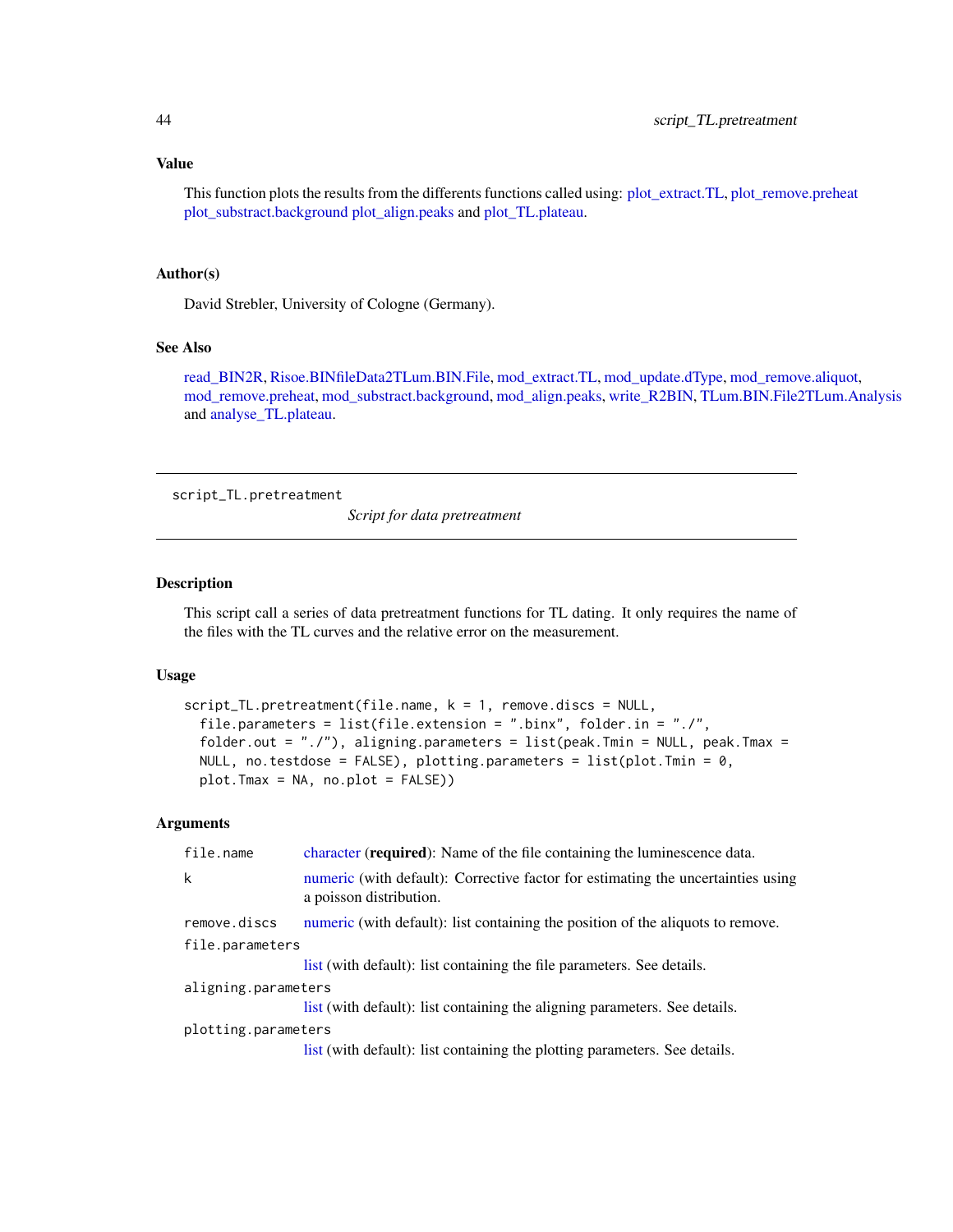### <span id="page-44-0"></span>Details

### Aligning parameters

The aligning parameters are:

peak.Tmin [numeric:](#page-0-0) Lower boundary for looking at the peak maximum position.

- peak.Tmax [numeric:](#page-0-0) Upper boundary for looking at the peak maximum position.
- no.testdose [logical:](#page-0-0) If TRUE, the function will use the Lx curves rather the Tx curves as reference for the peak maximum position.

#### Plotting parameters

The plotting parameters are:

plot. Tmin [numeric:](#page-0-0) Lower temperature plotted. plot. Tmax [numeric:](#page-0-0) Higher temperature plotted. no.plot [logical:](#page-0-0) If TRUE, the results will not be plotted.

See also [plot\\_TL.MAAD.](#page-29-1)

#### File parameters

The plotting parameters are:

- file.extension [character](#page-0-0) (with default): extension of the file containing the luminescence data (.bin or .binx)
- folder.in [character](#page-0-0) (with default): Folder containing the file with the luminescene data.

folder.out [character](#page-0-0) (with default): Folder containing the file with the new luminescene data.

see also mod update.dType.

### Value

This function return a [TLum.Analysis](#page-49-1) where the preheat were removed, the background substract and the peaks aligned. Its save the result as a .binx file il the specified folder. And, its plots the results from the differents functions called using: [plot\\_extract.TL,](#page-27-2) [plot\\_remove.preheat,](#page-27-1) [plot\\_substract.background](#page-28-1) and [plot\\_align.peaks.](#page-26-1)

### Author(s)

David Strebler, University of Cologne (Germany), David Strebler

#### See Also

[read\\_BIN2R,](#page-0-0) [Risoe.BINfileData2TLum.BIN.File,](#page-35-1) [mod\\_extract.TL,](#page-21-1) [mod\\_update.dType,](#page-24-1) [mod\\_remove.aliquot,](#page-22-2) [mod\\_remove.preheat,](#page-22-1) [mod\\_substract.background,](#page-23-1) [mod\\_align.peaks,](#page-18-1) [write\\_R2BIN.](#page-0-0)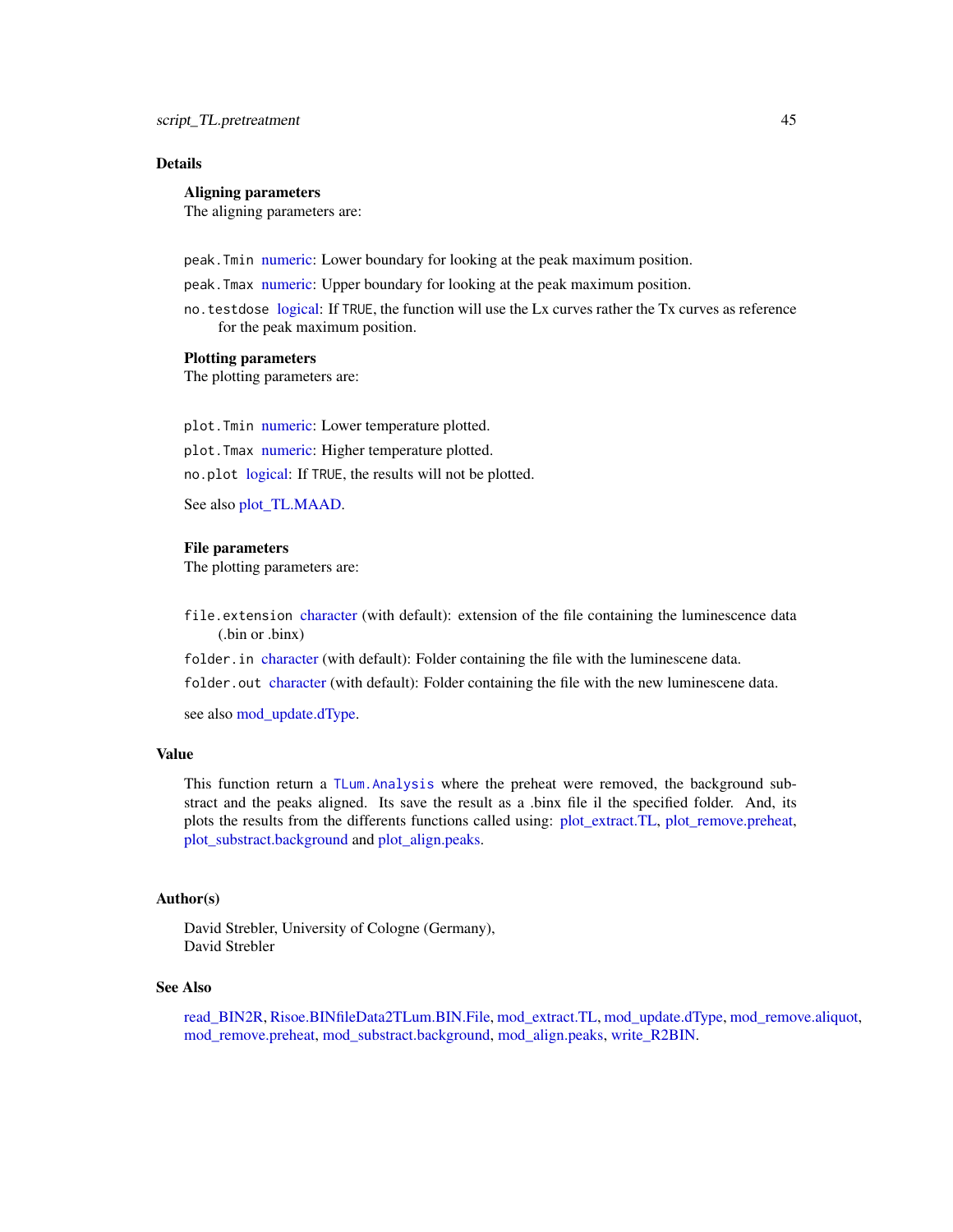<span id="page-45-0"></span>

### Description

This function provides and estimation of the ED using the SAR protocol. It only requires the name of the files with the TL curves, the relative error on the measurements and the temperature boundaries for the signal integration. Extra parameters can be provided to improve the ED estimation.

#### Usage

```
script_TL.SAR(file.name, eval.Tmin, eval.Tmax, k = 1, remove.discs = NULL,
 file.parameters = list(file.extension = ".binx", folder.in = "./",
 folder.out = "./"), aligning.parameters = list(peak.Tmin = NULL, peak.Tmax =
 NULL, no.testdose = FALSE), fitting.parameters = list(fit.method = "LIN",
 fit.weighted = FALSE, fit.rDoses.min = 0, fit.rDoses.max = NA),
 plotting.parameters = list(plot.Tmin = 0, plot.Tmax = NA, no.plot = FALSE),
 rejection.criteria = list(recycling.ratio = 10, recuperation.rate = 10,
 testdose.error = 10, paleodose.error = 10))
```
#### Arguments

| file.name           | character (required): Name of the file containing the luminescence data.                                    |  |
|---------------------|-------------------------------------------------------------------------------------------------------------|--|
| eval.Tmin           | integer (required): Temperature $(°C)$ of the lower boundary for the signal inte-<br>gration.               |  |
| eval.Tmax           | integer (required): Temperature $({}^{\circ}C)$ of the upper boundary for the signal inte-<br>gration.      |  |
| k                   | numeric (with default): Corrective factor for estimating the uncertainties using<br>a poisson distribution. |  |
| remove.discs        | numeric (with default): list containing the position of the aliquots that shall be<br>removed               |  |
| file.parameters     |                                                                                                             |  |
|                     | list (with default): list containing the input/output parameters. See details.                              |  |
| aligning.parameters |                                                                                                             |  |
|                     | list (with default): list containing the aligning parameters. See details.                                  |  |
| fitting.parameters  |                                                                                                             |  |
|                     | list (with default): list containing the fitting parameters. See details.                                   |  |
| plotting.parameters |                                                                                                             |  |
|                     | list (with default): list containing the plotting parameters. See details.                                  |  |
| rejection.criteria  |                                                                                                             |  |
|                     | list (with default): list containing the rejection criteria (in $\%$ ). See details.                        |  |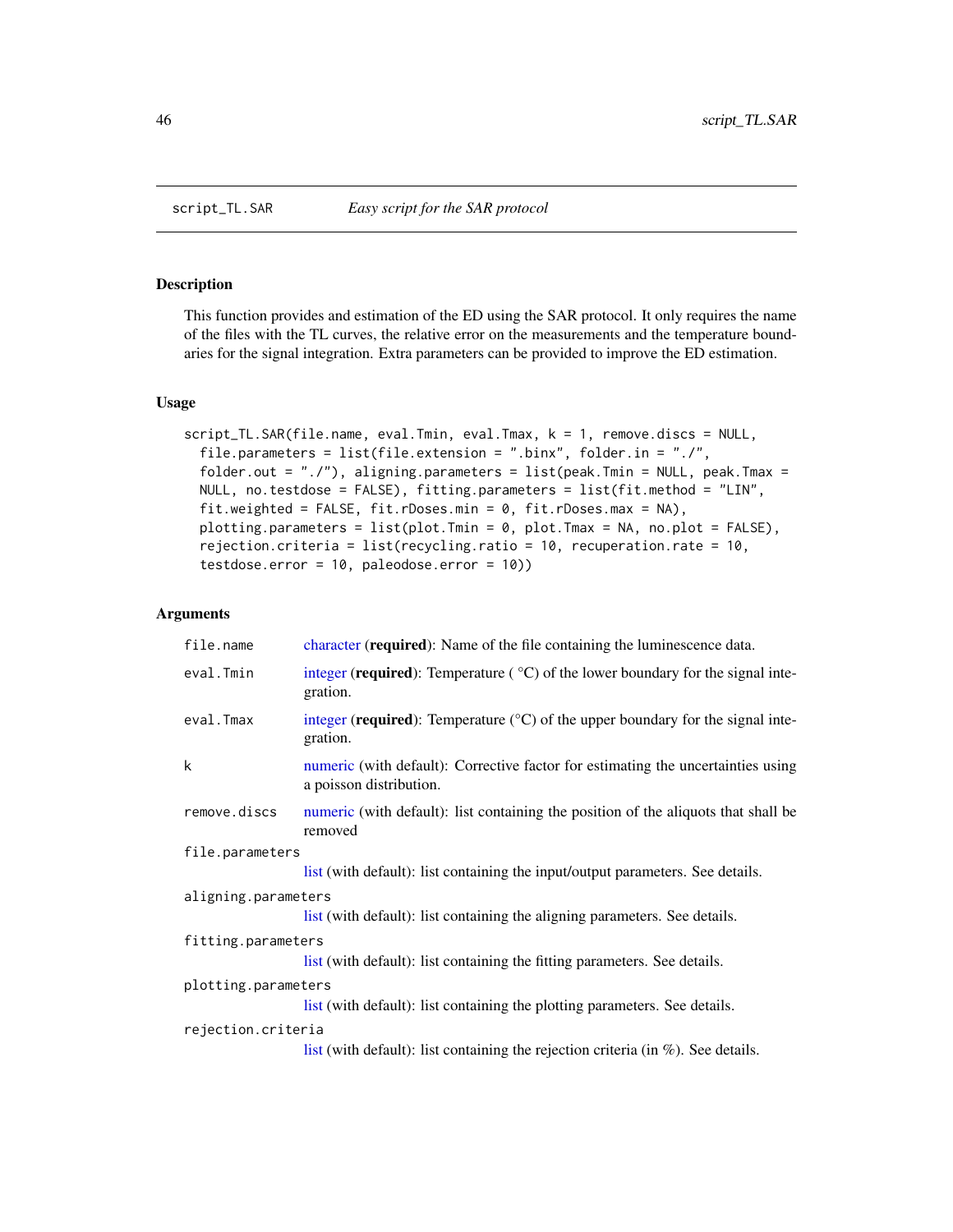### <span id="page-46-0"></span>script\_TL.SAR 47

### Details

#### File parameters

The file parameters are:

file.extension [character](#page-0-0) (with default): extension of the file containing the luminescence data (.bin or .binx)

folder.in [character](#page-0-0) (with default): Folder containing the file with the luminescene data. folder.out [character](#page-0-0) (with default): Folder containing the file with the new luminescene data.

see also [script\\_TL.pretreatment.](#page-43-1)

#### Aligning parameters

The aligning parameters are:

peak.Tmin [numeric:](#page-0-0) Lower boundary for looking for the peak maximum position. peak.Tmax [numeric:](#page-0-0) Upper boundary for looking for the peak maximum position. no.testdose [logical:](#page-0-0) If TRUE, the function will use the Lx curves rather the Tx curves as reference for the peak maximum position.

### Rejection criteria

The rejection criteria are:

recycling.ratio [numeric:](#page-0-0) Maximum recycling ratio accepted (in  $\%$ ). recuperation.rate [numeric:](#page-0-0) Maximum recuparation rate accepted (in  $\%$ ). paleodose.error [numeric:](#page-0-0) Maximum error accepted on the regenative signals (in %). testdose.error [numeric:](#page-0-0) Maximum error accepted on the testdose signals (in %).

#### Fitting parameters

The fitting parameters are:

method [character:](#page-0-0) Fitting method (LIN, EXP, EXP+LIN or EXP+EXP). fit.weighted [logical:](#page-0-0) If the fitting is weighted or not. fit.rDoses.min [numeric:](#page-0-0) Lowest regenerative dose used for the fitting. fit.rDoses.max [numeric:](#page-0-0) Highest regenerative dose used for the fitting. See also [calc\\_TL.SAR.fit.](#page-16-1)

#### Plotting parameters

The plotting parameters are:

plot. Tmin [numeric:](#page-0-0) Lower temperature plotted. plot. Tmax [numeric:](#page-0-0) Higher temperature plotted. no.plot [logical:](#page-0-0) If TRUE, the results will not be plotted. See also [plot\\_TL.SAR.](#page-33-1)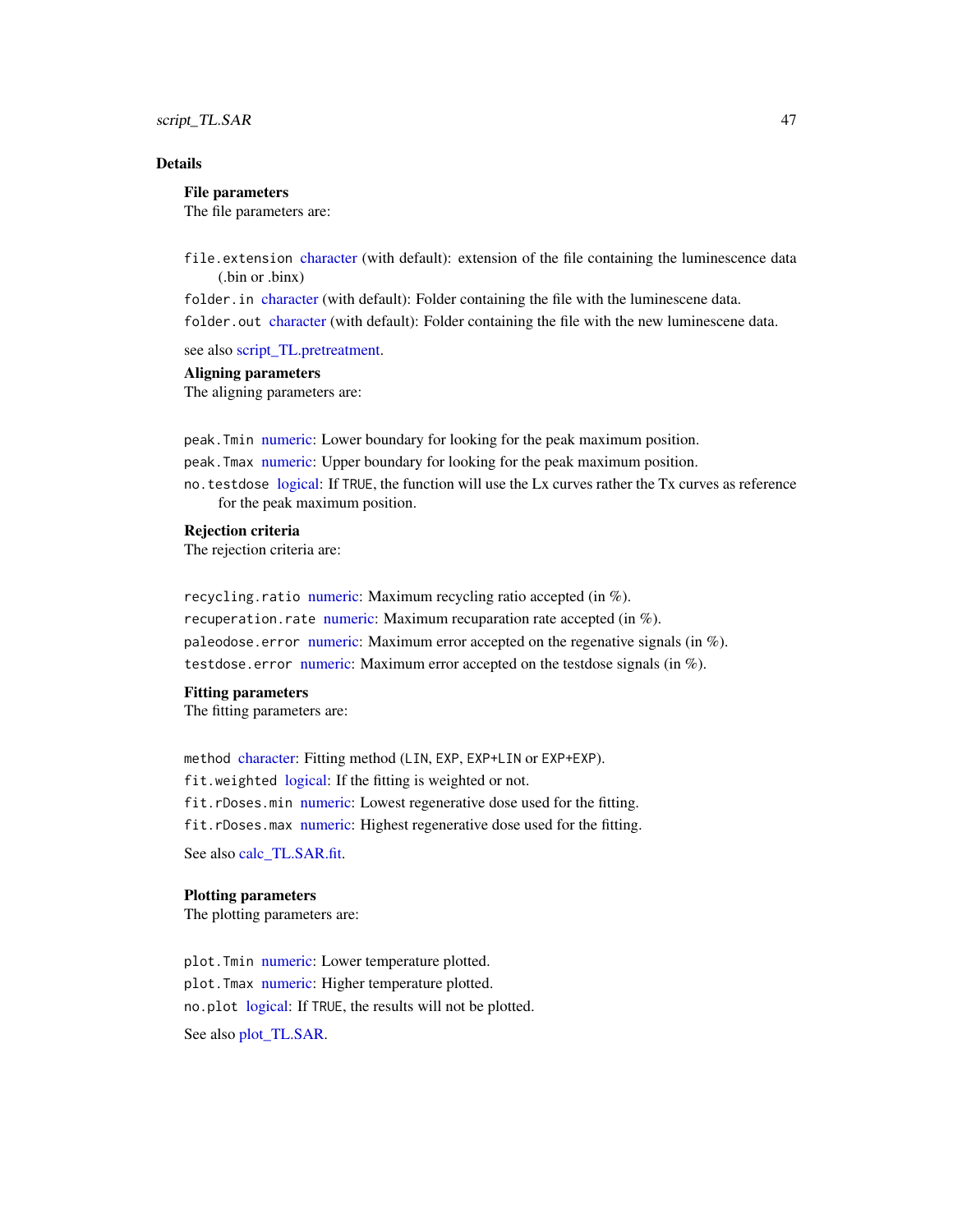<span id="page-47-0"></span>This function plots the results from the differents functions called using: [plot\\_extract.TL,](#page-27-2) [plot\\_remove.preheat](#page-27-1) [plot\\_substract.background](#page-28-1) [plot\\_align.peaks](#page-26-1) and [plot\\_TL.SAR.](#page-33-1)

This function saves a file containing the luminescence data after the pretreatment in the specified folder.

Finally, it also provides an [list](#page-0-0) containing:

De.GC [list:](#page-0-0) Results obtained with the dose plateau approach and their uncertainties (De, De.error)

De. DP [list:](#page-0-0) Results obtained with the growth curve approach and their uncertainties (De, De. error)

### Author(s)

David Strebler, University of Cologne (Germany).

### See Also

[read\\_BIN2R,](#page-0-0) [Risoe.BINfileData2TLum.BIN.File,](#page-35-1) [mod\\_extract.TL,](#page-21-1) [mod\\_update.dType,](#page-24-1) [mod\\_remove.aliquot,](#page-22-2) [mod\\_remove.preheat,](#page-22-1) [mod\\_substract.background,](#page-23-1) [mod\\_align.peaks,](#page-18-1) [write\\_R2BIN,](#page-0-0) [TLum.BIN.File2TLum.Analysis](#page-53-2) and [analyse\\_TL.SAR.](#page-7-1)

<span id="page-47-1"></span>template\_DRAC4brick *Creation of a template for [use\\_DRAC4brick](#page-58-1) input.*

### Description

This function generates a template that can be fill in and use with [use\\_DRAC4brick.](#page-58-1)

#### Usage

template\_DRAC4brick()

### Author(s)

David Strebler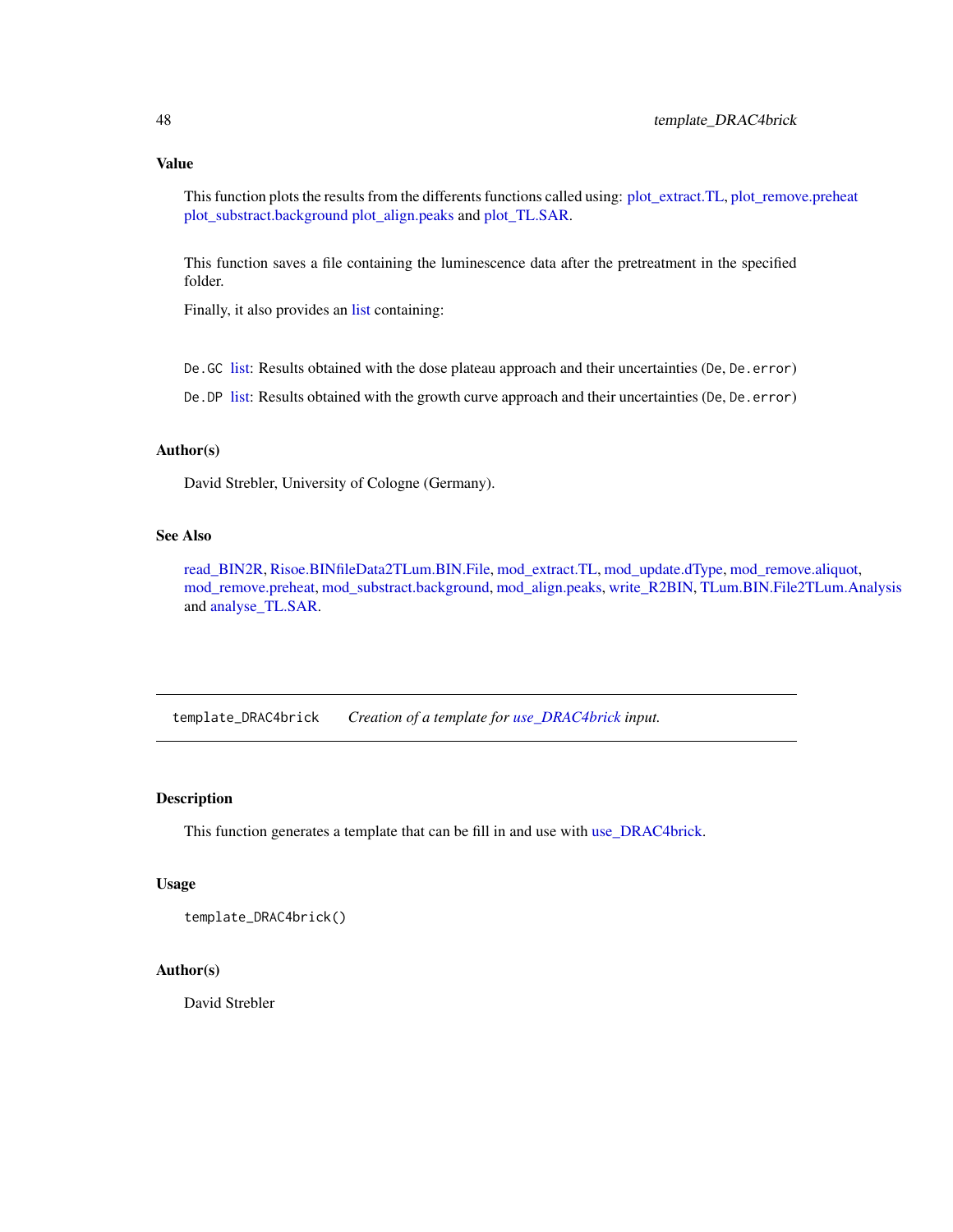<span id="page-48-1"></span><span id="page-48-0"></span>template\_DRAC4cave *Creation of a template for [use\\_DRAC4cave](#page-58-2) input.*

### Description

This function generates a template that can be fill in and use with [use\\_DRAC4cave.](#page-58-2)

### Usage

template\_DRAC4cave()

### Author(s)

David Strebler

template\_DRAC4ceramic *Creation of a template for [use\\_DRAC4flint](#page-60-1) input.*

### Description

This function generates a template that can be fill in and use with [use\\_DRAC4ceramic.](#page-59-1)

### Usage

```
template_DRAC4ceramic()
```
### Author(s)

David Strebler

<span id="page-48-2"></span>template\_DRAC4flint *Creation of a template for [use\\_DRAC4flint](#page-60-1) input.*

### Description

This function generates a template that can be fill in and use with [use\\_DRAC4flint.](#page-60-1)

### Usage

```
template_DRAC4flint()
```
#### Author(s)

David Strebler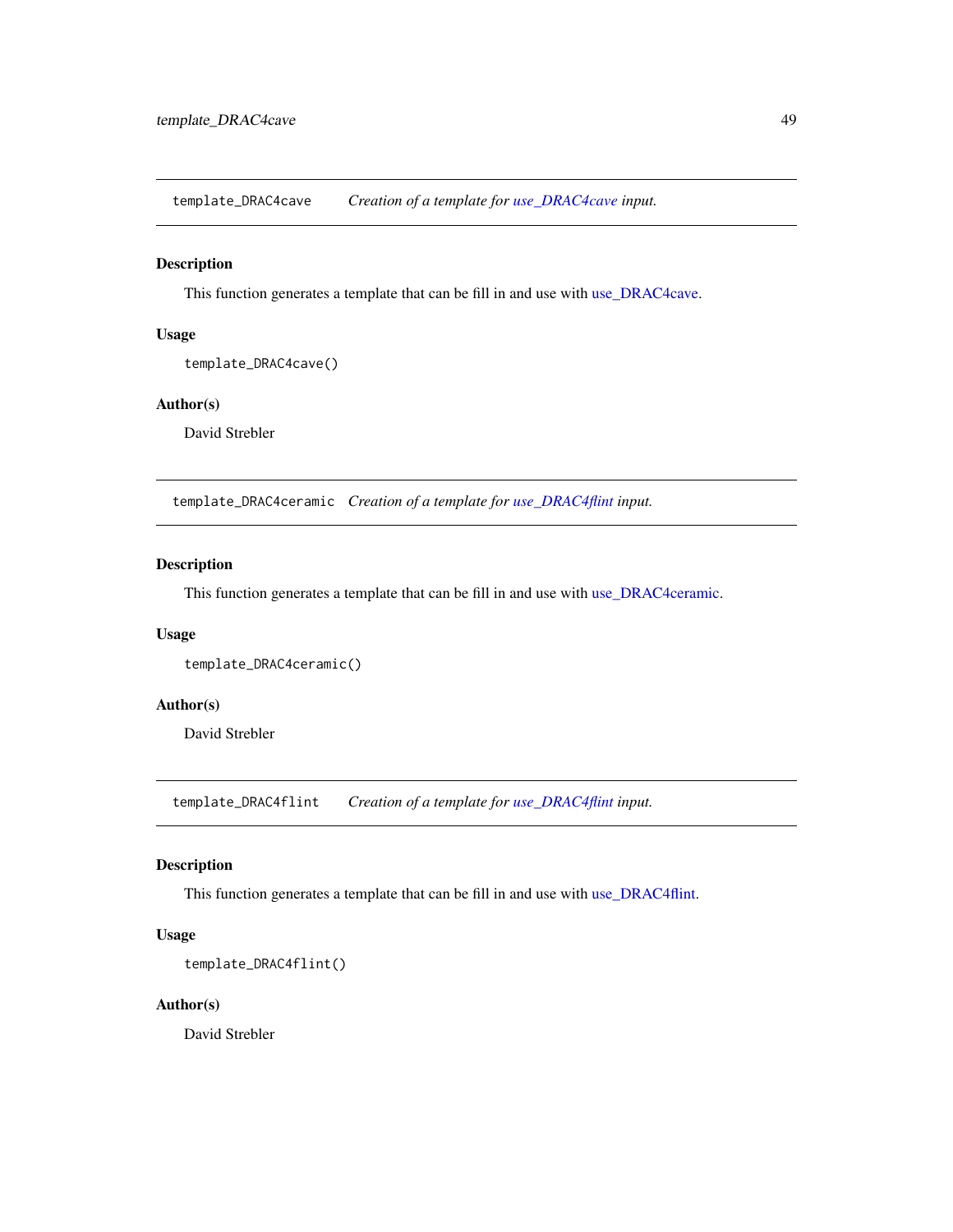<span id="page-49-0"></span>

#### Description

Abstract class for data in the package Luminescence

#### Note

TLum is a virtual class.

### Author(s)

David Strebler

<span id="page-49-1"></span>TLum.Analysis-class *Class* "TLum.Analysis"

#### Description

Object class containing analysis data for protocol analysis.

#### Usage

```
## S4 method for signature 'TLum.Analysis'
show(object)
set_TLum.Analysis(records, protocol, history, plotHistory)
## S4 method for signature 'list, ANY, character, list'
set_TLum.Analysis(records, protocol,
 history, plotHistory)
get_TLum.Analysis(object, record.id, recordType, curveType, TLum.type,
  get.index, keep.object = FALSE)
## S4 method for signature 'TLum.Analysis'
get_TLum.Analysis(object, record.id, recordType,
  curveType, TLum.type, get.index, keep.object = FALSE)
```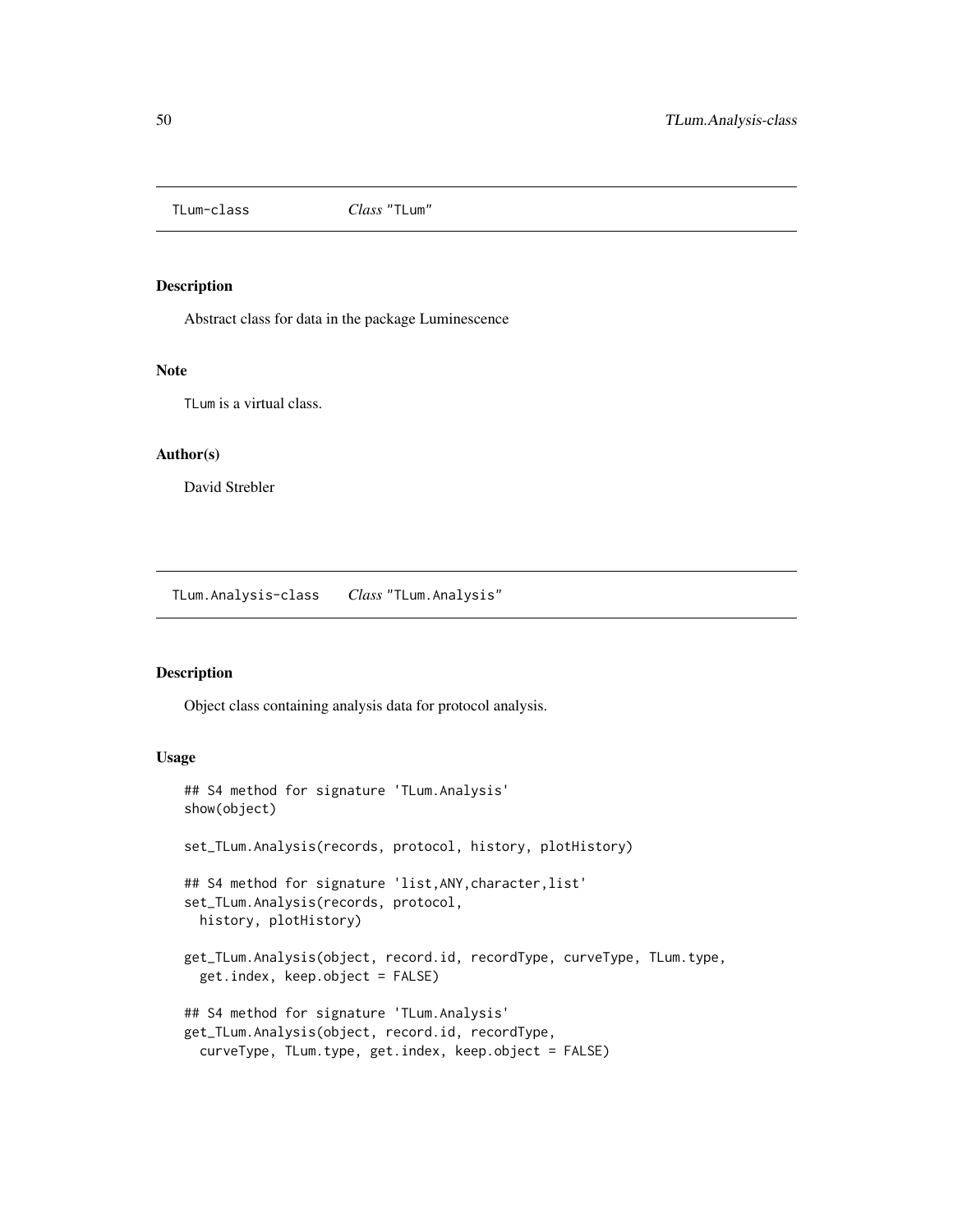### <span id="page-50-0"></span>Arguments

| object      | TLum. Analysis: an object of class TLum. Analysis.                                               |
|-------------|--------------------------------------------------------------------------------------------------|
| records     | list: list of TLum.Data.Curve objects                                                            |
| protocol    | character: protocol type for analysis object.                                                    |
| history     | character: Vector containing the previous modification made on the data set.                     |
| plotHistory | list: Data for plotting the evolution of the data set.                                           |
| record.id   | numeric: IDs of specific records.                                                                |
| recordType  | character: record type.                                                                          |
| curveType   | character: curve type.                                                                           |
| TLum.type   | character: TLum object type.                                                                     |
| get.index   | logical: return a numeric vector with the index of each element in the TLum. Analysis<br>object. |
| keep.object | logical: return a TLum. Analysis object.                                                         |

### Slots

protocol [character:](#page-0-0) Protocol used for the analysis. records [list:](#page-0-0) [TLum.Data.Curve](#page-55-1) included in the analysis. history [character:](#page-0-0) Vector containing the previous modification made on the data set. plotHistory [list:](#page-0-0) Data for plotting the evolution of the data set.

### Note

The code and the structure of this class is based on the [RLum.Analysis](#page-0-0) class from the [Luminescence](#page-0-0) package.

#### Author(s)

David Strebler

```
TLum.Analysis2RLum.Analysis
```
*Convert RLum.Analysis object to an TLum.Analysis.*

### Description

This function convert a [TLum.Analysis](#page-49-1) object into a [RLum.Analysis](#page-0-0) object, from the 'Luminescence' package. The 'TLdating' package is implemented to only works with its own class of object (TLum.Analysis, TLum.Analysis and TLum.Data.Curve).

#### Usage

TLum.Analysis2RLum.Analysis(object)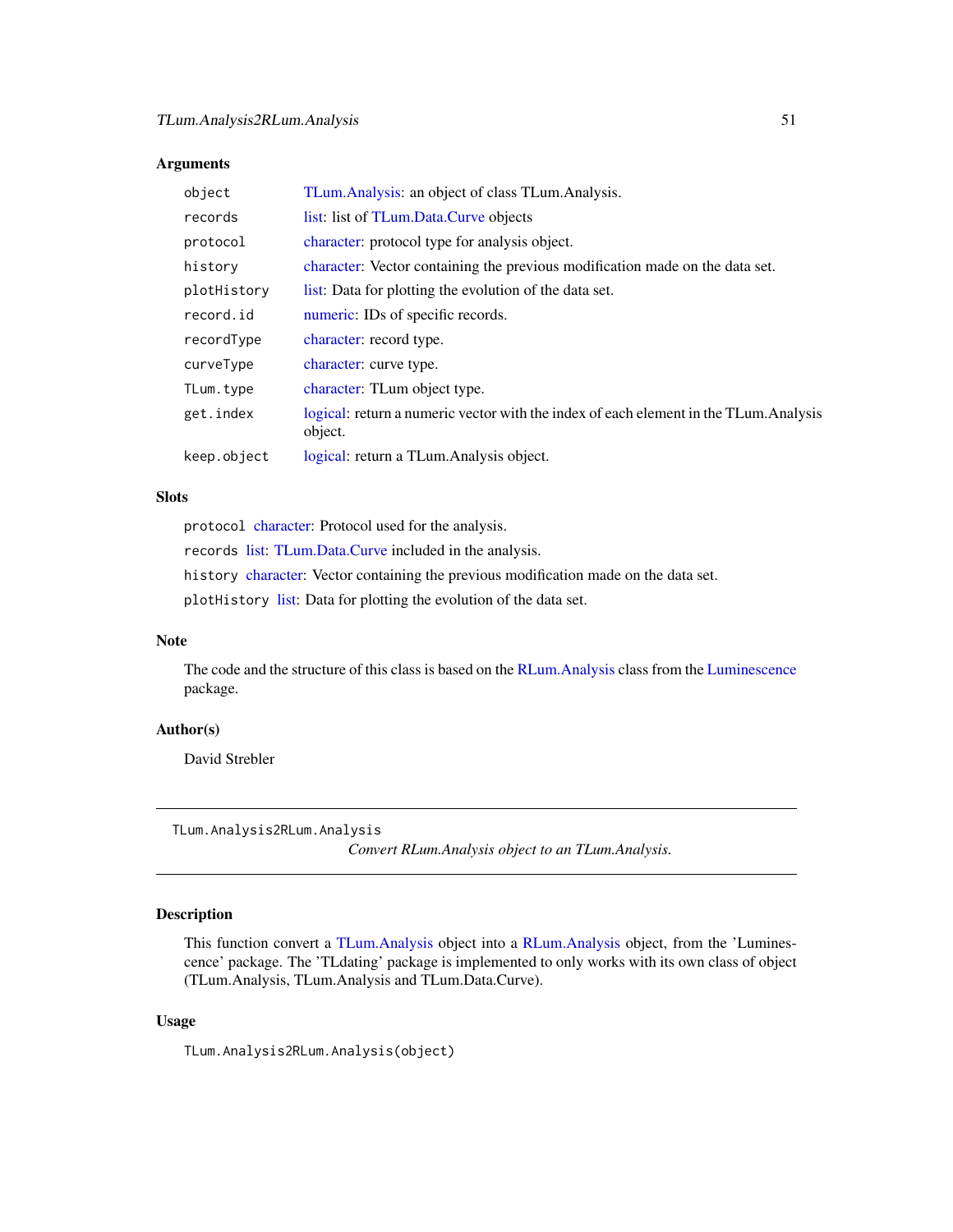#### <span id="page-51-0"></span>Arguments

object [TLum.Analysis](#page-49-1) (required): object containing the TL curves used for the ED estimation.

### Details

This function use the data from the TLum.Analysis to create a new RLum.Analysis. During the process, all information relative to the uncertainties and stored in the TLum.Analysis object are lost. The original data-type of each luminescence curve is also restored.

### Author(s)

David Strebler, University of Cologne (Germany), David Strebler

<span id="page-51-1"></span>TLum.Analysis2TLum.BIN.File

*Convert TLum.Analysis object to an TLum.BIN.File object.*

#### Description

This function convert a [TLum.BIN.File](#page-52-1) in a [TLum.Analysis](#page-49-1) object. A [TLum.Analysis](#page-49-1) object is a list of [TLum.Data.Curve](#page-55-1) object. It is possible to specify which luminescence curves will be keeped.

#### Usage

```
TLum.Analysis2TLum.BIN.File(object)
```
### Arguments

object [TLum.Analysis](#page-49-1) (required): object containing the luminescence curves.

#### Value

This function will return a [TLum.BIN.File](#page-52-1) object.

### Author(s)

David Strebler, University of Cologne (Germany), David Strebler

### See Also

[TLum.Analysis,](#page-49-1) [TLum.BIN.File,](#page-52-1) [TLum.Data.Curve](#page-55-1) and [TLum.BIN.File2TLum.Data.Curve.](#page-54-1)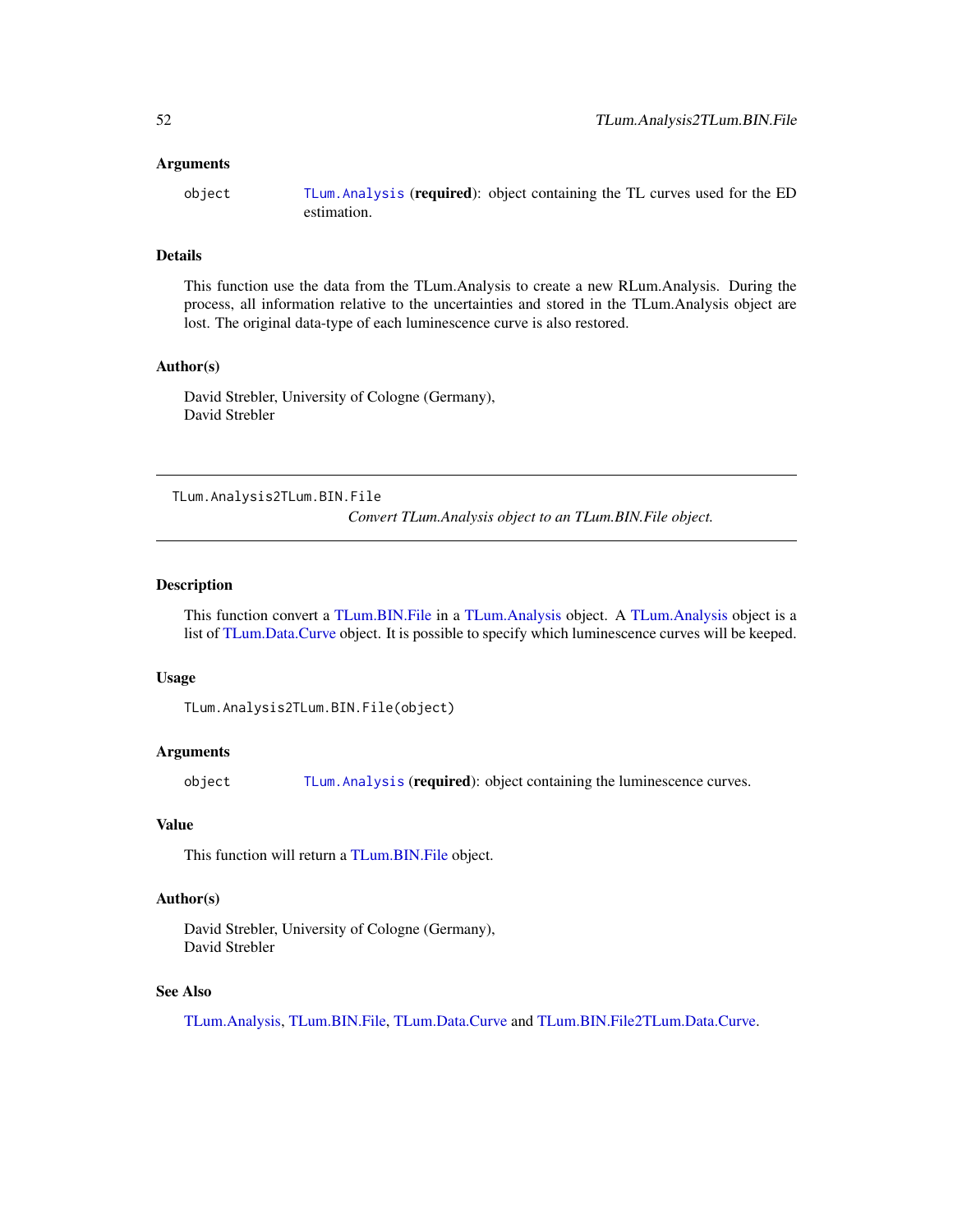<span id="page-52-1"></span><span id="page-52-0"></span>TLum.BIN.File-class *Class* "TLum.BIN.File"

#### Description

Class for luminescence curves data.

#### Usage

```
## S4 method for signature 'TLum.BIN.File'
show(object)
set_TLum.BIN.File(METADATA, DATA, ERROR, .RESERVED)
## S4 method for signature 'data.frame, list, list'
set_TLum.BIN.File(METADATA, DATA, ERROR,
  .RESERVED)
get_TLum.BIN.File(object)
## S4 method for signature 'TLum.BIN.File'
get_TLum.BIN.File(object)
```
### **Arguments**

| object          | TLum.BIN.File: an object of class 'TLum.BIN.File'.                             |
|-----------------|--------------------------------------------------------------------------------|
| <b>METADATA</b> | data.frame: Object containing the meta information for each curve.             |
| DATA            | list: Object containing numeric vector with count data.                        |
| <b>ERROR</b>    | list: Object containing numeric vector with count data absolute uncertainty.   |
| RESERVED.       | list: Object containing list of undocumented raw values for internal use only. |

#### Slots

METADATA [data.frame:](#page-0-0) Object containing the meta information for each curve.

DATA [list:](#page-0-0) Object containing numeric vector with count data.

ERROR [list:](#page-0-0) Object containing numeric vector with count data absolute uncertainty.

.RESERVED [list:](#page-0-0) Object containing list of undocumented raw values for internal use only.

### Note

The code and the structure of this class is based on the [Risoe.BINfileData](#page-0-0) class from the [Lumines](#page-0-0)[cence](#page-0-0) package.

### Author(s)

David Strebler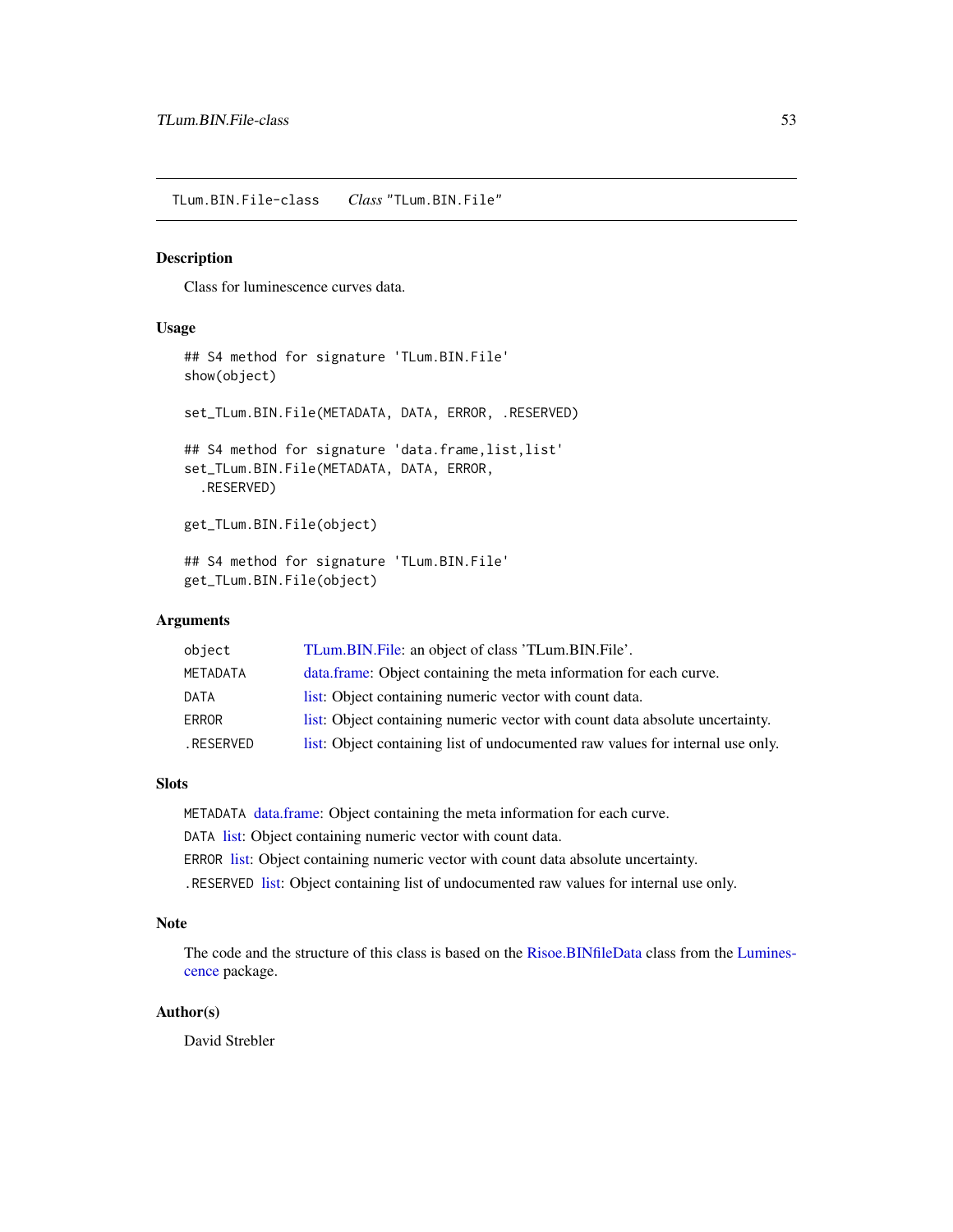<span id="page-53-1"></span><span id="page-53-0"></span>TLum.BIN.File2Risoe.BINfileData

*Convert TLum.BIN.File object to an Risoe.BINfileData object.*

### Description

This function convert [TLum.BIN.File](#page-52-1) object into a [Risoe.BINfileData](#page-0-0) object that is usable by the [Luminescence](#page-0-0) package.

#### Usage

TLum.BIN.File2Risoe.BINfileData(object)

### Arguments

object [TLum.BIN.File](#page-52-1) (required): object containing the TL curves used for the ED estimation.

### Value

This function return an [Risoe.BINfileData](#page-0-0) containing all information previously stored in the [TLum.BIN.File](#page-52-1) except the uncertainties matrix. To avoid conflicts with other software, the original data type of each curves is restored.

### Author(s)

David Strebler

<span id="page-53-2"></span>TLum.BIN.File2TLum.Analysis

*Convert TLum.BIN.File object to an TLum.Analysis object.*

### Description

This function convert a [TLum.BIN.File](#page-52-1) in a [TLum.Analysis](#page-49-1) object. A [TLum.Analysis](#page-49-1) object is a list of [TLum.Data.Curve](#page-55-1) object. It is possible to specify which luminescence curves will be keeped.

### Usage

```
TLum.BIN.File2TLum.Analysis(object, protocol = "unknown",
  rec_duringPH = TRUE, rec_ramp2PH = TRUE)
```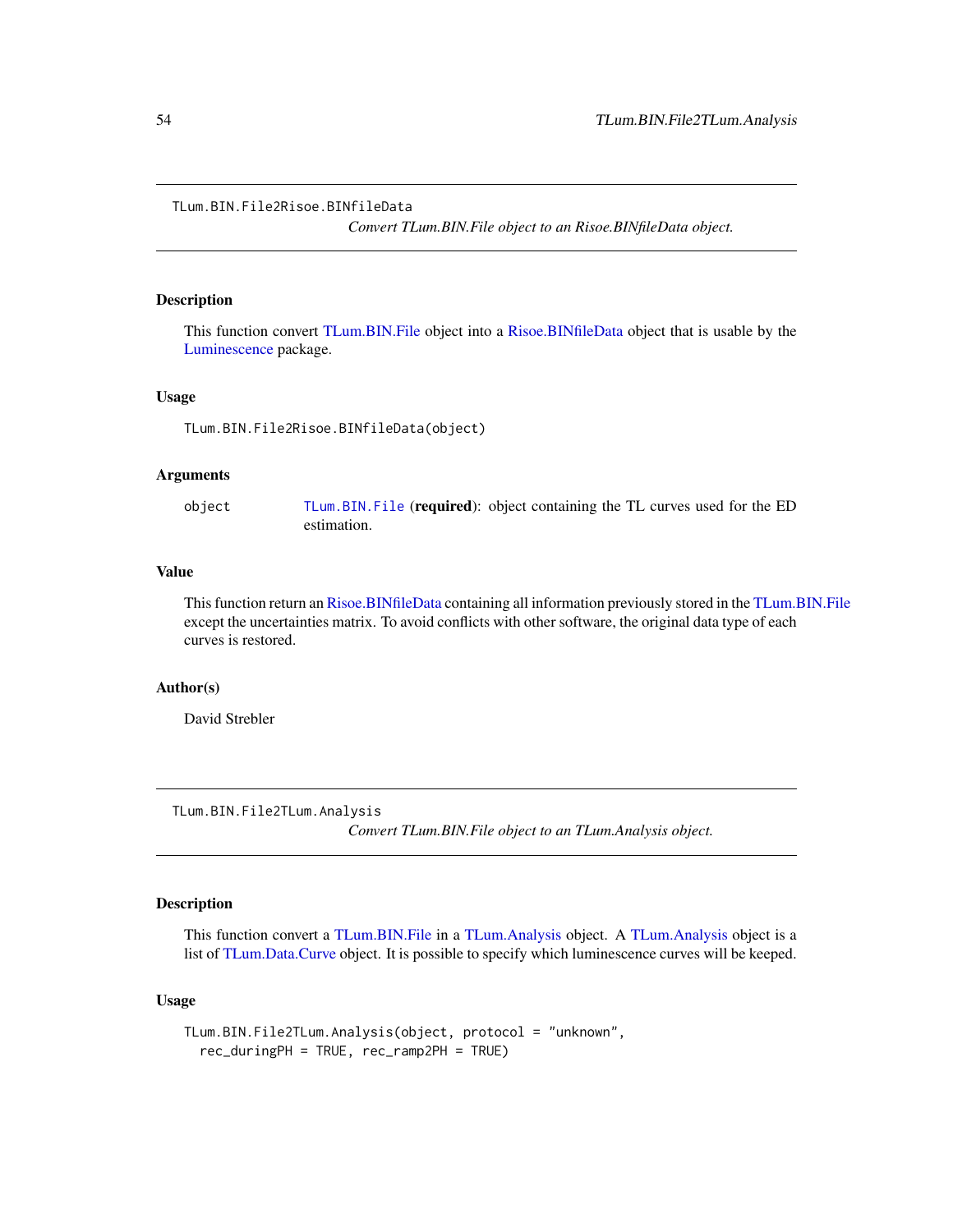### <span id="page-54-0"></span>Arguments

| object       | TLum.BIN.File (required): object containing the luminescence curves.                                        |
|--------------|-------------------------------------------------------------------------------------------------------------|
| protocol     | character (with default): protocol used.                                                                    |
| rec_duringPH | logical (with default): Indicate if the signal was record during the preheat plateau.                       |
| rec_ramp2PH  | logical (with default): Indicate if the signal was record during the ramp up to the<br>preheat temperature. |

### Value

This function will return a [TLum.Analysis](#page-49-1) object.

### Author(s)

David Strebler, University of Cologne (Germany), David Strebler

### See Also

[TLum.Analysis,](#page-49-1) [TLum.BIN.File,](#page-52-1) [TLum.Data.Curve](#page-55-1) and [TLum.BIN.File2TLum.Data.Curve.](#page-54-1)

```
TLum.BIN.File2TLum.Data.Curve
```
*Convert an element from a [TLum.BIN.File](#page-52-1) object into a [TLum.Data.Curve](#page-55-1) objet*

### Description

This function extract a curve from a [TLum.BIN.File](#page-52-1) object and convert it into a [TLum.Data.Curve](#page-55-1) objet. The extract element can be identify either by its id or by its position, run and set.

### Usage

```
TLum.BIN.File2TLum.Data.Curve(object, id, pos, run, set, rec_duringPH = TRUE,
  rec_ramp2PH = TRUE)
```
### Arguments

| object       | TLum.BIN.File (required): object containing the luminescence curves.                                        |
|--------------|-------------------------------------------------------------------------------------------------------------|
| id           | integer (with default): id of the curve.                                                                    |
| pos          | integer (with default): position of the curve.                                                              |
| run          | integer (with default): run of the curve.                                                                   |
| set          | integer (with default): set of the curve.                                                                   |
| rec_duringPH | logical (with default): Indicate if the signal was record during the preheat plateau.                       |
| rec_ramp2PH  | logical (with default): Indicate if the signal was record during the ramp up to the<br>preheat temperature. |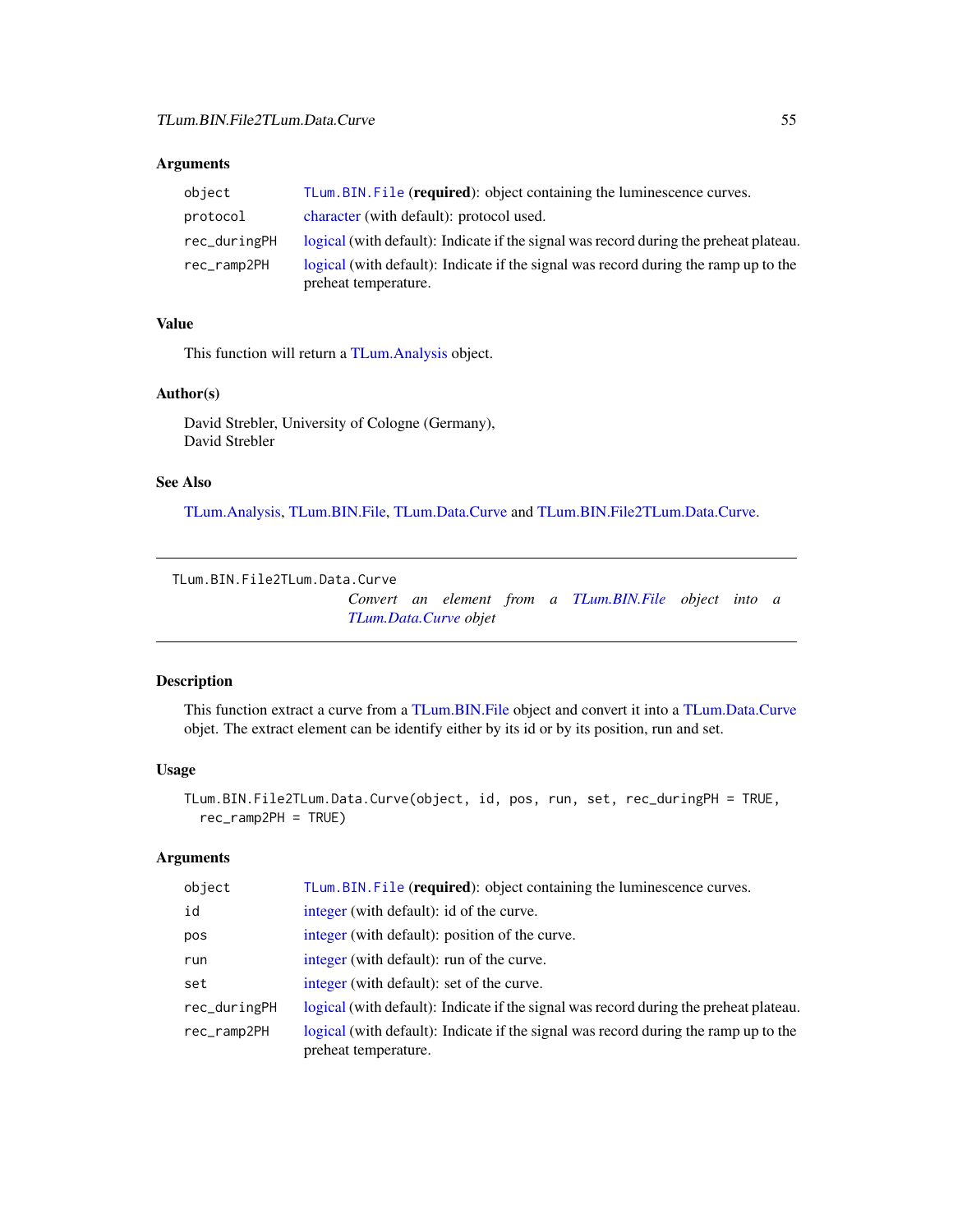### <span id="page-55-0"></span>Details

The element that is extracted to be converted into a [TLum.Data.Curve](#page-55-1) objet can be identify either by its id or by its position, run and set.

### Value

This function return a [TLum.Data.Curve](#page-55-1) objet.

TLum.Data-class *Class* "TLum.Data"

### Description

Generalized virtual data class for luminescence data.

### Note

The code and the structure of this class is based on the [RLum.Data](#page-0-0) class from the [Luminescence](#page-0-0) package.

### Author(s)

David Strebler

<span id="page-55-1"></span>TLum.Data.Curve-class *Class* "TLum.Data.Curve"

### Description

Class for luminescence curve data.

#### Usage

```
## S4 method for signature 'TLum.Data.Curve'
show(object)
set_TLum.Data.Curve(recordType, curveType, metadata, temperatures, data, error,
  analysis, .RESERVED)
## S4 method for signature 'ANY'
set_TLum.Data.Curve(recordType, curveType, metadata,
  temperatures, data, error, analysis, .RESERVED)
get_TLum.Data.Curve(object, ref)
## S4 method for signature 'ANY'
get_TLum.Data.Curve(object, ref)
```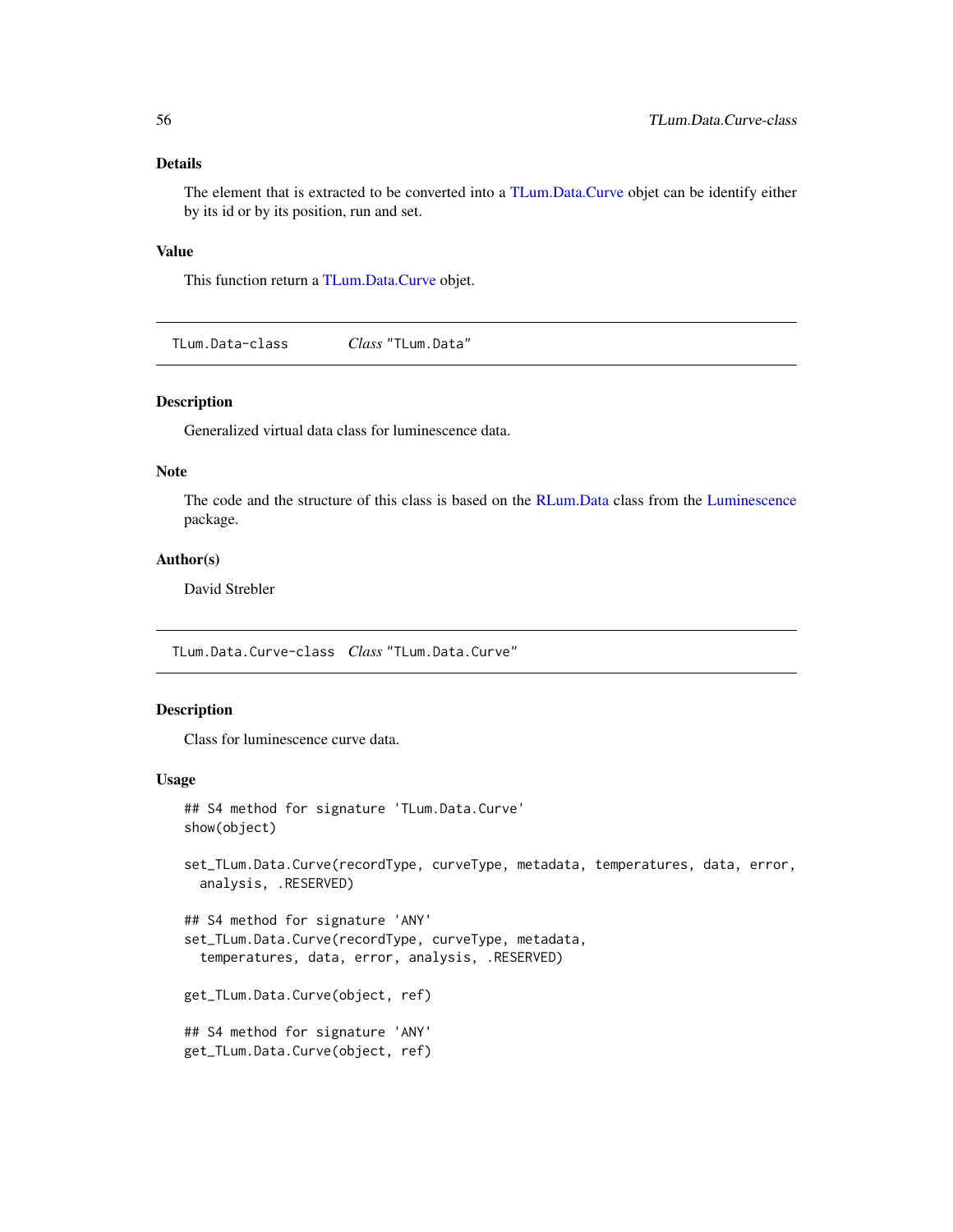### <span id="page-56-0"></span>TLum.Results-class 57

### Arguments

| object       | TLum.Data.Curve: an object of class 'TLum.Data.Curve'.                          |
|--------------|---------------------------------------------------------------------------------|
| recordType   | character: record type.                                                         |
| curveType    | character: curve type                                                           |
| metadata     | list: metadata elements.                                                        |
| temperatures | numeric: Object containing numeric vector with temperature data.                |
| data         | numeric: Object containing numeric vector with count data                       |
| error        | numeric: Object containing numeric vector with count data absolute uncertainty. |
| analysis     | list: data produced by analysis function.                                       |
| .RESERVED    | list: Object containing list of undocumented raw values for internal use only.  |
| ref          | character: name of the wanted element.                                          |

#### **Slots**

recordType [character:](#page-0-0) record type.

curveType [character:](#page-0-0) curve type

metadata [list:](#page-0-0) metadata elements.

temperatures [numeric:](#page-0-0) Object containing numeric vector with temperature data.

data [numeric:](#page-0-0) Object containing numeric vector with count data

error [numeric:](#page-0-0) Object containing numeric vector with count data absolute uncertainty.

analysis [list:](#page-0-0) data produced by analysis function.

.RESERVED [list:](#page-0-0) Object containing list of undocumented raw values for internal use only.

### Note

The code and the structure of this class is based on the [RLum.Data.Curve](#page-0-0) class from the [Lumines](#page-0-0)[cence](#page-0-0) package.

### Author(s)

David Strebler

<span id="page-56-1"></span>TLum.Results-class *Class* "TLum.Results"

### Description

Object class contains results data from functions.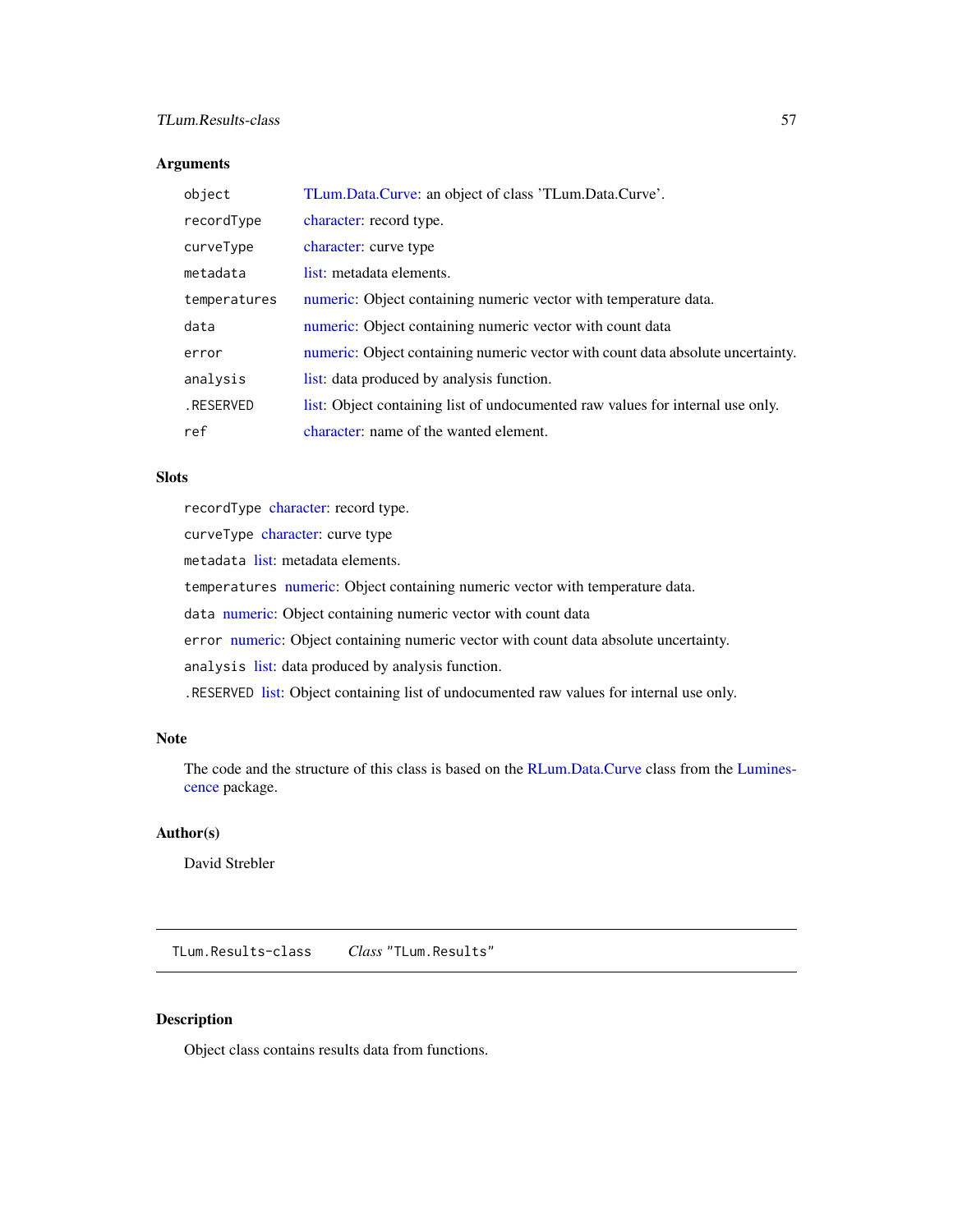### Usage

```
## S4 method for signature 'TLum.Results'
show(object)
set_TLum.Results(originator, data, plotData)
## S4 method for signature 'ANY,list'
set_TLum.Results(originator, data, plotData)
get_TLum.Results(object, ref)
## S4 method for signature 'TLum.Results'
get_TLum.Results(object, ref)
```
### Arguments

| object     | TLum. Results: object to be evaluated.                  |
|------------|---------------------------------------------------------|
| originator | character: : contains the name of the calling function. |
| data       | list: the data to be stored in the object.              |
| plotData   | list: a list containing the data required for plotting. |
| ref        | character: name of the 'data' slot to be returned.      |

### Slots

originator [character:](#page-0-0) contains the name of the calling function (the function that produces this object).

data [list:](#page-0-0) a list containing the data to be stored in the object.

plotData [list:](#page-0-0) a list containing the data required for plotting.

### Note

The code and the structure of this class is based on the [RLum.Results](#page-0-0) class from the [Luminescence](#page-0-0) package.

### Author(s)

David Strebler

<span id="page-57-0"></span>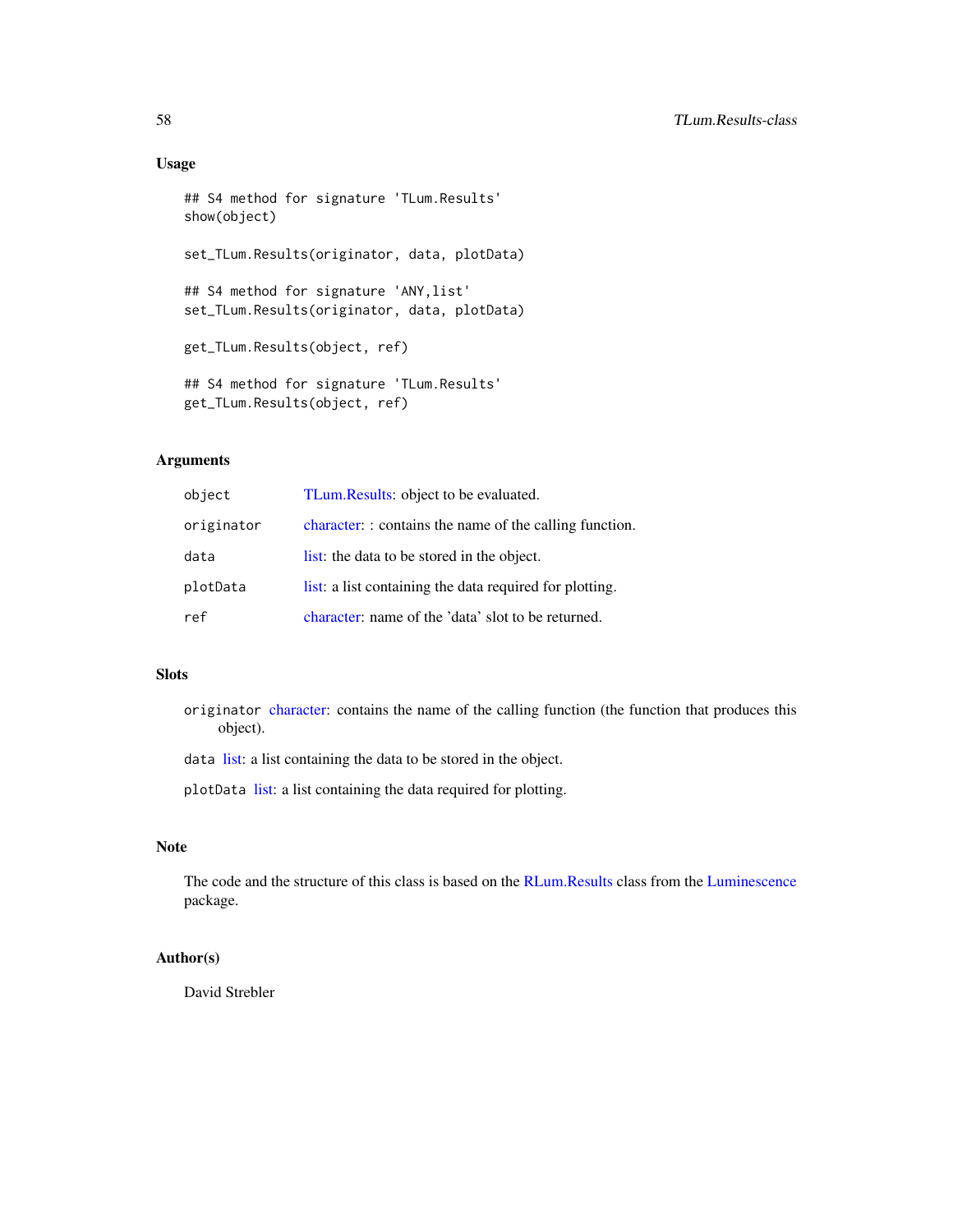<span id="page-58-1"></span><span id="page-58-0"></span>

#### Description

This function allows to estimating the dose rate for a grain which was surrounded by brick and mortar. It call the [use\\_DRAC](#page-0-0) and [calc\\_CosmicDoseRate](#page-0-0) functions from the R package ['Lumines](#page-0-0)[cence'](#page-0-0). The function 'use\_DRAC' is only compatible wth DRAC version 1.1.

### Usage

```
use_DRAC4brick(data, notification = TRUE)
```
#### Arguments

| data         | list: data object create throught the function template_DRAC4brick.              |
|--------------|----------------------------------------------------------------------------------|
| notification | logical (default): set to FALSE if you don't want to see the legal notification. |

#### Value

This function return a [TLum.Results](#page-56-1) object containing the Age estimation, the dose rates (total, internal, external, environmental, alpha, beta, gamma and cosmic), the equivalent dose used and their uncertainties.

### Author(s)

David Strebler

<span id="page-58-2"></span>use\_DRAC4cave *Calculation of the dose rate for a sediment sample coming from a cave*

#### Description

This function allows to estimating the dose rate for a grain which was surrounded by sediment and rocks. It call the [use\\_DRAC](#page-0-0) and [calc\\_CosmicDoseRate](#page-0-0) functions from the R package ['Lumines](#page-0-0)[cence'](#page-0-0). The function 'use\_DRAC' is only compatible wth DRAC version 1.1.

### Usage

use\_DRAC4cave(data, notification = TRUE)

#### Arguments

| data         | list: data object create throught the function template_DRAC4cave.               |
|--------------|----------------------------------------------------------------------------------|
| notification | logical (default): set to FALSE if you don't want to see the legal notification. |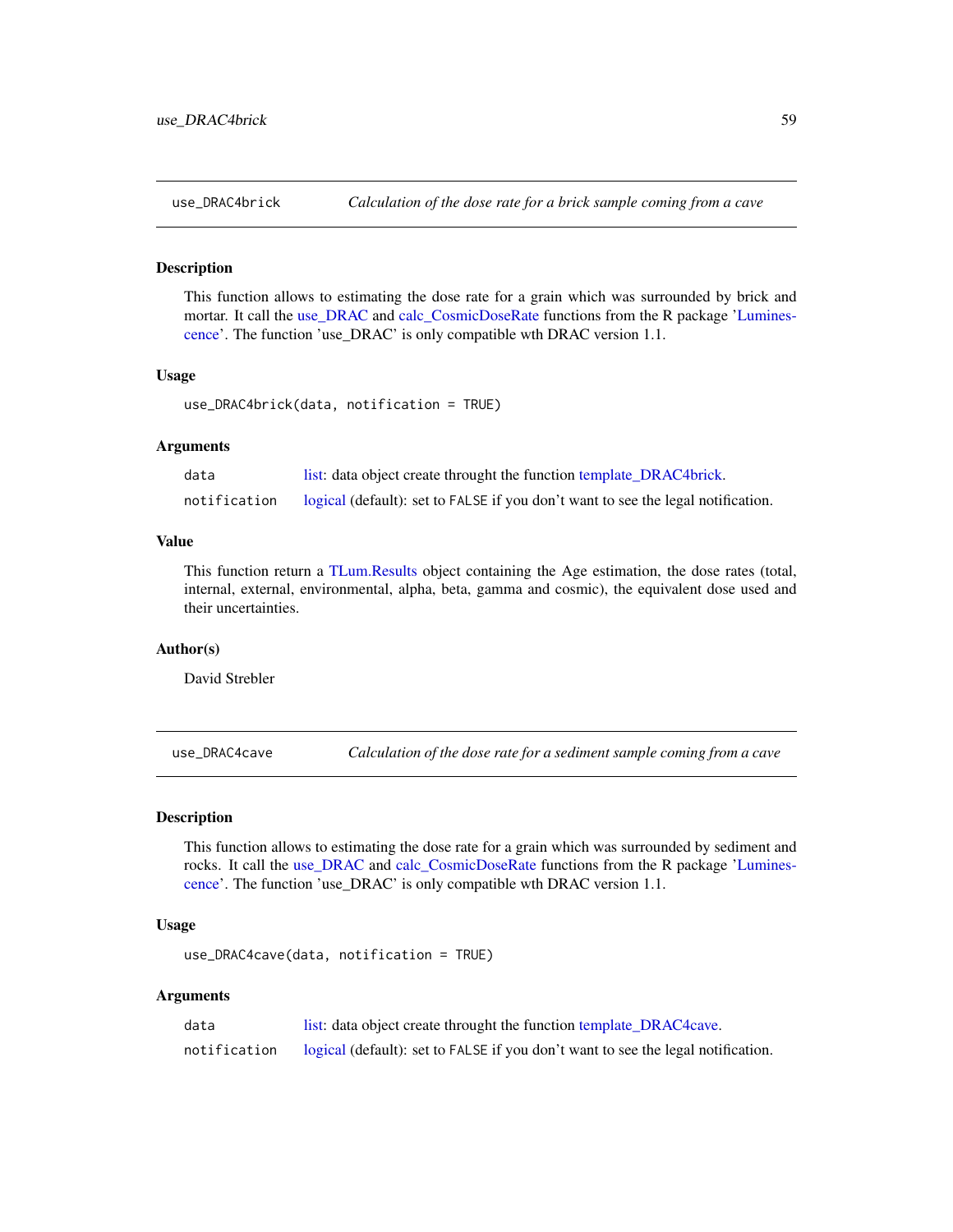### <span id="page-59-0"></span>Value

This function return a [TLum.Results](#page-56-1) object containing the Age estimation, the dose rates (total, internal, external, environmental, alpha, beta, gamma and cosmic), the equivalent dose used and their uncertainties.

#### Author(s)

David Strebler

<span id="page-59-1"></span>use\_DRAC4ceramic *Calculation of the dose rate for a ceramic sample*

#### Description

This function allows to estimating the dose rate for a ceramic which was surrounded by sediment. It call the [use\\_DRAC](#page-0-0) and [calc\\_CosmicDoseRate](#page-0-0) functions from the R package ['Luminescence'](#page-0-0). The function 'use\_DRAC' is only compatible wth DRAC version 1.1.

#### Usage

use\_DRAC4ceramic(data, notification = TRUE)

### Arguments

| data         | list: data object create throught the function template_DRAC4flint.              |
|--------------|----------------------------------------------------------------------------------|
| notification | logical (default): set to FALSE if you don't want to see the legal notification. |

#### Value

This function return a [TLum.Results](#page-56-1) object containing the Age estimation, the dose rates (total, internal, external, environmental, alpha, beta, gamma and cosmic), the equivalent dose used and their uncertainties.

### Author(s)

David Strebler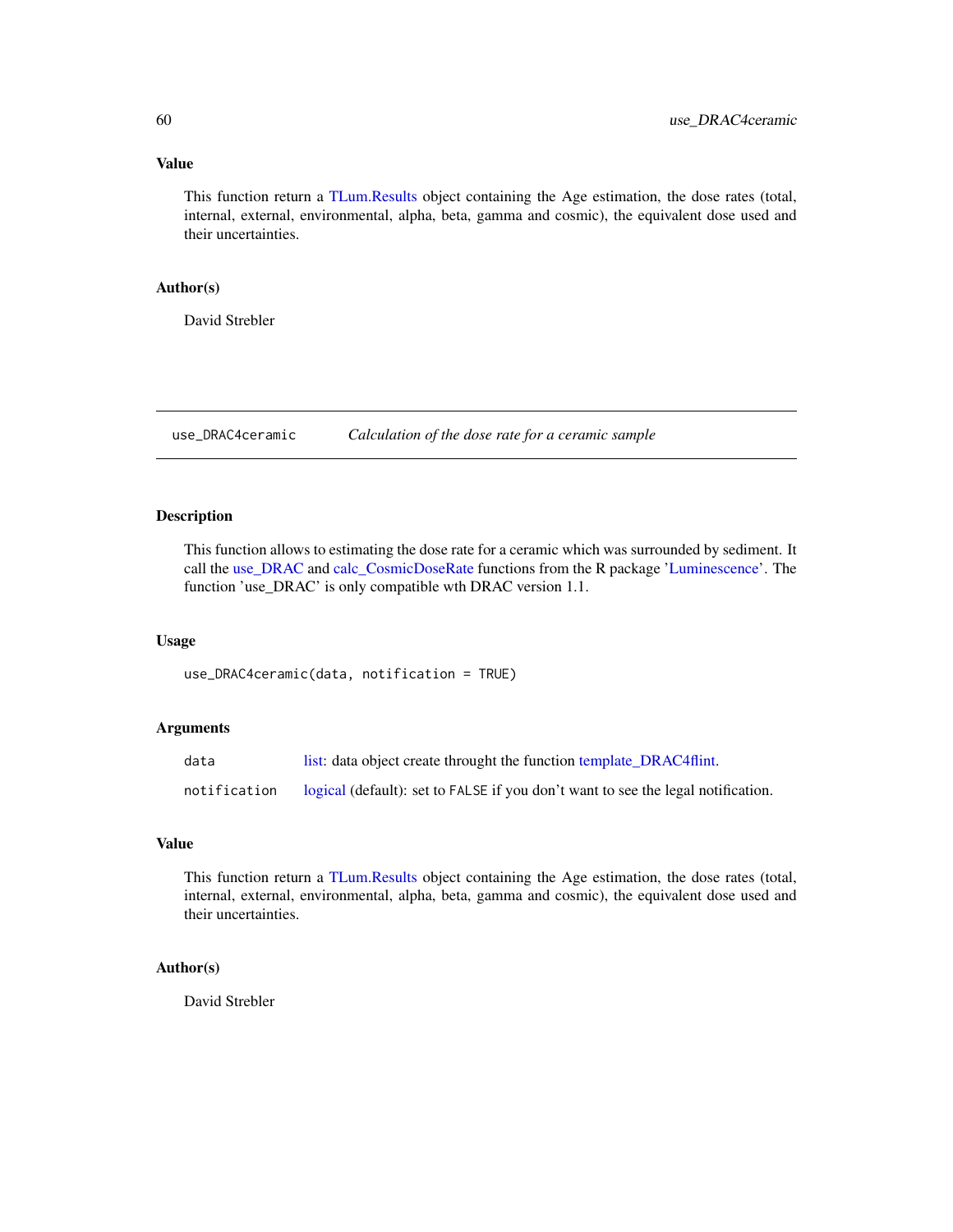### <span id="page-60-1"></span><span id="page-60-0"></span>Description

This function allows to estimating the dose rate for a burnt flint object which was surrounded by sediment. It call the [use\\_DRAC](#page-0-0) and [calc\\_CosmicDoseRate](#page-0-0) functions from the R package ['Lumi](#page-0-0)[nescence'](#page-0-0). The function 'use\_DRAC' is only compatible wth DRAC version 1.1.

### Usage

```
use_DRAC4flint(data, notification = TRUE)
```
### Arguments

| data         | list: data object create throught the function template_DRAC4flint.              |
|--------------|----------------------------------------------------------------------------------|
| notification | logical (default): set to FALSE if you don't want to see the legal notification. |

### Value

This function return a [TLum.Results](#page-56-1) object containing the Age estimation, the dose rates (total, internal, external, environmental, alpha, beta, gamma and cosmic), the equivalent dose used and their uncertainties.

#### Author(s)

David Strebler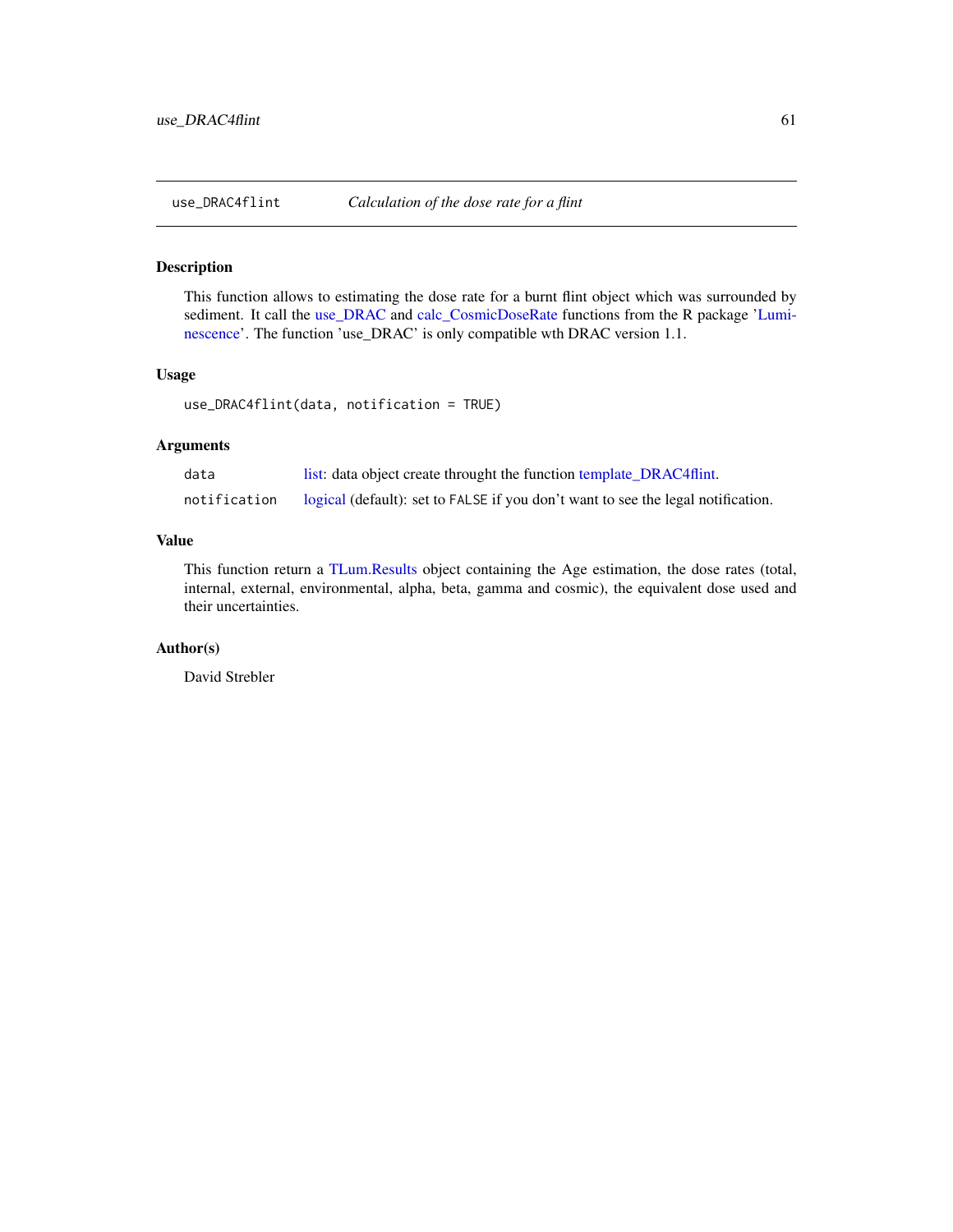# <span id="page-61-0"></span>**Index**

∗Topic classes TLum-class, [50](#page-49-0) TLum.Analysis-class, [50](#page-49-0) TLum.BIN.File-class, [53](#page-52-0) TLum.Data-class, [56](#page-55-0) TLum.Data.Curve-class, [56](#page-55-0) TLum.Results-class, [57](#page-56-0) ∗Topic package TLdating-package, [3](#page-2-0) analyse\_TL.MAAD, [4,](#page-3-0) *[8](#page-7-0)*, *[10–](#page-9-0)[12](#page-11-0)*, *[14,](#page-13-0) [15](#page-14-0)*, *[30](#page-29-0)*, *[32,](#page-31-0) [33](#page-32-0)*, *[42](#page-41-0)* analyse\_TL.plateau, [7,](#page-6-0) *[33,](#page-32-0) [34](#page-33-0)*, *[44](#page-43-0)* analyse\_TL.SAR, *[6](#page-5-0)*, [8,](#page-7-0) *[10,](#page-9-0) [11](#page-10-0)*, *[17,](#page-16-0) [18](#page-17-0)*, *[48](#page-47-0)* calc\_CosmicDoseRate, *[59–](#page-58-0)[61](#page-60-0)* calc\_TL.LxTx, *[5,](#page-4-0) [6](#page-5-0)*, *[8](#page-7-0)[–10](#page-9-0)*, [10](#page-9-0) calc\_TL.MAAD.average, *[5,](#page-4-0) [6](#page-5-0)*, [11](#page-10-0) calc\_TL.MAAD.fit.I, *[6](#page-5-0)*, [12,](#page-11-0) *[15](#page-14-0)*, *[32–](#page-31-0)[34](#page-33-0)*, *[41](#page-40-0)* calc\_TL.MAAD.fit.Q, *[6](#page-5-0)*, *[14](#page-13-0)*, [14,](#page-13-0) *[32–](#page-31-0)[34](#page-33-0)*, *[41](#page-40-0)* calc\_TL.MAAD.separate, *[6](#page-5-0)*, [15](#page-14-0) calc\_TL.plateau, *[5,](#page-4-0) [6](#page-5-0)*, *[8–](#page-7-0)[10](#page-9-0)*, [16](#page-15-0) calc\_TL.SAR.fit, *[9,](#page-8-0) [10](#page-9-0)*, [17,](#page-16-0) *[35](#page-34-0)*, *[47](#page-46-0)* calc\_TL.temperature, [18](#page-17-0) character, *[5,](#page-4-0) [6](#page-5-0)*, *[9](#page-8-0)[–15](#page-14-0)*, *[17](#page-16-0)*, *[25,](#page-24-0) [26](#page-25-0)*, *[30](#page-29-0)*, *[32–](#page-31-0)[35](#page-34-0)*, *[38](#page-37-0)[–41](#page-40-0)*, *[43](#page-42-0)[–47](#page-46-0)*, *[51](#page-50-0)*, *[55](#page-54-0)*, *[57,](#page-56-0) [58](#page-57-0)* data.frame, *[42](#page-41-0)*, *[53](#page-52-0)* get\_TLum.Analysis *(*TLum.Analysis-class*)*, [50](#page-49-0) get\_TLum.Analysis,TLum.Analysis-method *(*TLum.Analysis-class*)*, [50](#page-49-0) get\_TLum.BIN.File *(*TLum.BIN.File-class*)*, [53](#page-52-0) get\_TLum.BIN.File,TLum.BIN.File-method *(*TLum.BIN.File-class*)*, [53](#page-52-0) get\_TLum.Data.Curve *(*TLum.Data.Curve-class*)*, [56](#page-55-0)

get\_TLum.Data.Curve,ANY-method *(*TLum.Data.Curve-class*)*, [56](#page-55-0) get\_TLum.Data.Curve,TLum.Data.Curve-method *(*TLum.Data.Curve-class*)*, [56](#page-55-0) get\_TLum.Results *(*TLum.Results-class*)*, [57](#page-56-0) get\_TLum.Results,TLum.Results-method *(*TLum.Results-class*)*, [57](#page-56-0) integer, *[5](#page-4-0)*, *[8](#page-7-0)*, *[30](#page-29-0)*, *[34](#page-33-0)*, *[40](#page-39-0)*, *[46](#page-45-0)*, *[55](#page-54-0)* list, *[5–](#page-4-0)[10](#page-9-0)*, *[13,](#page-12-0) [14](#page-13-0)*, *[17](#page-16-0)[–19](#page-18-0)*, *[21](#page-20-0)[–25](#page-24-0)*, *[27](#page-26-0)*, *[32](#page-31-0)[–35](#page-34-0)*, *[38](#page-37-0)[–40](#page-39-0)*, *[42](#page-41-0)[–44](#page-43-0)*, *[46](#page-45-0)*, *[48](#page-47-0)*, *[51](#page-50-0)*, *[53](#page-52-0)*, *[57](#page-56-0)[–61](#page-60-0)* lm, *[13](#page-12-0)*, *[15](#page-14-0)* logical, *[5](#page-4-0)[–7](#page-6-0)*, *[9](#page-8-0)*, *[13,](#page-12-0) [14](#page-13-0)*, *[17](#page-16-0)[–19](#page-18-0)*, *[21,](#page-20-0) [22](#page-21-0)*, *[24,](#page-23-0) [25](#page-24-0)*, *[27](#page-26-0)*, *[32,](#page-31-0) [33](#page-32-0)*, *[35,](#page-34-0) [36](#page-35-0)*, *[39](#page-38-0)*, *[41](#page-40-0)*, *[43](#page-42-0)*, *[45](#page-44-0)*, *[47](#page-46-0)*, *[51](#page-50-0)*, *[55](#page-54-0)*, *[59](#page-58-0)[–61](#page-60-0)* Luminescence, *[3,](#page-2-0) [4](#page-3-0)*, *[51](#page-50-0)*, *[53,](#page-52-0) [54](#page-53-0)*, *[56](#page-55-0)[–61](#page-60-0)* matrix, *[6](#page-5-0)*, *[10](#page-9-0)* mod\_align.peaks, [19,](#page-18-0) *[27](#page-26-0)*, *[42](#page-41-0)*, *[44,](#page-43-0) [45](#page-44-0)*, *[48](#page-47-0)* mod\_extract.aliquot, [20](#page-19-0) mod\_extract.preheat, [21](#page-20-0) mod\_extract.TL, [22,](#page-21-0) *[28](#page-27-0)*, *[39](#page-38-0)*, *[42](#page-41-0)*, *[44,](#page-43-0) [45](#page-44-0)*, *[48](#page-47-0)* mod\_remove.aliquot, [23,](#page-22-0) *[42](#page-41-0)*, *[44,](#page-43-0) [45](#page-44-0)*, *[48](#page-47-0)* mod\_remove.preheat, [23,](#page-22-0) *[29](#page-28-0)*, *[42](#page-41-0)*, *[44,](#page-43-0) [45](#page-44-0)*, *[48](#page-47-0)* mod\_substract.background, [24,](#page-23-0) *[29](#page-28-0)*, *[42](#page-41-0)*, *[44,](#page-43-0) [45](#page-44-0)*, *[48](#page-47-0)* mod\_update.dType, [25,](#page-24-0) *[39](#page-38-0)*, *[42](#page-41-0)*, *[44,](#page-43-0) [45](#page-44-0)*, *[48](#page-47-0)* mod\_update.error, [26](#page-25-0)

numeric, *[5](#page-4-0)[–7](#page-6-0)*, *[9](#page-8-0)*, *[11](#page-10-0)[–20](#page-19-0)*, *[23](#page-22-0)*, *[26](#page-25-0)[–37](#page-36-0)*, *[39](#page-38-0)[–47](#page-46-0)*, *[51](#page-50-0)*, *[57](#page-56-0)*

plot\_align.peaks, *[20](#page-19-0)*, [27,](#page-26-0) *[42](#page-41-0)*, *[44,](#page-43-0) [45](#page-44-0)*, *[48](#page-47-0)* plot\_extract.TL, *[22,](#page-21-0) [23](#page-22-0)*, [28,](#page-27-0) *[39](#page-38-0)*, *[42](#page-41-0)*, *[44,](#page-43-0) [45](#page-44-0)*, *[48](#page-47-0)* plot\_remove.preheat, *[21](#page-20-0)*, *[24,](#page-23-0) [25](#page-24-0)*, [28,](#page-27-0) *[42](#page-41-0)*, *[44,](#page-43-0) [45](#page-44-0)*, *[48](#page-47-0)* plot\_substract.background, *[25](#page-24-0)*, [29,](#page-28-0) *[42](#page-41-0)*, *[44,](#page-43-0) [45](#page-44-0)*, *[48](#page-47-0)* plot\_TL.MAAD, *[6](#page-5-0)*, [30,](#page-29-0) *[41](#page-40-0)[–43](#page-42-0)*, *[45](#page-44-0)* plot\_TL.plateau, *[7](#page-6-0)*, [33,](#page-32-0) *[44](#page-43-0)*